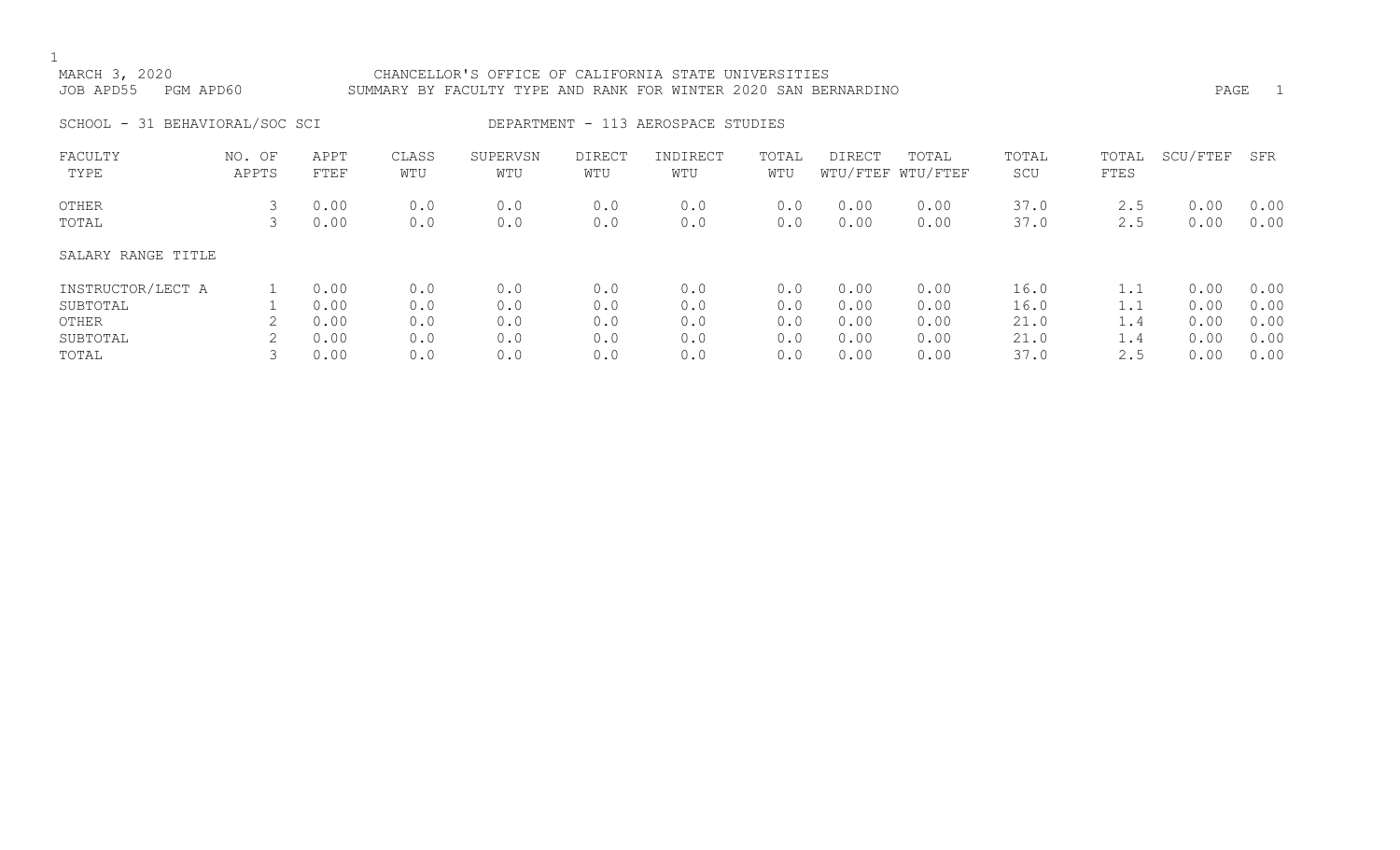### MARCH 3, 2020 CHANCELLOR'S OFFICE OF CALIFORNIA STATE UNIVERSITIES JOB APD55 PGM APD60 SUMMARY BY FACULTY TYPE AND RANK FOR WINTER 2020 SAN BERNARDINO PAGE 2

SCHOOL - 31 BEHAVIORAL/SOC SCI DEPARTMENT - 134 ANTHROPOLOGY

| FACULTY            | NO. OF | APPT | CLASS | SUPERVSN | <b>DIRECT</b> | INDIRECT | TOTAL | <b>DIRECT</b> | TOTAL             | TOTAL  | TOTAL | SCU/FTEF | SFR   |
|--------------------|--------|------|-------|----------|---------------|----------|-------|---------------|-------------------|--------|-------|----------|-------|
| TYPE               | APPTS  | FTEF | WTU   | WTU      | WTU           | WTU      | WTU   |               | WTU/FTEF WTU/FTEF | SCU    | FTES  |          |       |
| FULL TIME          | 8      | 7.25 | 67.5  | 6.7      | 78.2          | 20.0     | 98.2  | 10.79         | 13.55             | 3157.0 | 211.7 | 435.63   | 29.21 |
| PART TIME          | 4      | 1.83 | 20.0  | 0.0      | 20.0          | 0.0      | 20.0  | 10.91         | 10.91             | 1192.0 | 79.5  | 650.30   | 43.36 |
| SUBTOTAL           | 12     | 9.08 | 87.5  | 6.7      | 98.2          | 20.0     | 118.2 | 10.81         | 13.02             | 4349.0 | 291.1 | 478.96   | 32.06 |
| TOTAL              | 12     | 9.08 | 87.5  | 6.7      | 98.2          | 20.0     | 118.2 | 10.81         | 13.02             | 4349.0 | 291.1 | 478.96   | 32.06 |
| SALARY RANGE TITLE |        |      |       |          |               |          |       |               |                   |        |       |          |       |
| PROFESSOR/LECT D   |        | 2.00 | 20.0  | 0.0      | 20.0          | 4.0      | 24.0  | 10.00         | 12.00             | 520.0  | 34.7  | 260.00   | 17.34 |
| ASSOC PROF/LECT C  |        | 1.00 | 10.0  | 0.3      | 10.3          | 2.0      | 12.3  | 10.31         | 12.31             | 113.0  | 7.5   | 113.11   | 7.54  |
| ASST PROF/LECT B   | 4      | 4.00 | 29.5  | 6.4      | 39.9          | 14.0     | 53.9  | 9.98          | 13.48             | 664.0  | 45.4  | 166.08   | 11.36 |
| INSTRUCTOR/LECT A  | 4      | 2.08 | 28.0  | 0.0      | 28.0          | 0.0      | 28.0  | 13.44         | 13.44             | 3052.0 | 203.5 | 465.19   | 97.71 |
| SUBTOTAL           | 12     | 9.08 | 87.5  | 6.7      | 98.2          | 20.0     | 118.2 | 10.81         | 13.02             | 4349.0 | 291.1 | 478.96   | 32.06 |
| TOTAL              | 12     | 9.08 | 87.5  | 6.7      | 98.2          | 20.0     | 118.2 | 10.81         | 13.02             | 4349.0 | 291.1 | 478.96   | 32.06 |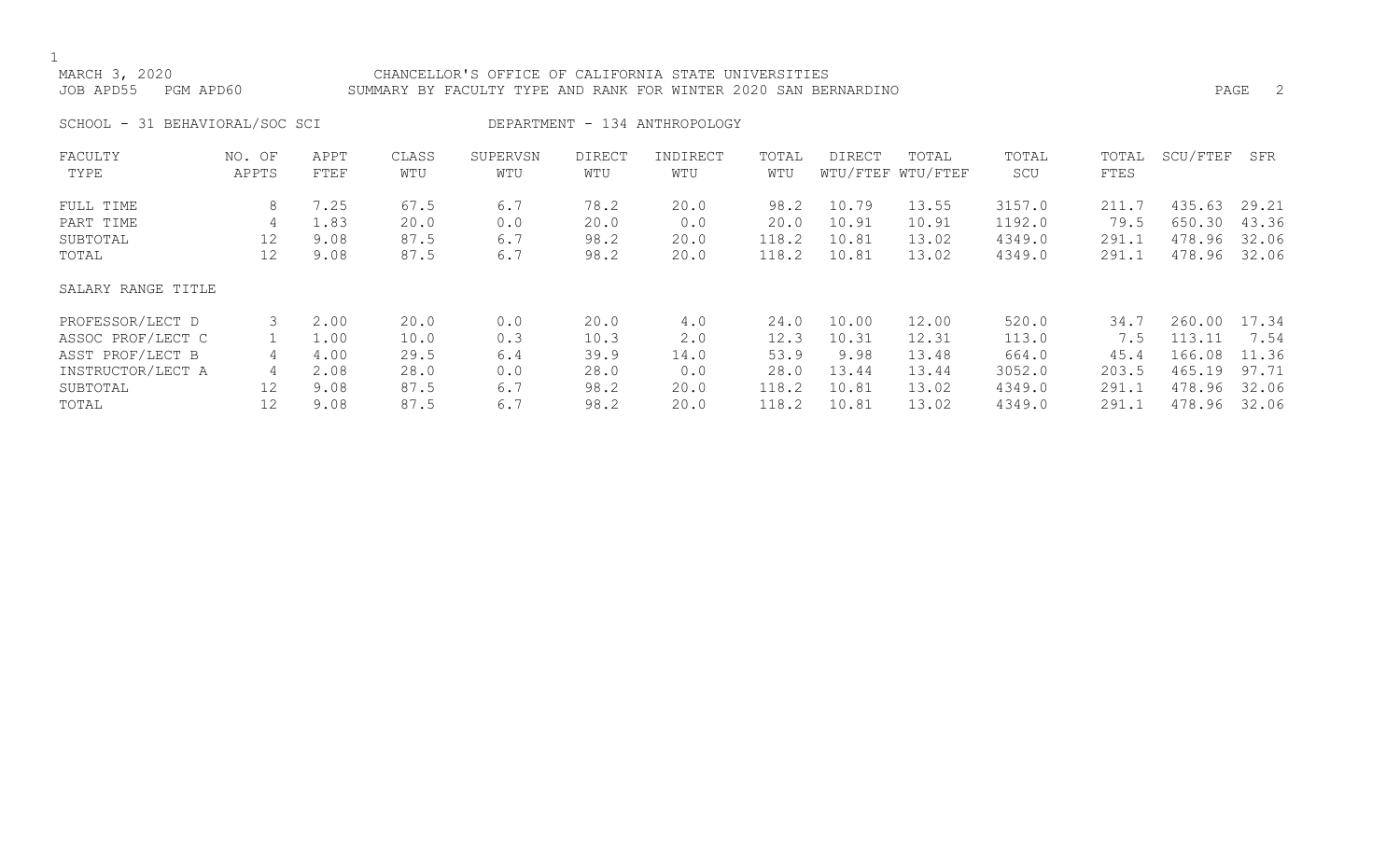### MARCH 3, 2020 CHANCELLOR'S OFFICE OF CALIFORNIA STATE UNIVERSITIES JOB APD55 PGM APD60 SUMMARY BY FACULTY TYPE AND RANK FOR WINTER 2020 SAN BERNARDINO PAGE 3

SCHOOL - 31 BEHAVIORAL/SOC SCI DEPARTMENT - 197 CRIMINOLOGY

| FACULTY            | NO. OF | APPT  | CLASS | SUPERVSN | <b>DIRECT</b> | INDIRECT | TOTAL | <b>DIRECT</b> | TOTAL             | TOTAL  | TOTAL | SCU/FTEF | SFR   |
|--------------------|--------|-------|-------|----------|---------------|----------|-------|---------------|-------------------|--------|-------|----------|-------|
| TYPE               | APPTS  | FTEF  | WTU   | WTU      | WTU           | WTU      | WTU   |               | WTU/FTEF WTU/FTEF | SCU    | FTES  |          |       |
| FULL TIME          | 14     | 13.33 | 129.0 | 1.8      | 130.8         | 35.0     | 165.8 | 9.81          | 12.44             | 4846.0 | 324.8 | 363.51   | 24.37 |
| PART TIME          | 4      | 1.30  | 20.0  | 0.0      | 20.0          | 0.0      | 20.0  | 15.37         | 15.37             | 704.0  | 47.1  | 541.12   | 36.18 |
| SUBTOTAL           | 18     | 14.63 | 149.0 | 1.8      | 150.8         | 35.0     | 185.8 | 10.31         | 12.70             | 5550.0 | 371.9 | 379.31   | 25.42 |
| OTHER              |        | 0.00  | 0.0   | 1.3      | 1.3           | 0.0      | 1.3   | 0.00          | 0.00              | 8.0    | 0.5   | 0.00     | 0.00  |
| TOTAL              | 20     | 14.63 | 149.0 | 3.1      | 152.1         | 35.0     | 187.1 | 10.40         | 12.79             | 5558.0 | 372.4 | 379.85   | 25.45 |
| SALARY RANGE TITLE |        |       |       |          |               |          |       |               |                   |        |       |          |       |
| PROFESSOR/LECT D   |        | 4.83  | 45.0  | 2.4      | 47.4          | 15.0     | 62.4  | 9.81          | 12.91             | 1594.0 | 107.0 | 329.82   | 22.13 |
| ASSOC PROF/LECT C  | 2      | 2.00  | 20.0  | 0.7      | 20.7          | 4.0      | 24.7  | 10.35         | 12.35             | 824.0  | 54.9  | 412.00   | 27.47 |
| ASST PROF/LECT B   |        | 5.00  | 44.0  | 0.0      | 44.0          | 16.0     | 60.0  | 8.80          | 12.00             | 1888.0 | 127.1 | 377.68   | 25.42 |
| INSTRUCTOR/LECT A  |        | 2.80  | 40.0  | 0.0      | 40.0          | 0.0      | 40.0  | 14.29         | 14.29             | 1252.0 | 83.5  | 447.14   | 29.81 |
| SUBTOTAL           | 19     | 14.63 | 149.0 | 3.1      | 152.1         | 35.0     | 187.1 | 10.40         | 12.79             | 5558.0 | 372.4 | 379.85   | 25.45 |
| ADMINISTRATOR      |        | 0.00  | 0.0   | 0.0      | 0.0           | 0.0      | 0.0   | 0.00          | 0.00              | 0.0    | 0.0   | 0.00     | 0.00  |
| SUBTOTAL           |        | 0.00  | 0.0   | 0.0      | 0.0           | 0.0      | 0.0   | 0.00          | 0.00              | 0.0    | 0.0   | 0.00     | 0.00  |
| TOTAL              | 20     | 14.63 | 149.0 | 3.1      | 152.1         | 35.0     | 187.1 | 10.40         | 12.79             | 5558.0 | 372.4 | 379.85   | 25.45 |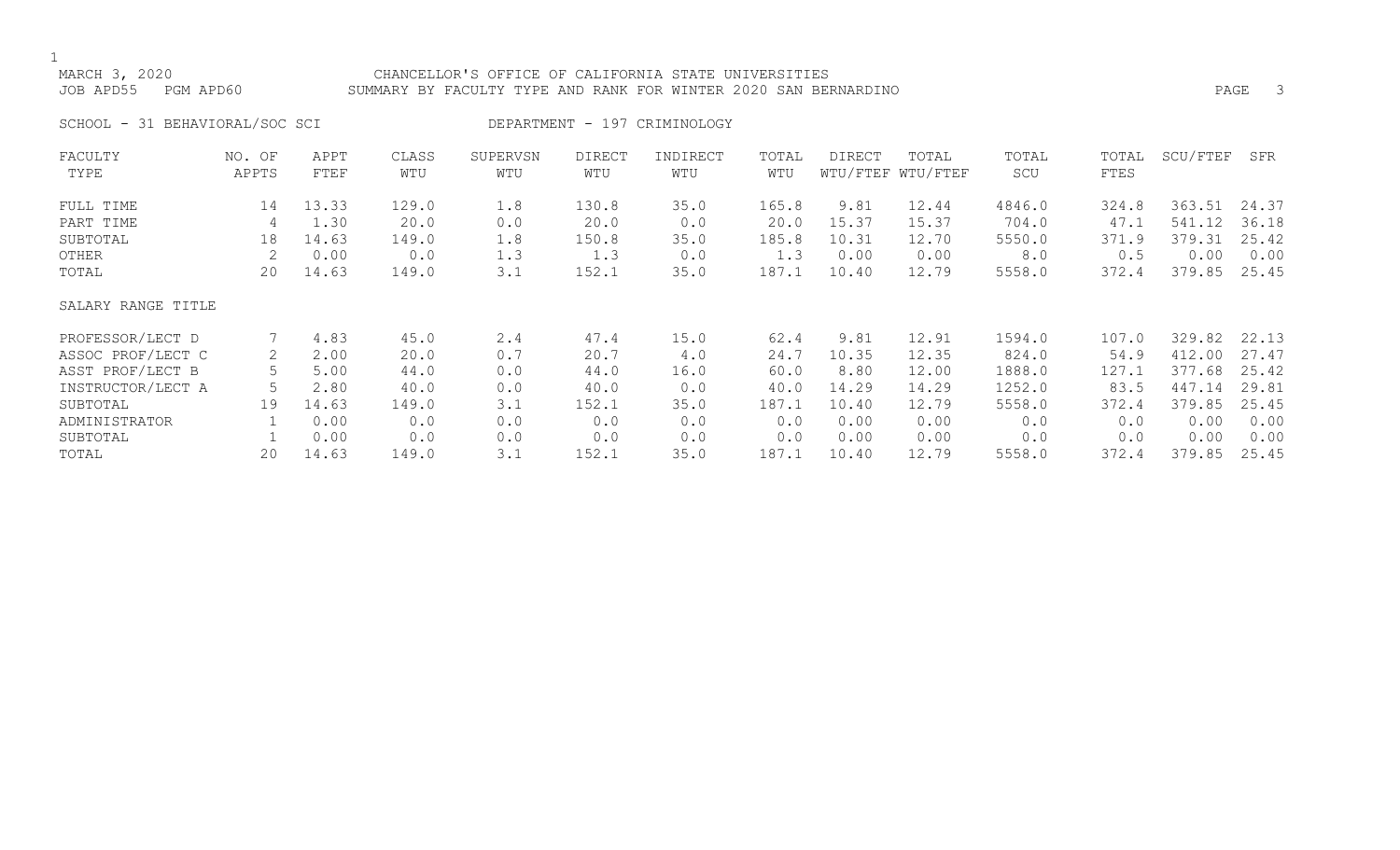### MARCH 3, 2020 CHANCELLOR'S OFFICE OF CALIFORNIA STATE UNIVERSITIES JOB APD55 PGM APD60 SUMMARY BY FACULTY TYPE AND RANK FOR WINTER 2020 SAN BERNARDINO PAGE 4

SCHOOL - 31 BEHAVIORAL/SOC SCI DEPARTMENT - 235 ECONOMICS

| FACULTY            | NO. OF | APPT | CLASS | SUPERVSN | <b>DIRECT</b> | INDIRECT    | TOTAL | DIRECT | TOTAL             | TOTAL  | TOTAL | SCU/FTEF | SFR   |
|--------------------|--------|------|-------|----------|---------------|-------------|-------|--------|-------------------|--------|-------|----------|-------|
| TYPE               | APPTS  | FTEF | WTU   | WTU      | WTU           | WTU         | WTU   |        | WTU/FTEF WTU/FTEF | SCU    | FTES  |          |       |
| FULL TIME          | 3      | 1.27 | 12.0  | 0.0      | 12.0          | 16.0        | 28.0  | 9.47   | 22.10             | 364.0  | 24.3  | 287.29   | 19.16 |
| PART TIME          | 10     | 3.86 | 68.0  | 0.0      | 68.0          | 2.0         | 70.0  | 17.62  | 18.13             | 2788.0 | 186.7 | 722.28   | 48.38 |
| SUBTOTAL           | 13     | 5.13 | 80.0  | 0.0      | 80.0          | 18.0        | 98.0  | 15.60  | 19.11             | 3152.0 | 211.0 | 614.78   | 41.15 |
| TOTAL              | 13     | 5.13 | 80.0  | 0.0      | 80.0          | 18.0        | 98.0  | 15.60  | 19.11             | 3152.0 | 211.0 | 614.78   | 41.15 |
| SALARY RANGE TITLE |        |      |       |          |               |             |       |        |                   |        |       |          |       |
| PROFESSOR/LECT D   | 4      | 1.46 | 28.0  | 0.0      | 28.0          | $2 \cdot 0$ | 30.0  | 19.22  | 20.59             | 760.0  | 50.7  | 521.62   | 34.78 |
| ASSOC PROF/LECT C  |        | 0.00 | 0.0   | 0.0      | 0.0           | 12.0        | 12.0  | 0.00   | 0.00              | 0.0    | 0.0   | 0.00     | 0.00  |
| ASST PROF/LECT B   |        | 1.00 | 8.0   | 0.0      | 8.0           | 4.0         | 12.0  | 8.00   | 12.00             | 124.0  | 8.3   | 124.00   | 8.27  |
| INSTRUCTOR/LECT A  |        | 2.67 | 44.0  | 0.0      | 44.0          | 0.0         | 44.0  | 16.48  | 16.48             | 2268.0 | 152.1 | 849.44   | 56.95 |
| SUBTOTAL           | 13     | 5.13 | 80.0  | 0.0      | 80.0          | 18.0        | 98.0  | 15.60  | 19.11             | 3152.0 | 211.0 | 614.78   | 41.15 |
| TOTAL              | 13     | 5.13 | 80.0  | 0.0      | 80.0          | 18.0        | 98.0  | 15.60  | 19.11             | 3152.0 | 211.0 | 614.78   | 41.15 |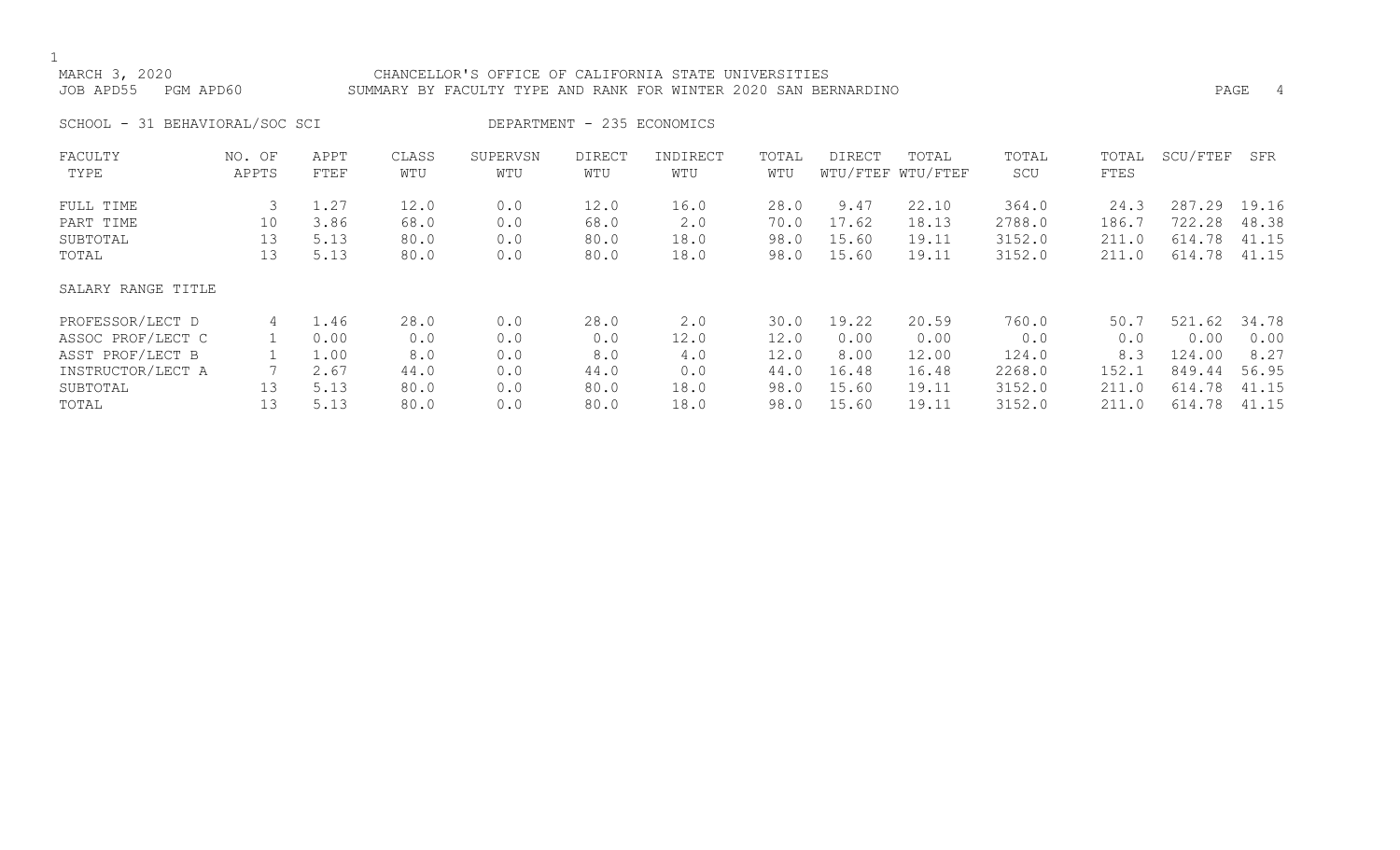### MARCH 3, 2020 CHANCELLOR'S OFFICE OF CALIFORNIA STATE UNIVERSITIES JOB APD55 PGM APD60 SUMMARY BY FACULTY TYPE AND RANK FOR WINTER 2020 SAN BERNARDINO PAGE 5

SCHOOL - 31 BEHAVIORAL/SOC SCI DEPARTMENT - 258 ETHNIC STUDIES

| FACULTY            | NO. OF | APPT | CLASS | SUPERVSN | <b>DIRECT</b> | INDIRECT | TOTAL           | <b>DIRECT</b> | TOTAL             | TOTAL | TOTAL | SCU/FTEF | SFR   |
|--------------------|--------|------|-------|----------|---------------|----------|-----------------|---------------|-------------------|-------|-------|----------|-------|
| TYPE               | APPTS  | FTEF | WTU   | WTU      | WTU           | WTU      | WTU             |               | WTU/FTEF WTU/FTEF | SCU   | FTES  |          |       |
| PART TIME          |        | 0.67 | 12.0  | 0.0      | 12.0          | 0.0      | 12.0            | 17.96         | 17.96             | 408.0 | 27.2  | 610.78   | 40.72 |
|                    |        |      |       |          |               |          |                 |               |                   |       |       |          |       |
| SUBTOTAL           |        | 0.67 | 12.0  | 0.0      | 12.0          | 0.0      | 12.0            | 17.96         | 17.96             | 408.0 | 27.2  | 610.78   | 40.72 |
| TOTAL              |        | 0.67 | 12.0  | 0.0      | 12.0          | 0.0      | $\mathsf{12.0}$ | 17.96         | 17.96             | 408.0 | 27.2  | 610.78   | 40.72 |
|                    |        |      |       |          |               |          |                 |               |                   |       |       |          |       |
| SALARY RANGE TITLE |        |      |       |          |               |          |                 |               |                   |       |       |          |       |
| PROFESSOR/LECT D   |        | 0.27 | 0.0   | 0.0      | 0.0           | 0.0      | 0.0             | 0.00          | 0.00              | 0.0   | 0.0   | 0.00     | 0.00  |
| INSTRUCTOR/LECT A  |        | 0.40 | 12.0  | 0.0      | 12.0          | 0.0      | 12.0            | 29.93         | 29.93             | 408.0 | 27.2  | 17.46    | 67.83 |
| SUBTOTAL           |        | 0.67 | 12.0  | 0.0      | 12.0          | 0.0      | 12.0            | 17.96         | 17.96             | 408.0 | 27.2  | 610.78   | 40.72 |
| TOTAL              |        | 0.67 | 12.0  | 0.0      | 12.0          | 0.0      | 12.0            | 17.96         | 17.96             | 408.0 | 27.2  | 610.78   | 40.72 |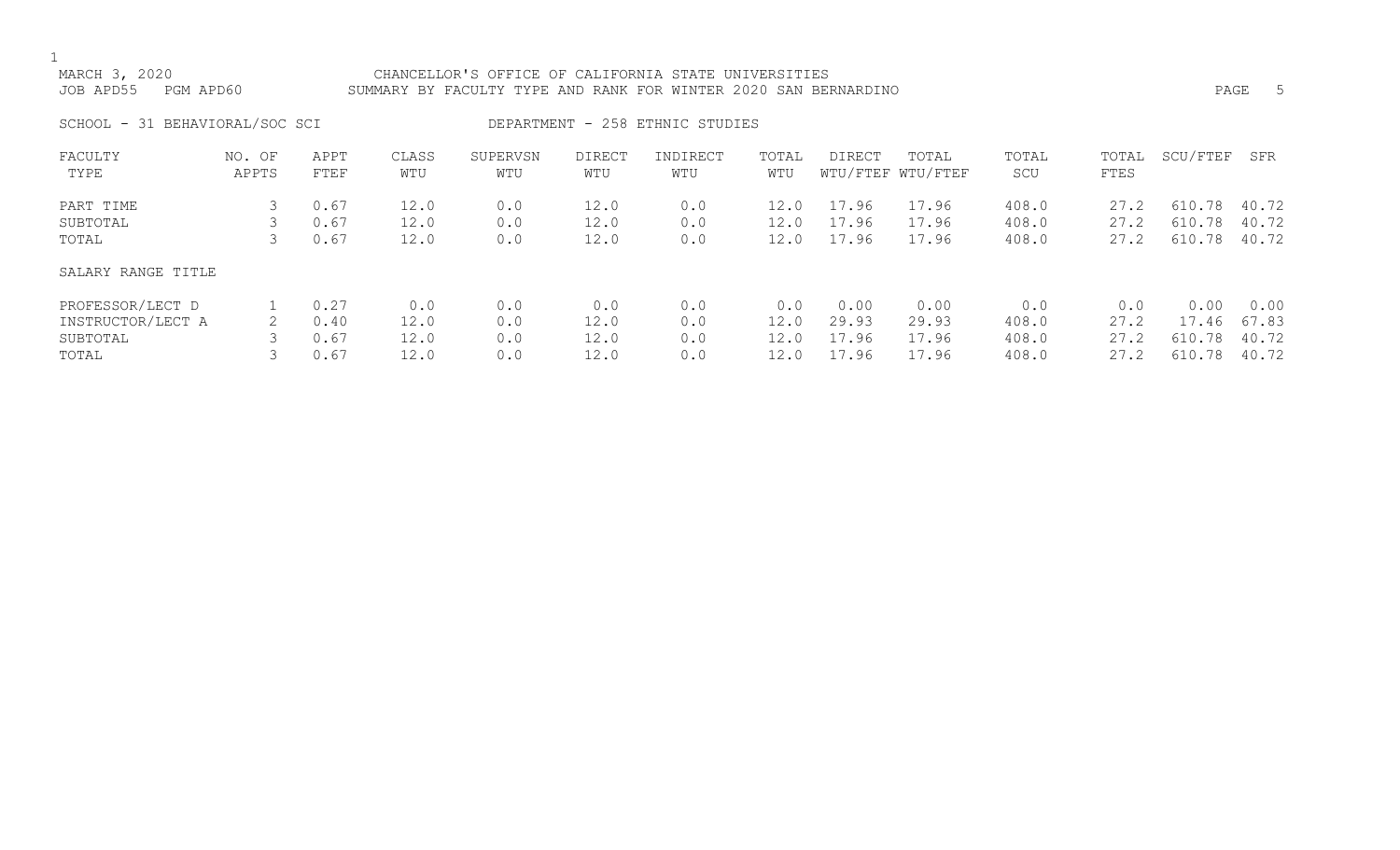### MARCH 3, 2020 CHANCELLOR'S OFFICE OF CALIFORNIA STATE UNIVERSITIES JOB APD55 PGM APD60 SUMMARY BY FACULTY TYPE AND RANK FOR WINTER 2020 SAN BERNARDINO PAGE 6

SCHOOL - 31 BEHAVIORAL/SOC SCI DEPARTMENT - 305 GEOGRAPHY

| FACULTY            | NO. OF | APPT | CLASS | SUPERVSN | <b>DIRECT</b> | INDIRECT | TOTAL | DIRECT | TOTAL             | TOTAL  | TOTAL | SCU/FTEF | SFR   |
|--------------------|--------|------|-------|----------|---------------|----------|-------|--------|-------------------|--------|-------|----------|-------|
| TYPE               | APPTS  | FTEF | WTU   | WTU      | WTU           | WTU      | WTU   |        | WTU/FTEF WTU/FTEF | SCU    | FTES  |          |       |
| FULL TIME          | 8      | 5.73 | 60.0  | 1.6      | 61.6          | 26.0     | 87.6  | 10.75  | 15.29             | 2962.0 | 198.0 | 516.84   | 34.55 |
| SUBTOTAL           | 8      | 5.73 | 60.0  | 1.6      | 61.6          | 26.0     | 87.6  | 10.75  | 15.29             | 2962.0 | 198.0 | 516.84   | 34.55 |
| TOTAL              | 8      | 5.73 | 60.0  | 1.6      | 61.6          | 26.0     | 87.6  | 10.75  | 15.29             | 2962.0 | 198.0 | 516.84   | 34.55 |
| SALARY RANGE TITLE |        |      |       |          |               |          |       |        |                   |        |       |          |       |
| PROFESSOR/LECT D   |        | 3.50 | 34.0  | 0.0      | 34.0          | 22.0     | 56.0  | 9.72   | 16.00             | 1136.0 | 75.9  | 324.66   | 21.69 |
| ASSOC PROF/LECT C  |        | 0.23 | 8.0   | 1.3      | 9.3           | 0.0      | 9.3   | 40.26  | 40.26             | 1225.0 | 81.9  | 303.03   | 54.68 |
| ASST PROF/LECT B   |        | 1.00 | 4.0   | 0.3      | 4.3           | 4.0      | 8.3   | 4.30   | 8.30              | 92.0   | 6.3   | 92.00    | 6.27  |
| INSTRUCTOR/LECT A  |        | 1.00 | 14.0  | 0.0      | 14.0          | 0.0      | 14.0  | 13.99  | 13.99             | 509.0  | 33.9  | 508.49   | 33.90 |
| SUBTOTAL           | 8      | 5.73 | 60.0  | 1.6      | 61.6          | 26.0     | 87.6  | 10.75  | 15.29             | 2962.0 | 198.0 | 516.84   | 34.55 |
| TOTAL              | 8      | 5.73 | 60.0  | 1.6      | 61.6          | 26.0     | 87.6  | 10.75  | 15.29             | 2962.0 | 198.0 | 516.84   | 34.55 |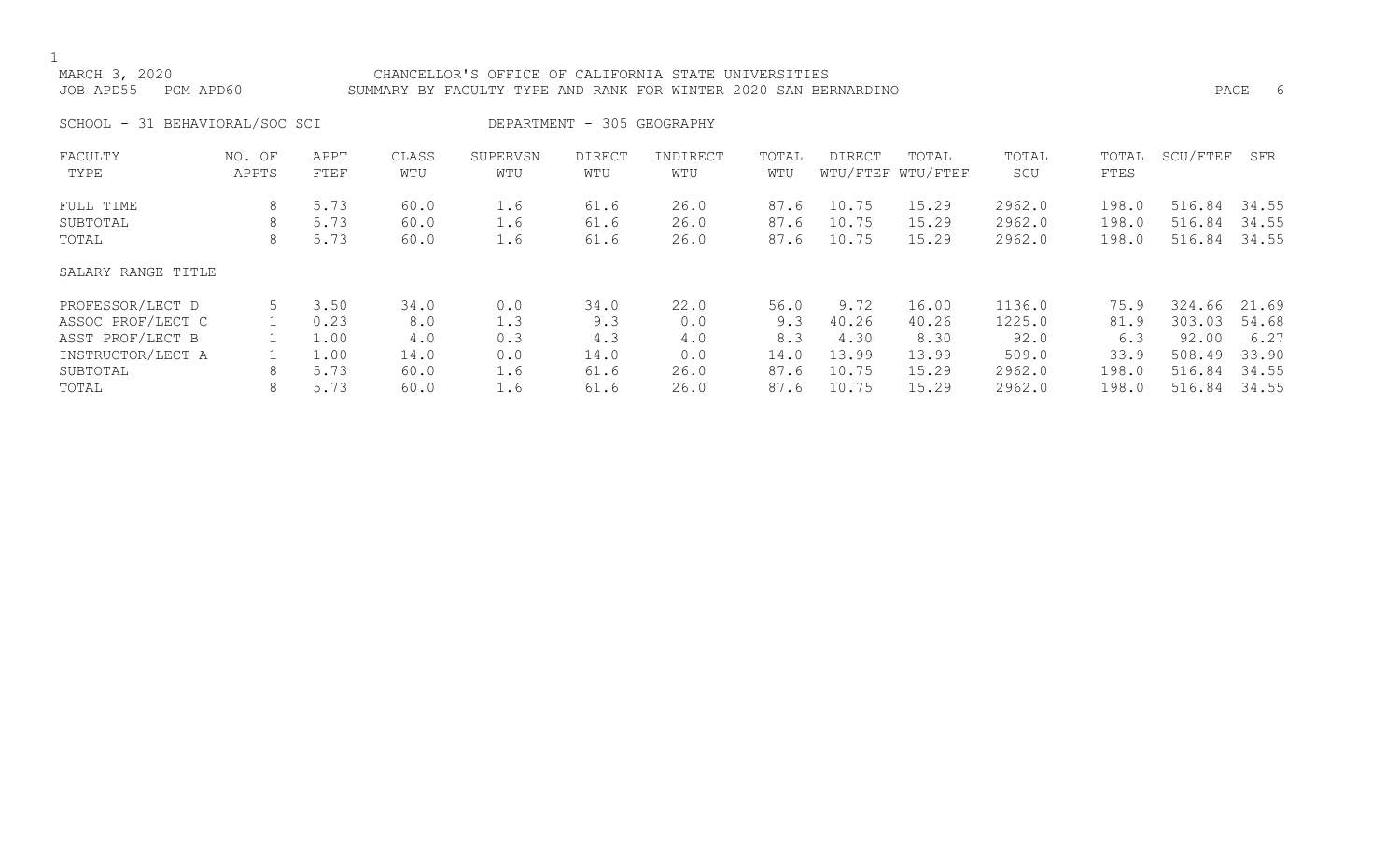### MARCH 3, 2020 CHANCELLOR'S OFFICE OF CALIFORNIA STATE UNIVERSITIES JOB APD55 PGM APD60 SUMMARY BY FACULTY TYPE AND RANK FOR WINTER 2020 SAN BERNARDINO

SCHOOL - 31 BEHAVIORAL/SOC SCI DEPARTMENT - 348 HISTORY

| FACULTY            | NO. OF | APPT  | CLASS | SUPERVSN | <b>DIRECT</b> | INDIRECT | TOTAL | <b>DIRECT</b> | TOTAL             | TOTAL  | TOTAL | SCU/FTEF | SFR   |
|--------------------|--------|-------|-------|----------|---------------|----------|-------|---------------|-------------------|--------|-------|----------|-------|
| TYPE               | APPTS  | FTEF  | WTU   | WTU      | WTU           | WTU      | WTU   |               | WTU/FTEF WTU/FTEF | SCU    | FTES  |          |       |
| FULL TIME          | 10     | 9.33  | 72.0  | 2.6      | 82.6          | 16.0     | 98.6  | 8.85          | 10.57             | 2385.0 | 159.1 | 255.57   | 17.04 |
| PART TIME          | 13     | 5.48  | 84.0  | 4.4      | 88.4          | 4.0      | 92.4  | 16.14         | 16.87             | 5756.0 | 384.3 | 50.94    | 70.17 |
| SUBTOTAL           | 23     | 14.81 | 156.0 | 7.0      | 171.0         | 20.0     | 191.0 | 11.55         | 12.90             | 8141.0 | 543.4 | 549.73   | 36.69 |
| OTHER              |        | 0.00  | 0.0   | 0.0      | 12.0          | 0.0      | 12.0  | 0.00          | 0.00              | 0.0    | 0.0   | 0.00     | 0.00  |
| TOTAL              | 24     | 14.81 | 156.0 | 7.0      | 183.0         | 20.0     | 203.0 | 12.36         | 13.71             | 8141.0 | 543.4 | 549.73   | 36.69 |
| SALARY RANGE TITLE |        |       |       |          |               |          |       |               |                   |        |       |          |       |
| PROFESSOR/LECT D   | 5      | 3.35  | 28.0  | 4.4      | 36.4          | 8.0      | 44.4  | 10.87         | 13.25             | 644.0  | 43.6  | 192.24   | 13.01 |
| ASSOC PROF/LECT C  | 4      | 4.00  | 32.0  | 1.9      | 37.9          | 4.0      | 41.9  | 9.48          | 10.48             | 1057.0 | 70.5  | 264.32   | 17.62 |
| ASST PROF/LECT B   | 4      | 3.00  | 20.0  | 0.7      | 32.7          | 8.0      | 40.7  | 10.90         | 13.57             | 900.0  | 60.0  | 300.00   | 20.00 |
| INSTRUCTOR/LECT A  | 11     | 4.46  | 76.0  | 0.0      | 76.0          | 0.0      | 76.0  | 17.04         | 17.04             | 5540.0 | 369.3 | 242.15   | 82.81 |
| SUBTOTAL           | 24     | 14.81 | 156.0 | 7.0      | 183.0         | 20.0     | 203.0 | 12.36         | 13.71             | 8141.0 | 543.4 | 549.73   | 36.69 |
| TOTAL              | 24     | 14.81 | 156.0 | 7.0      | 183.0         | 20.0     | 203.0 | 12.36         | 13.71             | 8141.0 | 543.4 | 549.73   | 36.69 |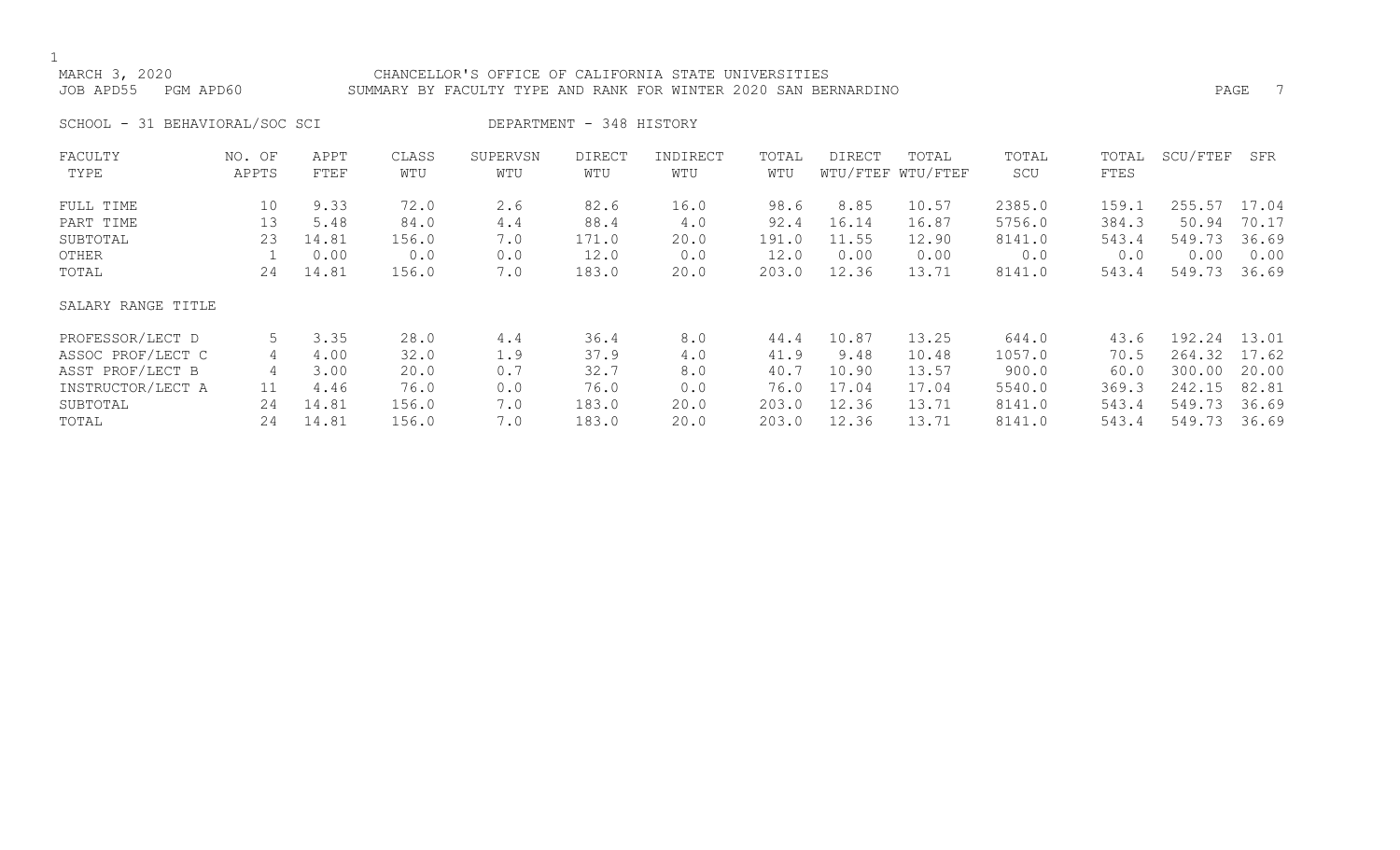### MARCH 3, 2020 CHANCELLOR'S OFFICE OF CALIFORNIA STATE UNIVERSITIES JOB APD55 PGM APD60 SUMMARY BY FACULTY TYPE AND RANK FOR WINTER 2020 SAN BERNARDINO PAGE 8

SCHOOL - 31 BEHAVIORAL/SOC SCI DEPARTMENT - 351 HUMAN DEVELOPMENT

| FACULTY<br>TYPE                                           | OF<br>NO.<br>APPTS | APPT<br>FTEF                 | CLASS<br>WTU             | SUPERVSN<br>WTU          | <b>DIRECT</b><br>WTU       | INDIRECT<br>WTU          | TOTAL<br>WTU               | <b>DIRECT</b>                    | TOTAL<br>WTU/FTEF WTU/FTEF       | TOTAL<br>SCU                    | TOTAL<br>FTES               | SCU/FTEF                                 | SFR                              |
|-----------------------------------------------------------|--------------------|------------------------------|--------------------------|--------------------------|----------------------------|--------------------------|----------------------------|----------------------------------|----------------------------------|---------------------------------|-----------------------------|------------------------------------------|----------------------------------|
| PART TIME<br>SUBTOTAL<br>TOTAL                            | 2.                 | 0.47<br>0.47<br>0.47         | 7.0<br>7.0<br>7.0        | 8.0<br>8.0<br>8.0        | 15.0<br>15.0<br>15.0       | 0.0<br>0.0<br>0.0        | 15.0<br>15.0<br>15.0       | 32.12<br>32.12<br>32.12          | 32.12<br>32.12<br>32.12          | 220.0<br>220.0<br>220.0         | 14.7<br>14.7<br>14.7        | 471.09<br>471<br>.09<br>471.09           | 31.41<br>31.41<br>31.41          |
| SALARY RANGE TITLE                                        |                    |                              |                          |                          |                            |                          |                            |                                  |                                  |                                 |                             |                                          |                                  |
| INSTRUCTOR/LECT A<br>TCHNG ASSOCIATE<br>SUBTOTAL<br>TOTAL |                    | 0.40<br>0.07<br>0.47<br>0.47 | 6.0<br>1.0<br>7.0<br>7.0 | 0.0<br>8.0<br>8.0<br>8.0 | 6.0<br>9.0<br>15.0<br>15.0 | 0.0<br>0.0<br>0.0<br>0.0 | 6.0<br>9.0<br>15.0<br>15.0 | 15.00<br>34.33<br>32.12<br>32.12 | 15.00<br>34.33<br>32.12<br>32.12 | 172.0<br>48.0<br>220.0<br>220.0 | 11.5<br>3.2<br>14.7<br>14.7 | 430.00<br>716.42<br>471<br>.09<br>471.09 | 28.68<br>47.76<br>31.41<br>31.41 |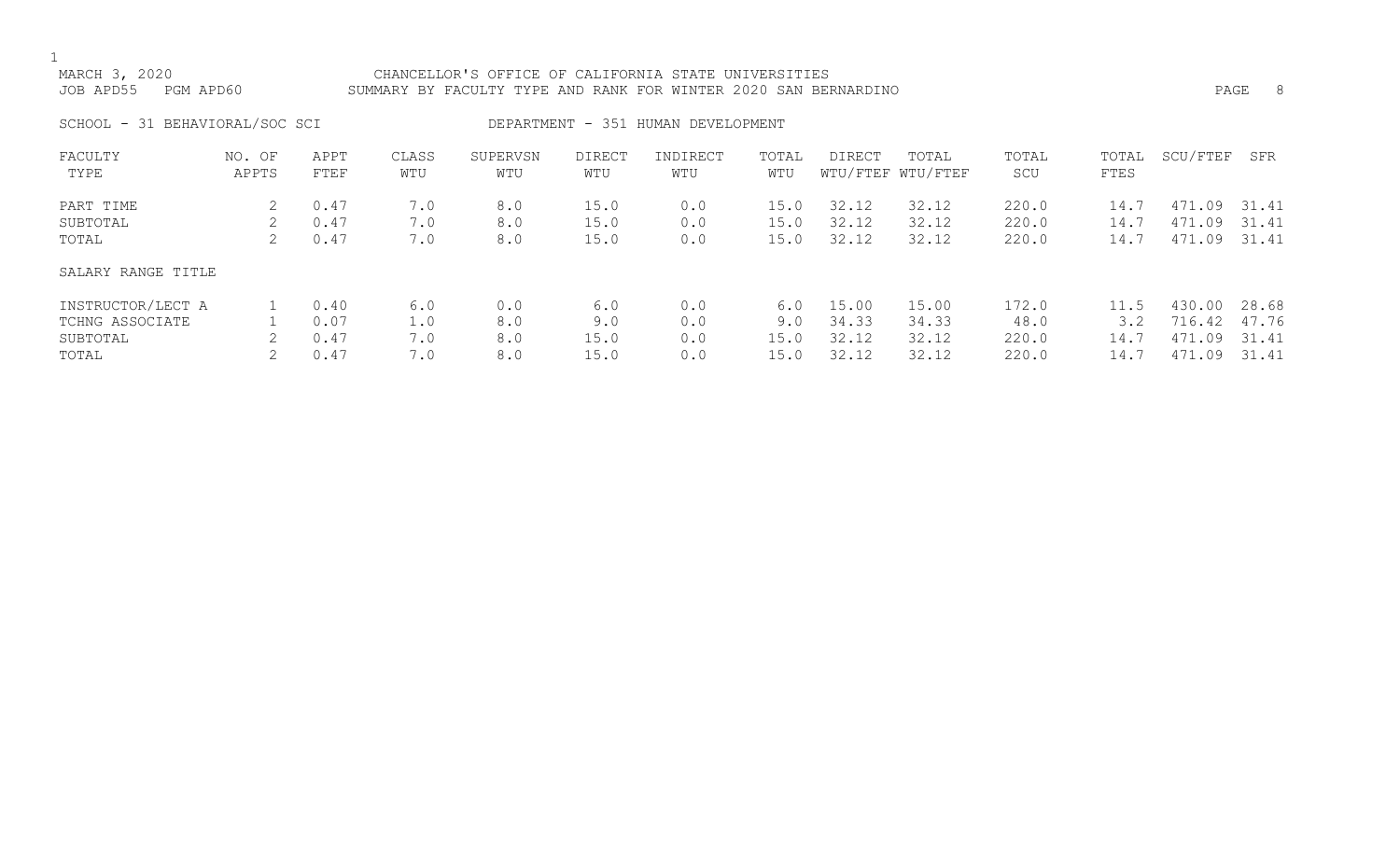### MARCH 3, 2020 CHANCELLOR'S OFFICE OF CALIFORNIA STATE UNIVERSITIES JOB APD55 PGM APD60 SUMMARY BY FACULTY TYPE AND RANK FOR WINTER 2020 SAN BERNARDINO PAGE 9

### SCHOOL - 31 BEHAVIORAL/SOC SCI DEPARTMENT - 497 MILITARY SCIENCE (ROTC)

| FACULTY<br>TYPE    | NO. OF<br>APPTS | APPT<br>FTEF | CLASS<br>WTU | SUPERVSN<br>WTU | <b>DIRECT</b><br>WTU | INDIRECT<br>WTU | TOTAL<br>WTU | <b>DIRECT</b> | TOTAL<br>WTU/FTEF WTU/FTEF | TOTAL<br>SCU | TOTAL<br>FTES | SCU/FTEF | SFR  |
|--------------------|-----------------|--------------|--------------|-----------------|----------------------|-----------------|--------------|---------------|----------------------------|--------------|---------------|----------|------|
|                    |                 |              |              |                 |                      |                 |              |               |                            |              |               |          |      |
| OTHER              |                 | 0.00         | 0.0          | 0.0             | 0.0                  | 0.0             | 0.0          | 0.00          | 0.00                       | 142.0        | 9.5           | 0.00     | 0.00 |
| TOTAL              | 3               | 0.00         | 0.0          | 0.0             | 0.0                  | 0.0             | 0.0          | 0.00          | 0.00                       | 142.0        | 9.5           | 0.00     | 0.00 |
| SALARY RANGE TITLE |                 |              |              |                 |                      |                 |              |               |                            |              |               |          |      |
| PROFESSOR/LECT D   |                 | 0.00         | 0.0          | 0.0             | 0.0                  | 0.0             | 0.0          | 0.00          | 0.00                       | 66.0         | 4.4           | 0.00     | 0.00 |
| INSTRUCTOR/LECT A  |                 | 0.00         | 0.0          | 0.0             | 0.0                  | 0.0             | 0.0          | 0.00          | 0.00                       | 10.0         | 0.7           | 0.00     | 0.00 |
| SUBTOTAL           |                 | 0.00         | 0.0          | 0.0             | 0.0                  | 0.0             | 0.0          | 0.00          | 0.00                       | 76.0         | 5.1           | 0.00     | 0.00 |
| OTHER              |                 | 0.00         | 0.0          | 0.0             | 0.0                  | 0.0             | 0.0          | 0.00          | 0.00                       | 66.0         | 4.4           | 0.00     | 0.00 |
| SUBTOTAL           |                 | 0.00         | 0.0          | 0.0             | 0.0                  | 0.0             | 0.0          | 0.00          | 0.00                       | 66.0         | 4.4           | 0.00     | 0.00 |
| TOTAL              |                 | 0.00         | 0.0          | 0.0             | 0.0                  | 0.0             | 0.0          | 0.00          | 0.00                       | 142.0        | 9.5           | 0.00     | 0.00 |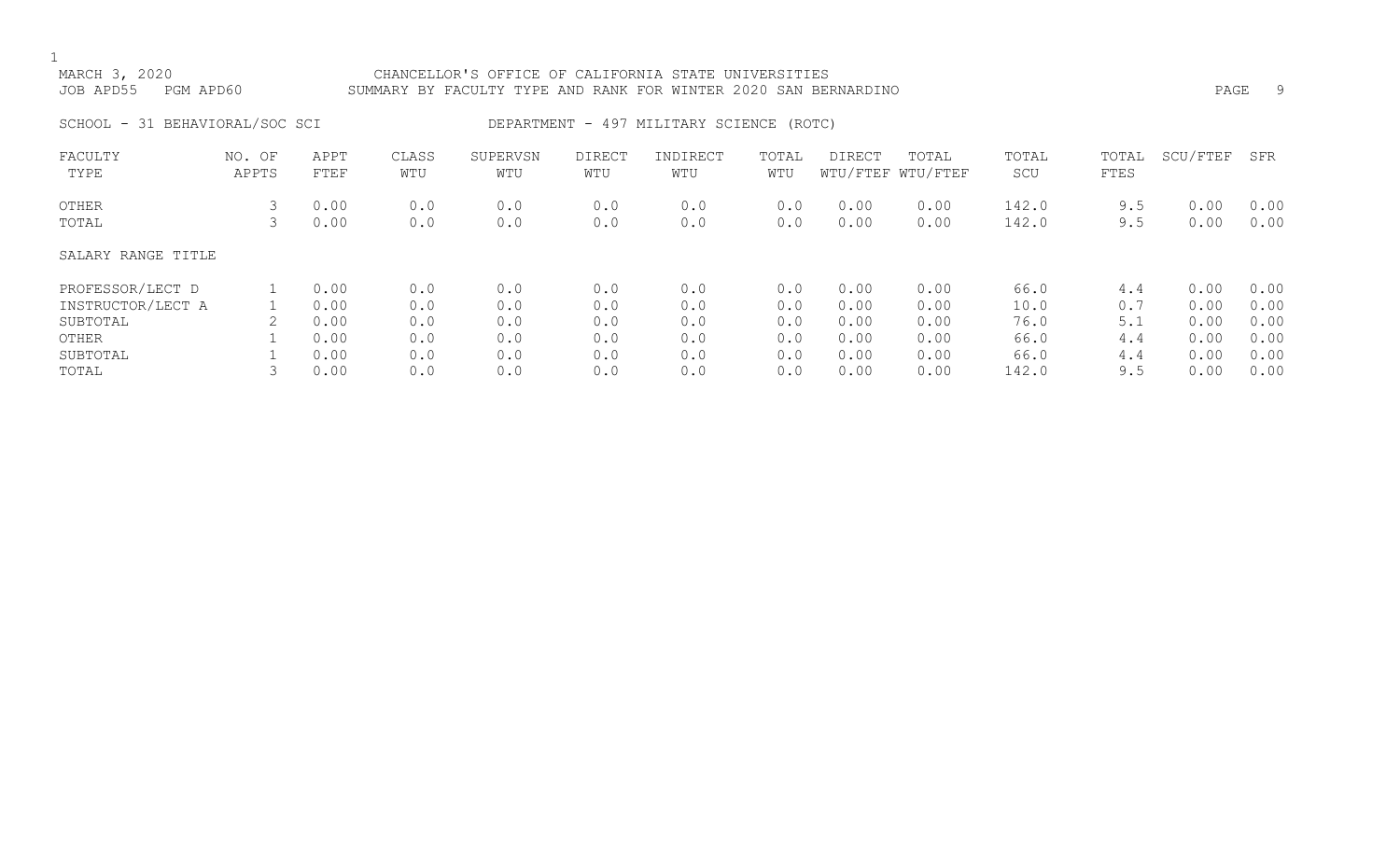### MARCH 3, 2020 CHANCELLOR'S OFFICE OF CALIFORNIA STATE UNIVERSITIES JOB APD55 PGM APD60 SUMMARY BY FACULTY TYPE AND RANK FOR WINTER 2020 SAN BERNARDINO PAGE 10

SCHOOL - 31 BEHAVIORAL/SOC SCI DEPARTMENT - 580 POLITICAL SCIENCE

| FACULTY            | NO. OF | APPT | CLASS | SUPERVSN | <b>DIRECT</b> | INDIRECT | TOTAL | DIRECT | TOTAL             | TOTAL  | TOTAL | SCU/FTEF   | SFR   |
|--------------------|--------|------|-------|----------|---------------|----------|-------|--------|-------------------|--------|-------|------------|-------|
| TYPE               | APPTS  | FTEF | WTU   | WTU      | WTU           | WTU      | WTU   |        | WTU/FTEF WTU/FTEF | SCU    | FTES  |            |       |
| FULL TIME          |        | 5.00 | 52.0  | 1.3      | 53.3          | 24.0     | 77.3  | 10.67  | 15.47             | 1166.0 | 79.1  | 233.34     | 15.82 |
| PART TIME          | 10     | 2.40 | 36.0  | 0.0      | 44.0          | 6.0      | 50.0  | 18.31  | 20.81             | 4364.0 | 291.4 | 816.06     | 21.27 |
| SUBTOTAL           | 17     | 7.40 | 88.0  | 1.3      | 97.3          | 30.0     | 127.3 | 13.15  | 17.20             | 5530.0 | 370.5 | 747.30     | 50.06 |
| TOTAL              | 17     | 7.40 | 88.0  | 1.3      | 97.3          | 30.0     | 127.3 | 13.15  | 17.20             | 5530.0 | 370.5 | 747.30     | 50.06 |
| SALARY RANGE TITLE |        |      |       |          |               |          |       |        |                   |        |       |            |       |
| PROFESSOR/LECT D   |        | 1.33 | 16.0  | 0.3      | 24.3          | 6.0      | 30.3  | 18.24  | 22.75             | 348.0  | 23.5  | .26<br>261 | 17.67 |
| ASSOC PROF/LECT C  | 2      | 0.67 | 12.0  | 0.0      | 12.0          | 12.0     | 24.0  | 18.02  | 36.04             | 256.0  | 17.7  | 384.38     | 26.53 |
| ASST PROF/LECT B   |        | 3.00 | 24.0  | 1.0      | 25.0          | 12.0     | 37.0  | 8.34   | 12.34             | 562.0  | 37.9  | 187.40     | 12.63 |
| INSTRUCTOR/LECT A  |        | 2.40 | 36.0  | 0.0      | 36.0          | 0.0      | 36.0  | 14.98  | 14.98             | 4364.0 | 291.4 | 816.06     | 21.27 |
| SUBTOTAL           | 17     | 7.40 | 88.0  | 1.3      | 97.3          | 30.0     | 127.3 | 13.15  | 17.20             | 5530.0 | 370.5 | 747.30     | 50.06 |
| TOTAL              |        | 7.40 | 88.0  | 1.3      | 97.3          | 30.0     | 127.3 | 13.15  | 17.20             | 5530.0 | 370.5 | 747.30     | 50.06 |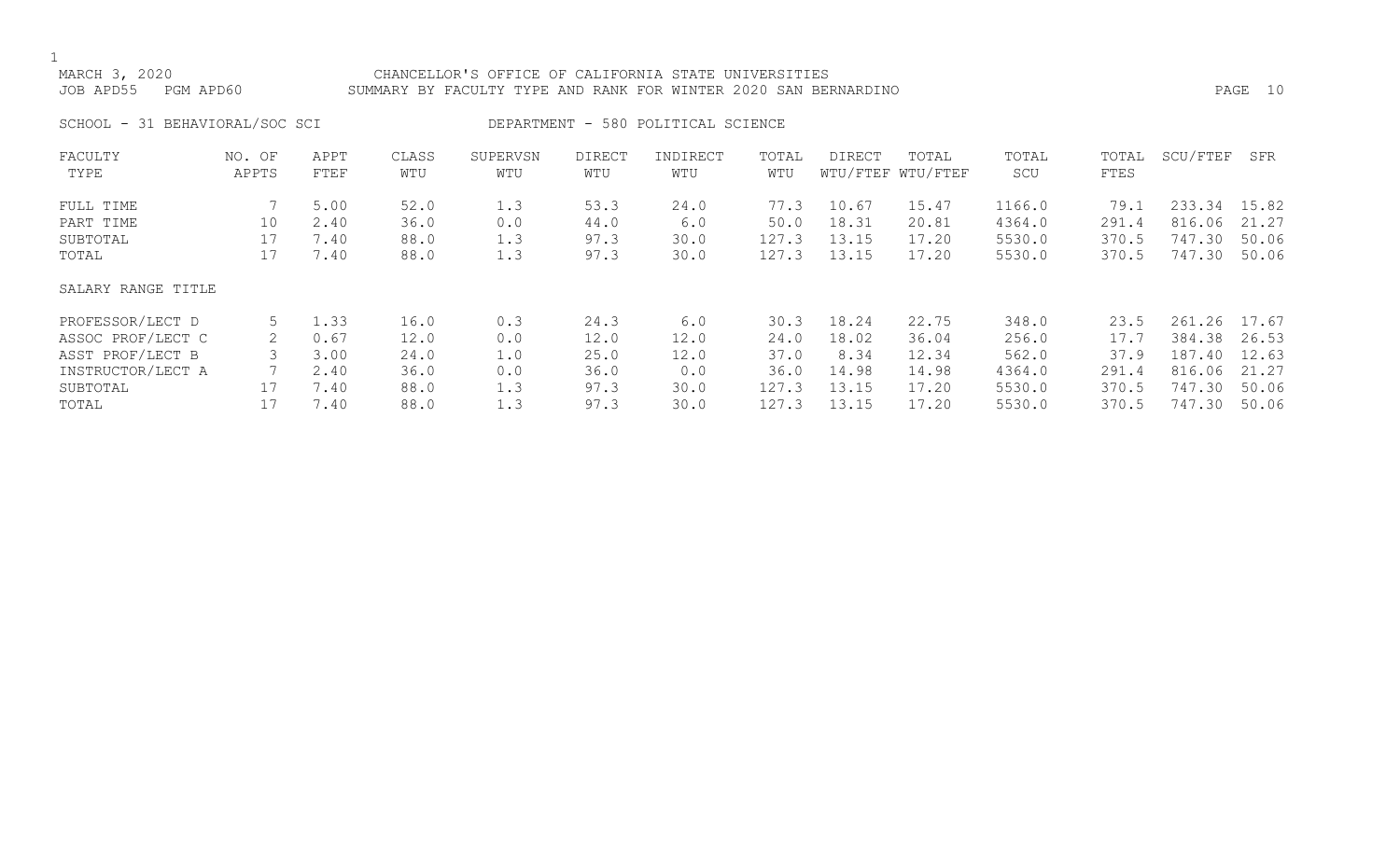### MARCH 3, 2020 CHANCELLOR'S OFFICE OF CALIFORNIA STATE UNIVERSITIES JOB APD55 PGM APD60 SUMMARY BY FACULTY TYPE AND RANK FOR WINTER 2020 SAN BERNARDINO PAGE 11

SCHOOL - 31 BEHAVIORAL/SOC SCI DEPARTMENT - 590 PSYCHOLOGY

| FACULTY            | NO. OF | APPT  | CLASS | SUPERVSN | <b>DIRECT</b> | INDIRECT | TOTAL | DIRECT | TOTAL             | TOTAL   | TOTAL  | SCU/FTEF | SFR   |
|--------------------|--------|-------|-------|----------|---------------|----------|-------|--------|-------------------|---------|--------|----------|-------|
| TYPE               | APPTS  | FTEF  | WTU   | WTU      | WTU           | WTU      | WTU   |        | WTU/FTEF WTU/FTEF | SCU     | FTES   |          |       |
| FULL TIME          | 30     | 23.68 | 172.6 | 45.7     | 218.3         | 0.0      | 218.3 | 9.22   | 9.22              | 9352.0  | 637.0  | 394.87   | 26.89 |
| PART TIME          | 41     | 15.31 | 277.0 | 43.7     | 320.7         | 0.0      | 320.7 | 20.94  | 20.94             | 14418.0 | 964.6  | 941.61   | 63.00 |
| SUBTOTAL           | 71     | 39.00 | 449.6 | 89.4     | 539.0         | 0.0      | 539.0 | 13.82  | 13.82             | 23770.0 | 1601.6 | 609.55   | 41.07 |
| OTHER              |        | 0.00  | 0.0   | 3.6      | 3.6           | 0.0      | 3.6   | 0.00   | 0.00              | 40.0    | 2.8    | 0.00     | 0.00  |
| TOTAL              | 72     | 39.00 | 449.6 | 93.0     | 542.6         | 0.0      | 542.6 | 13.91  | 13.91             | 23810.0 | 1604.4 | 610.58   | 41.14 |
| SALARY RANGE TITLE |        |       |       |          |               |          |       |        |                   |         |        |          |       |
| PROFESSOR/LECT D   | 18     | 11.60 | 88.6  | 35.3     | 123.9         | 0.0      | 123.9 | 10.68  | 10.68             | 3623.0  | 254.4  | 312.33   | 21.93 |
| ASSOC PROF/LECT C  | 4      | 3.17  | 12.0  | 5.5      | 17.5          | 0.0      | 17.5  | 5.53   | 5.53              | 520.0   | 36.2   | 164.19   | 11.43 |
| ASST PROF/LECT B   | 11     | 9.42  | 76.0  | 10.8     | 86.8          | 0.0      | 86.8  | 9.22   | 9.22              | 4759.0  | 319.9  | 505.42   | 33.97 |
| INSTRUCTOR/LECT A  | 23     | 12.21 | 224.0 | 13.4     | 237.4         | 0.0      | 237.4 | 19.44  | 19.44             | 13594.0 | 906.3  | 113.35   | 74.23 |
| TCHNG ASSOCIATE    | 16     | 2.60  | 49.0  | 28.0     | 77.0          | 0.0      | 77.0  | 29.58  | 29.58             | 1314.0  | 87.6   | 504.80   | 33.65 |
| SUBTOTAL           | 72     | 39.00 | 449.6 | 93.0     | 542.6         | 0.0      | 542.6 | 13.91  | 13.91             | 23810.0 | 1604.4 | 610.58   | 41.14 |
| TOTAL              | 72     | 39.00 | 449.6 | 93.0     | 542.6         | 0.0      | 542.6 | 13.91  | 13.91             | 23810.0 | 1604.4 | 610.58   | 41.14 |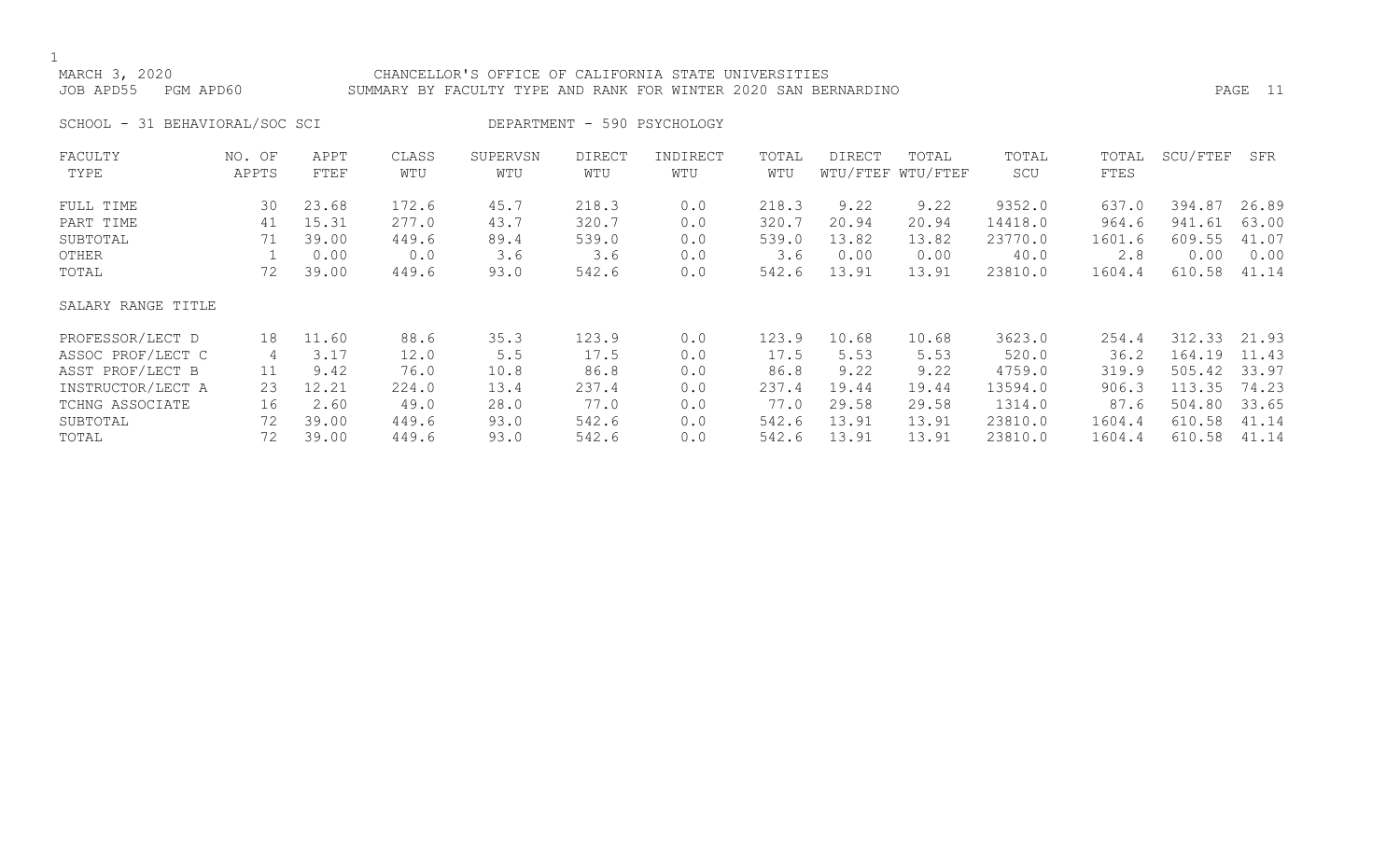MARCH 3, 2020 CHANCELLOR'S OFFICE OF CALIFORNIA STATE UNIVERSITIES JOB APD55 PGM APD60 SUMMARY BY FACULTY TYPE AND RANK FOR WINTER 2020 SAN BERNARDINO PAGE 12

SCHOOL - 31 BEHAVIORAL/SOC SCI DEPARTMENT - 665 SOCIAL SCIENCE

| FACULTY<br>TYPE                             | NO. OF<br>APPTS | APPT<br>FTEF                 | CLASS<br>WTU                   | SUPERVSN<br>WTU          | <b>DIRECT</b><br>WTU           | INDIRECT<br>WTU          | TOTAL<br>WTU                   | DIRECT                           | TOTAL<br>WTU/FTEF WTU/FTEF       | TOTAL<br>SCU                        | TOTAL<br>FTES                   | SCU/FTEF                            | SFR                              |
|---------------------------------------------|-----------------|------------------------------|--------------------------------|--------------------------|--------------------------------|--------------------------|--------------------------------|----------------------------------|----------------------------------|-------------------------------------|---------------------------------|-------------------------------------|----------------------------------|
| FULL TIME<br>PART TIME<br>SUBTOTAL<br>TOTAL | 11<br>12<br>12  | 0.75<br>5.45<br>6.20<br>6.20 | 16.0<br>92.0<br>108.0<br>108.0 | 0.0<br>0.0<br>0.0<br>0.0 | 16.0<br>92.0<br>108.0<br>108.0 | 0.0<br>0.0<br>0.0<br>0.0 | 16.0<br>92.0<br>108.0<br>108.0 | 21.33<br>16.89<br>17.42<br>17.42 | 21.33<br>16.89<br>17.42<br>17.42 | 408.0<br>5548.0<br>5956.0<br>5956.0 | 27.2<br>369.9<br>397.1<br>397.1 | 544.00<br>18.36<br>960.96<br>960.96 | 36.27<br>67.90<br>64.07<br>64.07 |
| SALARY RANGE TITLE                          |                 |                              |                                |                          |                                |                          |                                |                                  |                                  |                                     |                                 |                                     |                                  |
| INSTRUCTOR/LECT A<br>SUBTOTAL<br>TOTAL      | 12<br>12<br>12  | 6.20<br>6.20<br>6.20         | 108.0<br>108.0<br>108.0        | 0.0<br>0.0<br>0.0        | 108.0<br>108.0<br>108.0        | 0.0<br>0.0<br>0.0        | 108.0<br>108.0<br>108.0        | 17.42<br>17.42<br>17.42          | 17.42<br>17.42<br>17.42          | 5956.0<br>5956.0<br>5956.0          | 397.1<br>397.1<br>397.1         | 960.96<br>960.96<br>960.96          | 64.07<br>64.07<br>64.07          |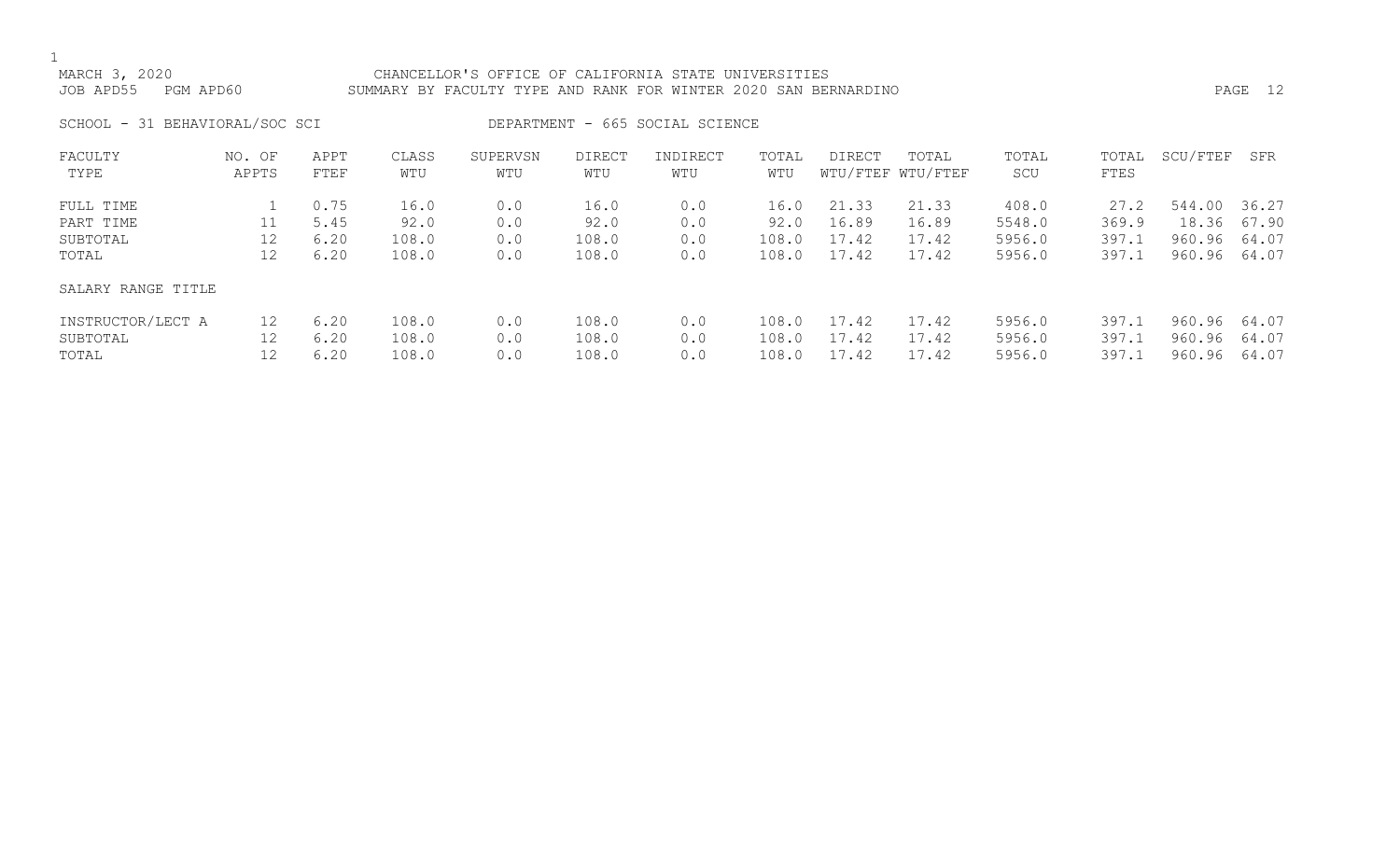### MARCH 3, 2020 CHANCELLOR'S OFFICE OF CALIFORNIA STATE UNIVERSITIES JOB APD55 PGM APD60 SUMMARY BY FACULTY TYPE AND RANK FOR WINTER 2020 SAN BERNARDINO PAGE 13

SCHOOL - 31 BEHAVIORAL/SOC SCI DEPARTMENT - 670 SOCIAL WORK

| FACULTY            | NO. OF | APPT  | CLASS | SUPERVSN | <b>DIRECT</b> | INDIRECT | TOTAL | DIRECT | TOTAL             | TOTAL  | TOTAL | SCU/FTEF | SFR   |
|--------------------|--------|-------|-------|----------|---------------|----------|-------|--------|-------------------|--------|-------|----------|-------|
| TYPE               | APPTS  | FTEF  | WTU   | WTU      | WTU           | WTU      | WTU   |        | WTU/FTEF WTU/FTEF | SCU    | FTES  |          |       |
| FULL TIME          | 9      | 9.00  | 48.0  | 24.3     | 76.3          | 8.0      | 84.3  | 8.48   | 9.37              | 1416.0 | 113.6 | 157.32   | 12.62 |
| PART TIME          | 19     | 5.54  | 40.0  | 53.1     | 93.1          | 0.0      | 93.1  | 16.82  | 16.82             | 1884.0 | 147.5 | 340.32   | 26.64 |
| SUBTOTAL           | 28     | 14.54 | 88.0  | 77.4     | 169.4         | 8.0      | 177.4 | 11.65  | 12.20             | 3300.0 | 261.1 | 227.01   | 17.96 |
| OTHER              |        | 0.00  | 0.0   | 0.0      | 0.0           | 0.0      | 0.0   | 0.00   | 0.00              | 0.0    | 0.0   | 0.00     | 0.00  |
| TOTAL              | 29     | 14.54 | 88.0  | 77.4     | 169.4         | 8.0      | 177.4 | 11.65  | 12.20             | 3300.0 | 261.1 | 227.01   | 17.96 |
| SALARY RANGE TITLE |        |       |       |          |               |          |       |        |                   |        |       |          |       |
| PROFESSOR/LECT D   | 4      | 2.53  | 12.0  | 6.5      | 18.5          | 0.0      | 18.5  | 7.30   | 7.30              | 358.0  | 29.8  | 141.28   | 11.77 |
| ASST PROF/LECT B   |        | 5.00  | 32.0  | 17.0     | 53.0          | 8.0      | 61.0  | 10.60  | 12.20             | 916.0  | 74.5  | 183.16   | 14.89 |
| INSTRUCTOR/LECT A  | 20     | 7.00  | 44.0  | 53.9     | 97.9          | 0.0      | 97.9  | 13.98  | 13.98             | 2026.0 | 156.8 | 289.35   | 22.39 |
| SUBTOTAL           | 29     | 14.54 | 88.0  | 77.4     | 169.4         | 8.0      | 177.4 | 11.65  | 12.20             | 3300.0 | 261.1 | 227.01   | 17.96 |
| TOTAL              | 29     | 14.54 | 88.0  | 77.4     | 169.4         | 8.0      | 177.4 | 11.65  | 12.20             | 3300.0 | 261.1 | 227.01   | 17.96 |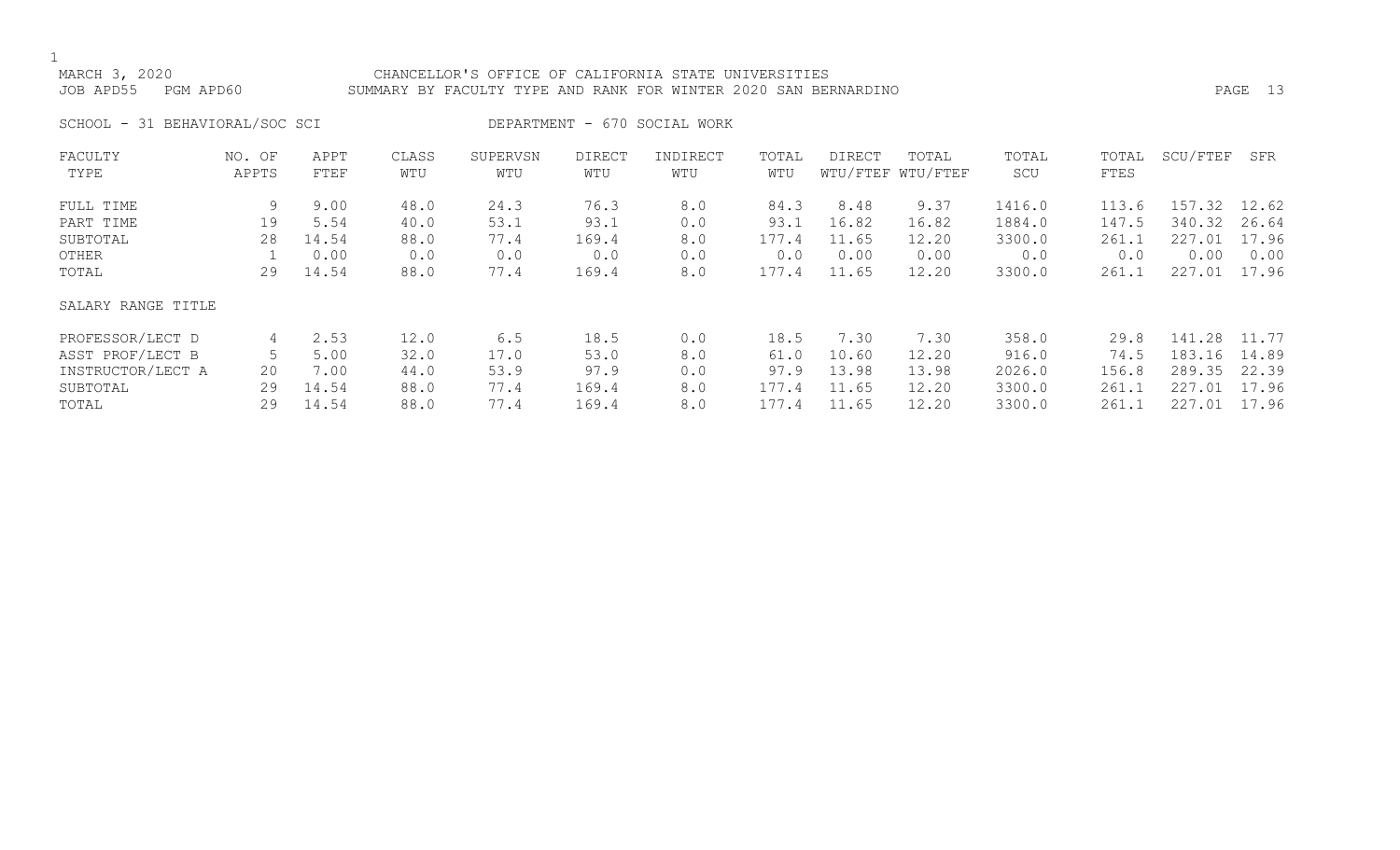### MARCH 3, 2020 CHANCELLOR'S OFFICE OF CALIFORNIA STATE UNIVERSITIES JOB APD55 PGM APD60 SUMMARY BY FACULTY TYPE AND RANK FOR WINTER 2020 SAN BERNARDINO PAGE 14

SCHOOL - 31 BEHAVIORAL/SOC SCI DEPARTMENT - 675 SOCIOLOGY

| FACULTY            | NO. OF | APPT  | CLASS | SUPERVSN | <b>DIRECT</b> | INDIRECT | TOTAL | DIRECT | TOTAL             | TOTAL  | TOTAL | SCU/FTEF | SFR   |
|--------------------|--------|-------|-------|----------|---------------|----------|-------|--------|-------------------|--------|-------|----------|-------|
| TYPE               | APPTS  | FTEF  | WTU   | WTU      | WTU           | WTU      | WTU   |        | WTU/FTEF WTU/FTEF | SCU    | FTES  |          |       |
| FULL TIME          | 14     | 12.37 | 99.8  | 17.6     | 125.4         | 42.8     | 168.2 | 10.14  | 13.60             | 6132.0 | 409.1 | 495.72   | 33.07 |
| PART TIME          | 10     | 3.90  | 69.2  | 0.0      | 73.2          | 4.0      | 77.2  | 18.75  | 19.78             | 3372.0 | 224.9 | 863.95   | 57.61 |
| SUBTOTAL           | 24     | 16.27 | 169.0 | 17.6     | 198.6         | 46.8     | 245.4 | 12.20  | 15.08             | 9504.0 | 633.9 | 584.03   | 38.96 |
| TOTAL              | 24     | 16.27 | 169.0 | 17.6     | 198.6         | 46.8     | 245.4 | 12.20  | 15.08             | 9504.0 | 633.9 | 584.03   | 38.96 |
| SALARY RANGE TITLE |        |       |       |          |               |          |       |        |                   |        |       |          |       |
| PROFESSOR/LECT D   | 6      | 2.28  | 20.0  | 6.0      | 30.0          | 12.0     | 42.0  | 13.13  | 18.39             | 896.0  | 59.7  | 392.29   | 26.15 |
| ASSOC PROF/LECT C  | 4      | 2.95  | 26.6  | 0.8      | 35.4          | 12.0     | 47.4  | 11.98  | 16.05             | 970.0  | 64.9  | 328.37   | 21.96 |
| ASST PROF/LECT B   | 6      | 6.00  | 45.2  | 10.8     | 56.0          | 22.8     | 78.8  | 9.33   | 13.14             | 2130.0 | 142.1 | 355.06   | 23.68 |
| INSTRUCTOR/LECT A  | 8      | 5.04  | 77.2  | 0.0      | 77.2          | 0.0      | 77.2  | 15.33  | 15.33             | 5508.0 | 367.3 | 93.73    | 72.93 |
| SUBTOTAL           | 24     | 16.27 | 169.0 | 17.6     | 198.6         | 46.8     | 245.4 | 12.20  | 15.08             | 9504.0 | 633.9 | 584.03   | 38.96 |
| TOTAL              | 24     | 16.27 | 169.0 | 17.6     | 198.6         | 46.8     | 245.4 | 12.20  | 15.08             | 9504.0 | 633.9 | 584.03   | 38.96 |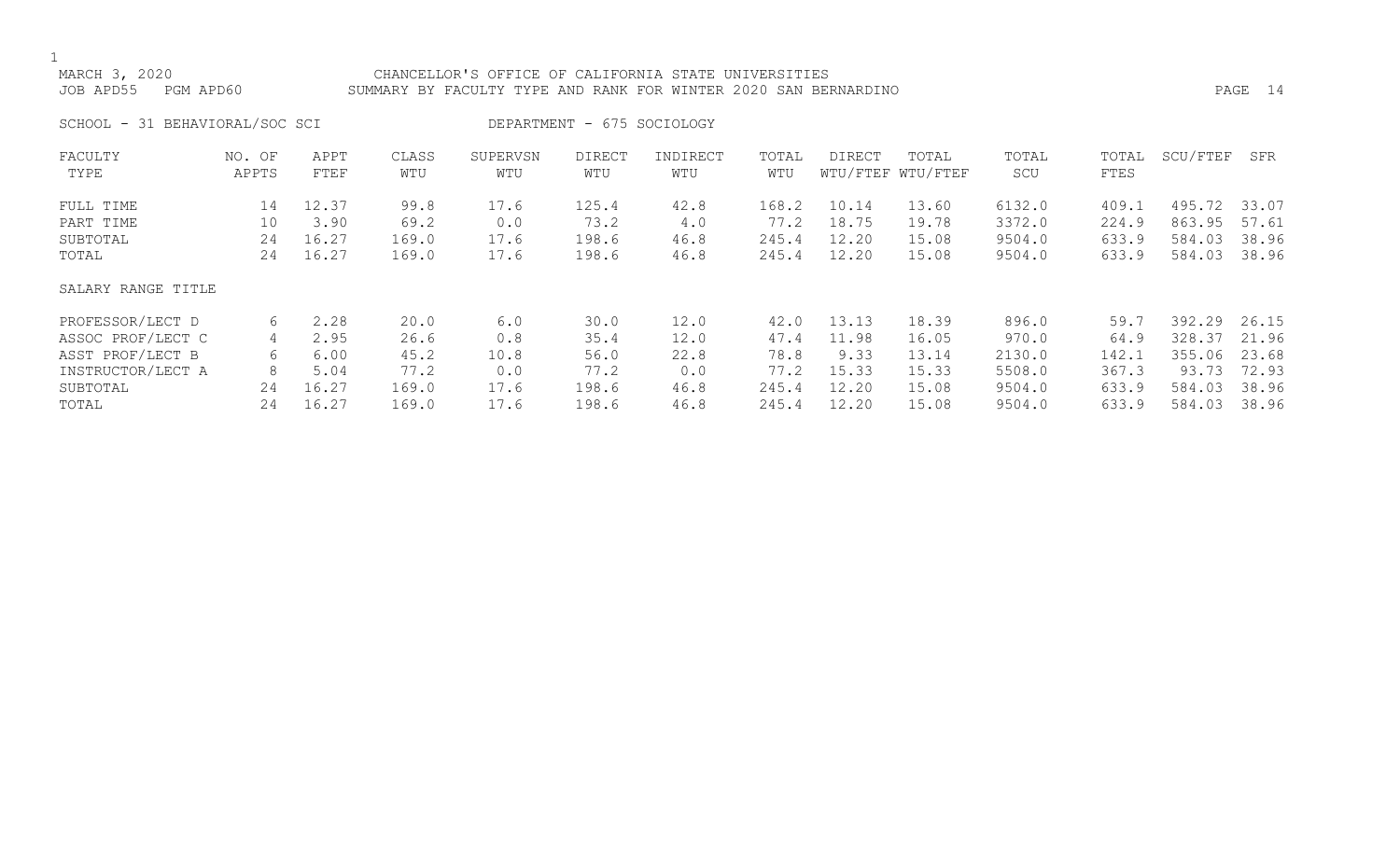## 1<br>MARCH 3, 2020

### CHANCELLOR'S OFFICE OF CALIFORNIA STATE UNIVERSITIES JOB APD55 PGM APD60 SUMMARY BY FACULTY TYPE AND RANK FOR WINTER 2020 SAN BERNARDINO PAGE 15

SCHOOL - 31 BEHAVIORAL/SOC SCI

| FACULTY            | NO. OF | APPT   | CLASS  | SUPERVSN | <b>DIRECT</b> | INDIRECT | TOTAL  | DIRECT | TOTAL             | TOTAL   | TOTAL  | SCU/FTEF | SFR   |
|--------------------|--------|--------|--------|----------|---------------|----------|--------|--------|-------------------|---------|--------|----------|-------|
| TYPE               | APPTS  | FTEF   | WTU    | WTU      | WTU           | WTU      | WTU    |        | WTU/FTEF WTU/FTEF | SCU     | FTES   |          |       |
| FULL TIME          | 104    | 87.71  | 728.9  | 101.6    | 854.5         | 187.8    | 1042.3 | 9.74   | 11.88             | 32188.0 | 2183.8 | 366.98   | 24.90 |
| PART TIME          | 127    | 46.21  | 725.2  | 109.2    | 846.4         | 16.0     | 862.4  | 18.32  | 18.66             | 40654.0 | 2737.7 | 879.80   | 59.25 |
| SUBTOTAL           | 231    | 133.92 | 1454.1 | 210.8    | 1700.9        | 203.8    | 1904.7 | 12.70  | 14.22             | 72842.0 | 4921.5 | 543.93   | 36.75 |
| OTHER              | 11     | 0.00   | 0.0    | 4.9      | 16.9          | 0.0      | 16.9   | 0.00   | 0.00              | 227.0   | 15.3   | 0.00     | 0.00  |
| TOTAL              | 242    | 133.92 | 1454.1 | 215.7    | 1717.8        | 203.8    | 1921.6 | 12.83  | 14.35             | 73069.0 | 4936.8 | 545.62   | 36.86 |
| SALARY RANGE TITLE |        |        |        |          |               |          |        |        |                   |         |        |          |       |
| PROFESSOR/LECT D   | 59     | 33.16  | 291.6  | 54.9     | 362.5         | 69.0     | 431.5  | 10.93  | 13.01             | 9945.0  | 683.7  | 299.95   | 20.62 |
| ASSOC PROF/LECT C  | 19     | 14.02  | 120.6  | 10.5     | 143.1         | 46.0     | 189.1  | 10.21  | 13.49             | 4965.0  | 333.6  | 354.24   | 23.80 |
| ASST PROF/LECT B   | 40     | 37.41  | 282.7  | 47.0     | 349.7         | 88.8     | 438.5  | 9.35   | 11.72             | 12035.0 | 821.3  | 321.69   | 21.95 |
| INSTRUCTOR/LECT A  | 103    | 46.66  | 709.2  | 67.3     | 776.5         | 0.0      | 776.5  | 16.64  | 16.64             | 44675.0 | 3001.6 | 957.38   | 64.32 |
| TCHNG ASSOCIATE    | 17     | 2.67   | 50.0   | 36.0     | 86.0          | 0.0      | 86.0   | 32.21  | 32.21             | 1362.0  | 90.8   | 510.11   | 34.01 |
| SUBTOTAL           | 238    | 133.92 | 1454.1 | 215.7    | 1717.8        | 203.8    | 1921.6 | 12.83  | 14.35             | 72982.0 | 4931.0 | 544.98   | 36.82 |
| ADMINISTRATOR      |        | 0.00   | 0.0    | 0.0      | 0.0           | 0.0      | 0.0    | 0.00   | 0.00              | 0.0     | 0.0    | 0.00     | 0.00  |
| OTHER              | 3      | 0.00   | 0.0    | 0.0      | 0.0           | 0.0      | 0.0    | 0.00   | 0.00              | 87.0    | 5.8    | 0.00     | 0.00  |
| SUBTOTAL           | 4      | 0.00   | 0.0    | 0.0      | 0.0           | 0.0      | 0.0    | 0.00   | 0.00              | 87.0    | 5.8    | 0.00     | 0.00  |
| TOTAL              | 242    | 133.92 | 1454.1 | 215.7    | 1717.8        | 203.8    | 1921.6 | 12.83  | 14.35             | 73069.0 | 4936.8 | 545.62   | 36.86 |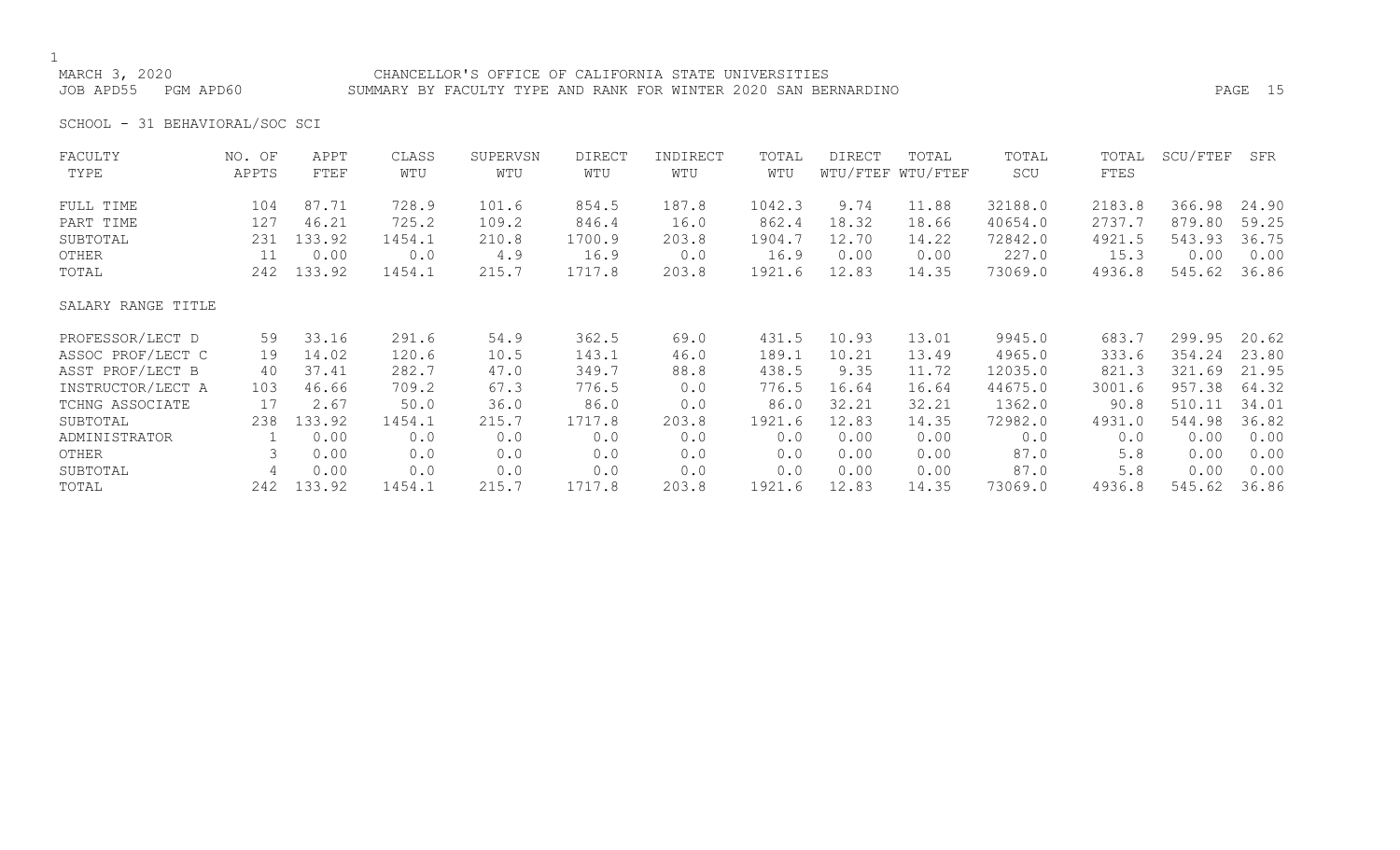### MARCH 3, 2020 CHANCELLOR'S OFFICE OF CALIFORNIA STATE UNIVERSITIES JOB APD55 PGM APD60 SUMMARY BY FACULTY TYPE AND RANK FOR WINTER 2020 SAN BERNARDINO PAGE 16

SCHOOL - 44 BUSINESS/PUBLIC ADMIN DEPARTMENT - 102 ACCOUNTING AND FINANCE

| FACULTY            | NO. OF | APPT  | CLASS | SUPERVSN | <b>DIRECT</b> | INDIRECT | TOTAL | DIRECT | TOTAL             | TOTAL   | TOTAL | SCU/FTEF | SFR   |
|--------------------|--------|-------|-------|----------|---------------|----------|-------|--------|-------------------|---------|-------|----------|-------|
| TYPE               | APPTS  | FTEF  | WTU   | WTU      | WTU           | WTU      | WTU   |        | WTU/FTEF WTU/FTEF | SCU     | FTES  |          |       |
| FULL TIME          | 22     | 20.10 | 235.5 | 18.7     | 258.2         | 28.0     | 286.2 | 12.84  | 14.24             | 7346.0  | 497.9 | 365.42   | 24.77 |
| PART TIME          | 14     | 7.34  | 112.1 | 0.0      | 112.1         | 0.0      | 112.1 | 15.28  | 15.28             | 3582.0  | 239.1 | 488.21   | 32.59 |
| SUBTOTAL           | 36     | 27.44 | 347.6 | 18.7     | 370.3         | 28.0     | 398.3 | 13.49  | 14.52             | 10928.0 | 737.0 | 398.25   | 26.86 |
| TOTAL              | 36     | 27.44 | 347.6 | 18.7     | 370.3         | 28.0     | 398.3 | 13.49  | 14.52             | 10928.0 | 737.0 | 398.25   | 26.86 |
| SALARY RANGE TITLE |        |       |       |          |               |          |       |        |                   |         |       |          |       |
| PROFESSOR/LECT D   | 11     | 10.00 | 112.3 | 9.3      | 121.6         | 12.0     | 133.6 | 12.16  | 13.37             | 2708.0  | 187.4 | 270.91   | 18.75 |
| ASSOC PROF/LECT C  | 3      | 2.67  | 30.6  | 0.0      | 30.6          | 4.0      | 34.6  | 11.48  | 12.98             | 1016.0  | 68.3  | 381.10   | 25.63 |
| ASST PROF/LECT B   | 6      | 6.00  | 56.0  | 4.7      | 64.7          | 12.0     | 76.7  | 10.79  | 12.79             | 2580.0  | 172.5 | 430.14   | 28.77 |
| INSTRUCTOR/LECT A  | 16     | 8.78  | 148.7 | 4.7      | 153.4         | 0.0      | 153.4 | 17.47  | 17.47             | 4624.0  | 308.7 | 526.65   | 35.16 |
| SUBTOTAL           | 36     | 27.44 | 347.6 | 18.7     | 370.3         | 28.0     | 398.3 | 13.49  | 14.52             | 10928.0 | 737.0 | 398.25   | 26.86 |
| TOTAL              | 36     | 27.44 | 347.6 | 18.7     | 370.3         | 28.0     | 398.3 | 13.49  | 14.52             | 10928.0 | 737.0 | 398.25   | 26.86 |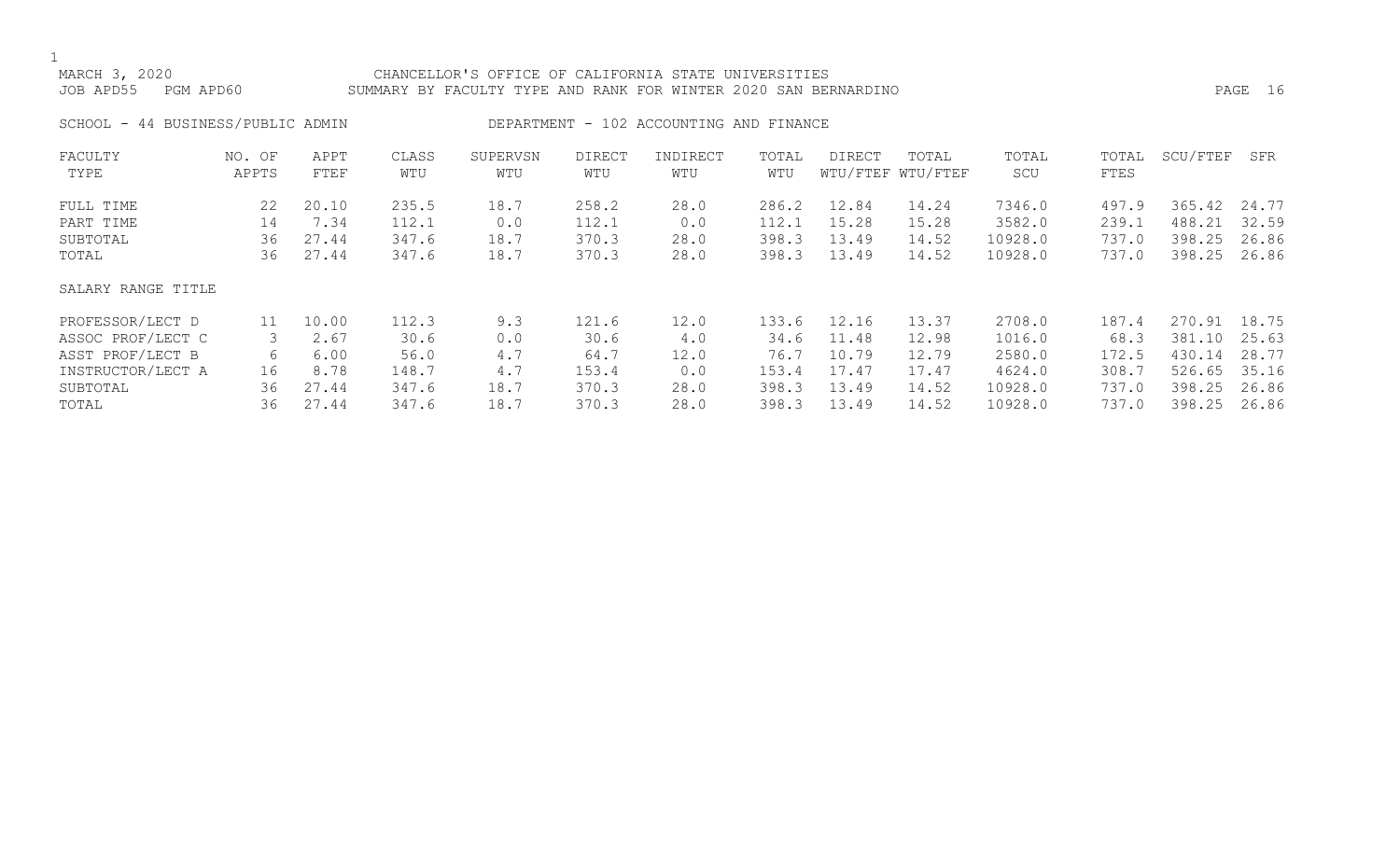### MARCH 3, 2020 CHANCELLOR'S OFFICE OF CALIFORNIA STATE UNIVERSITIES JOB APD55 PGM APD60 SUMMARY BY FACULTY TYPE AND RANK FOR WINTER 2020 SAN BERNARDINO PAGE 17

SCHOOL - 44 BUSINESS/PUBLIC ADMIN DEPARTMENT - 369 INFORMATION AND DECISION SCIENCES

| FACULTY            | NO. OF | APPT  | CLASS | SUPERVSN | DIRECT | INDIRECT | TOTAL | DIRECT | TOTAL             | TOTAL  | TOTAL | SCU/FTEF   | SFR   |
|--------------------|--------|-------|-------|----------|--------|----------|-------|--------|-------------------|--------|-------|------------|-------|
| TYPE               | APPTS  | FTEF  | WTU   | WTU      | WTU    | WTU      | WTU   |        | WTU/FTEF WTU/FTEF | SCU    | FTES  |            |       |
| FULL TIME          | 15     | 13.62 | 152.0 | 1.0      | 161.0  | 24.0     | 185.0 | 11.82  | 13.58             | 5144.0 | 351.1 | 377.60     | 25.77 |
| PART TIME          | 17     | 6.61  | 108.1 | 0.0      | 108.1  | 0.0      | 108.1 | 16.37  | 16.37             | 3852.0 | 268.7 | 583.19     | 40.68 |
| SUBTOTAL           | 32     | 20.23 | 260.1 | 1.0      | 269.1  | 24.0     | 293.1 | 13.30  | 14.49             | 8996.0 | 619.8 | 444.73     | 30.64 |
| TOTAL              | 32     | 20.23 | 260.1 | 1.0      | 269.1  | 24.0     | 293.1 | 13.30  | 14.49             | 8996.0 | 619.8 | 444.73     | 30.64 |
|                    |        |       |       |          |        |          |       |        |                   |        |       |            |       |
| SALARY RANGE TITLE |        |       |       |          |        |          |       |        |                   |        |       |            |       |
| PROFESSOR/LECT D   | 8      | 5.95  | 64.0  | 1.0      | 73.0   | 12.0     | 85.0  | 12.26  | 14.28             | 1864.0 | 133.5 | 313.07     | 22.42 |
| ASSOC PROF/LECT C  |        | 1.00  | 12.0  | 0.0      | 12.0   | 0.0      | 12.0  | 11.98  | 11.98             | 448.0  | 29.9  | 447<br>.11 | 29.87 |
| ASST PROF/LECT B   | 4      | 4.00  | 36.0  | 0.0      | 36.0   | 12.0     | 48.0  | 9.00   | 12.00             | 1308.0 | 89.7  | 327.08     | 22.44 |
| INSTRUCTOR/LECT A  | 16     | 8.87  | 139.0 | 0.0      | 139.0  | 0.0      | 139.0 | 15.67  | 15.67             | 5175.0 | 353.3 | 583.23     | 39.81 |
| TCHNG ASSOCIATE    | 3      | 0.40  | 9.1   | 0.0      | 9.1    | 0.0      | 9.1   | 22.75  | 22.75             | 201.0  | 13.4  | 502.50     | 33.50 |
| SUBTOTAL           | 32     | 20.23 | 260.1 | 1.0      | 269.1  | 24.0     | 293.1 | 13.30  | 14.49             | 8996.0 | 619.8 | 444.73     | 30.64 |
| TOTAL              | 32     | 20.23 | 260.1 | 1.0      | 269.1  | 24.0     | 293.1 | 13.30  | 14.49             | 8996.0 | 619.8 | 444.73     | 30.64 |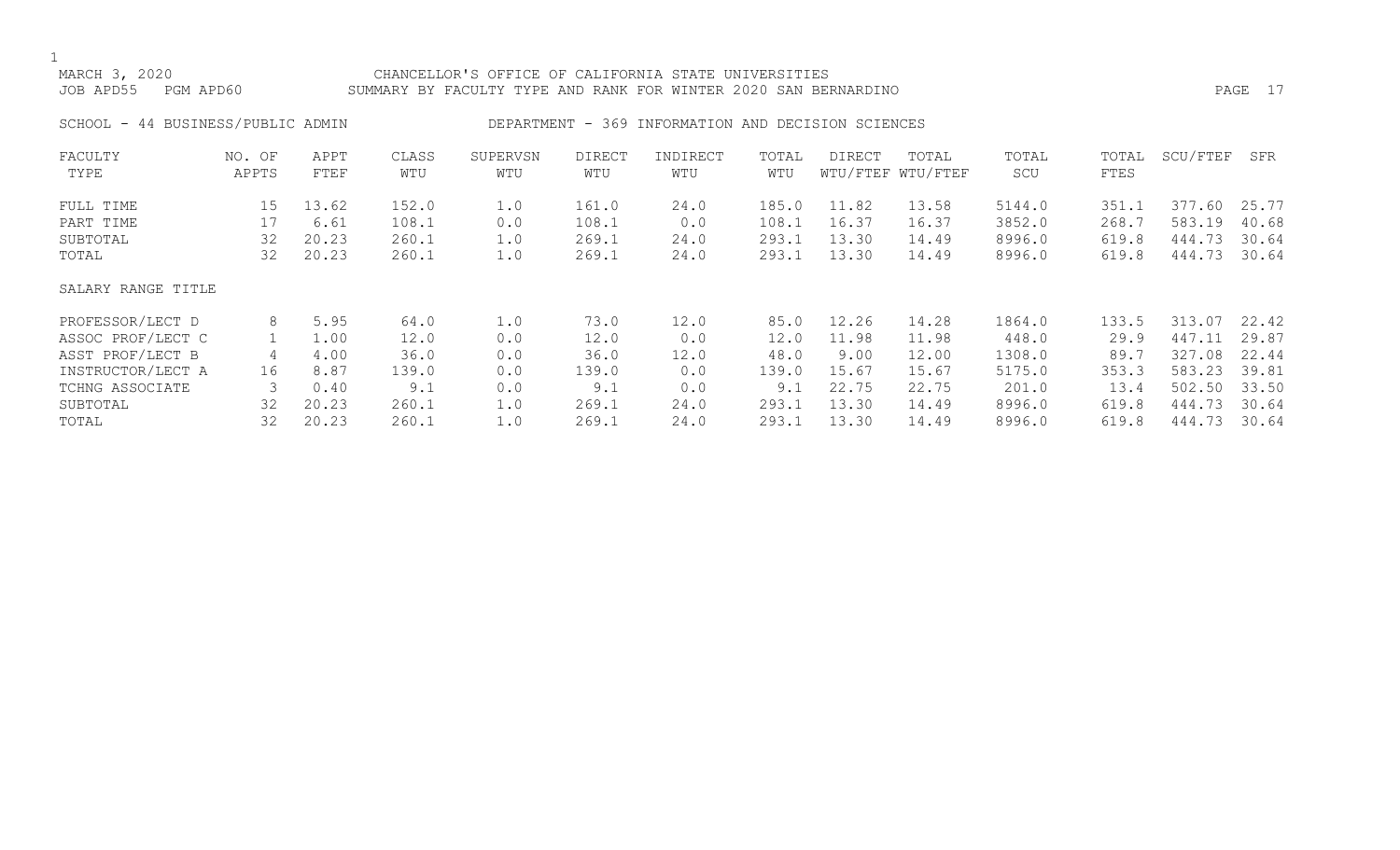### MARCH 3, 2020 CHANCELLOR'S OFFICE OF CALIFORNIA STATE UNIVERSITIES JOB APD55 PGM APD60 SUMMARY BY FACULTY TYPE AND RANK FOR WINTER 2020 SAN BERNARDINO PAGE 18

SCHOOL - 44 BUSINESS/PUBLIC ADMIN DEPARTMENT - 461 MANAGEMENT

| FACULTY            | NO. OF | APPT  | CLASS | SUPERVSN | <b>DIRECT</b> | INDIRECT | TOTAL | <b>DIRECT</b> | TOTAL             | TOTAL  | TOTAL | SCU/FTEF | SFR   |
|--------------------|--------|-------|-------|----------|---------------|----------|-------|---------------|-------------------|--------|-------|----------|-------|
| TYPE               | APPTS  | FTEF  | WTU   | WTU      | WTU           | WTU      | WTU   |               | WTU/FTEF WTU/FTEF | SCU    | FTES  |          |       |
| FULL TIME          | 16     | 14.39 | 152.0 | 0.7      | 152.7         | 40.0     | 192.7 | 10.61         | 13.39             | 4368.0 | 296.0 | 303.63   | 20.58 |
| PART TIME          | 25     | 11.34 | 152.0 | 7.3      | 159.3         | 0.0      | 159.3 | 14.05         | 14.05             | 4540.0 | 308.4 | 400.42   | 27.20 |
| SUBTOTAL           | 41     | 25.72 | 304.0 | 8.0      | 312.0         | 40.0     | 352.0 | 12.13         | 13.68             | 8908.0 | 604.4 | 346.29   | 23.50 |
| OTHER              |        | 0.00  | 0.0   | 2.3      | 2.3           | 12.0     | 14.3  | 0.00          | 0.00              | 28.0   | 2.0   | 0.00     | 0.00  |
| TOTAL              | 43     | 25.72 | 304.0 | 10.3     | 314.3         | 52.0     | 366.3 | 12.22         | 14.24             | 8936.0 | 606.4 | 347.38   | 23.57 |
| SALARY RANGE TITLE |        |       |       |          |               |          |       |               |                   |        |       |          |       |
| PROFESSOR/LECT D   | 6      | 2.67  | 28.0  | 2.3      | 30.3          | 16.0     | 46.3  | 11.35         | 17.35             | 664.0  | 48.5  | 248.78   | 18.16 |
| ASSOC PROF/LECT C  |        | 2.00  | 20.0  | 0.0      | 20.0          | 16.0     | 36.0  | 10.00         | 18.00             | 660.0  | 44.0  | 330.00   | 22.00 |
| ASST PROF/LECT B   |        | 6.50  | 68.0  | 0.0      | 68.0          | 20.0     | 88.0  | 10.46         | 13.54             | 1800.0 | 121.9 | 277.01   | 18.77 |
| INSTRUCTOR/LECT A  | 27     | 14.56 | 188.0 | 8.0      | 196.0         | 0.0      | 196.0 | 13.46         | 13.46             | 5812.0 | 392.0 | 399.26   | 26.93 |
| SUBTOTAL           | 43     | 25.72 | 304.0 | 10.3     | 314.3         | 52.0     | 366.3 | 12.22         | 14.24             | 8936.0 | 606.4 | 347.38   | 23.57 |
| TOTAL              | 43     | 25.72 | 304.0 | 10.3     | 314.3         | 52.0     | 366.3 | 12.22         | 14.24             | 8936.0 | 606.4 | 347.38   | 23.57 |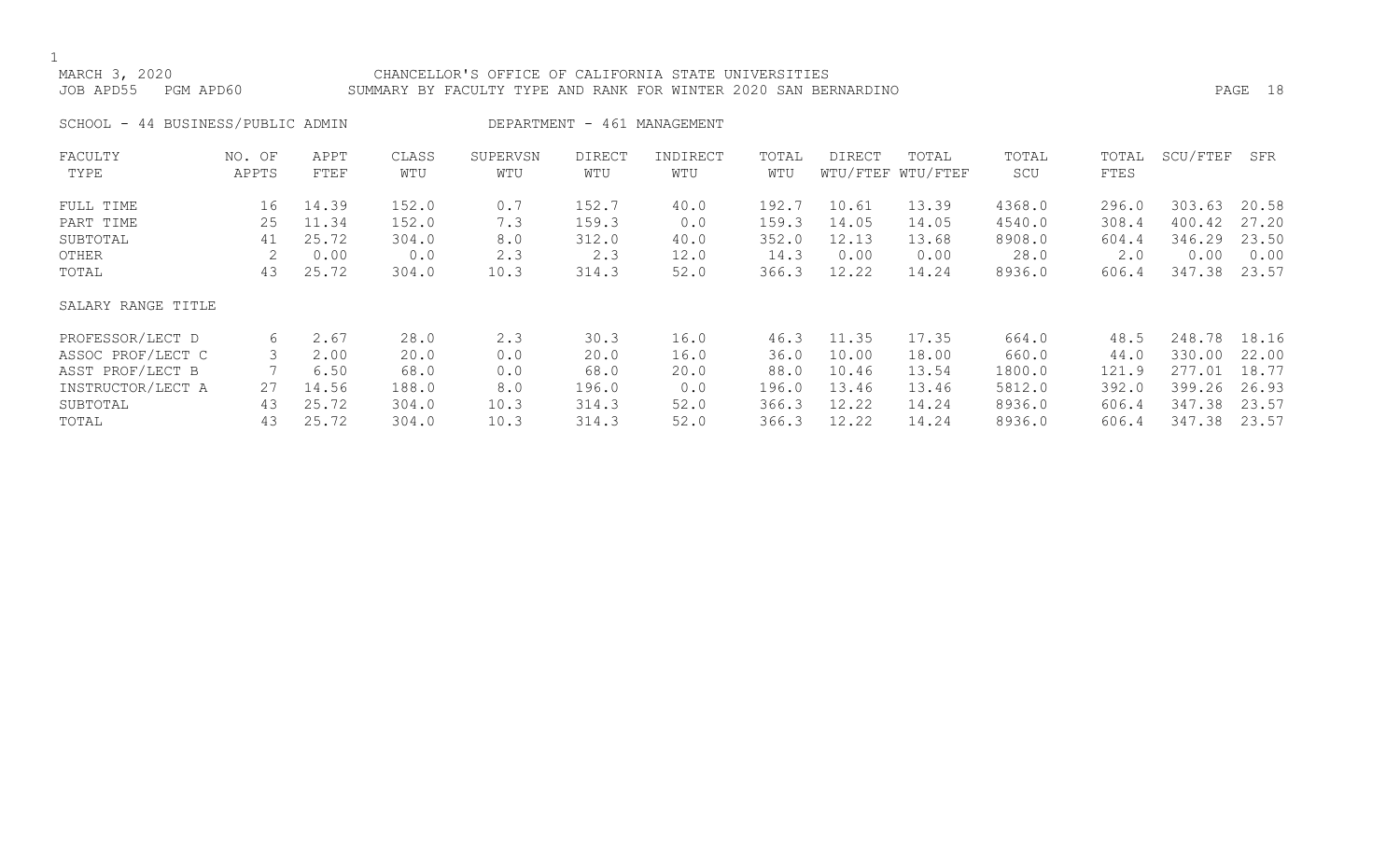### MARCH 3, 2020 CHANCELLOR'S OFFICE OF CALIFORNIA STATE UNIVERSITIES JOB APD55 PGM APD60 SUMMARY BY FACULTY TYPE AND RANK FOR WINTER 2020 SAN BERNARDINO PAGE 19

### SCHOOL - 44 BUSINESS/PUBLIC ADMIN DEPARTMENT - 476 MARKETING

| FACULTY<br>TYPE    | NO. OF<br>APPTS | APPT<br>FTEF | CLASS<br>WTU | SUPERVSN<br>WTU | DIRECT<br>WTU | INDIRECT<br>WTU | TOTAL<br>WTU | DIRECT | TOTAL<br>WTU/FTEF WTU/FTEF | TOTAL<br>SCU | TOTAL<br><b>FTES</b> | SCU/FTEF | SFR   |
|--------------------|-----------------|--------------|--------------|-----------------|---------------|-----------------|--------------|--------|----------------------------|--------------|----------------------|----------|-------|
| FULL TIME          | 6               | 5.33         | 52.0         | 0.6             | 52.6          | 12.0            | 64.6         | 9.87   | 12.12                      | 1828.0       | 123.7                | 342.96   | 23.20 |
| PART TIME          |                 | 2.68         | 48.3         | 0.0             | 48.3          | 0.0             | 48.3         | 18.00  | 18.00                      | 1688.0       | 113.3                | 629.15   | 42.24 |
| SUBTOTAL           | 11              | 8.01         | 100.3        | 0.6             | 100.9         | 12.0            | 112.9        | 12.59  | 14.09                      | 3516.0       | 237.0                | 438.79   | 29.58 |
| TOTAL              | 11              | 8.01         | 100.3        | 0.6             | 100.9         | 12.0            | 112.9        | 12.59  | 14.09                      | 3516.0       | 237.0                | 438.79   | 29.58 |
| SALARY RANGE TITLE |                 |              |              |                 |               |                 |              |        |                            |              |                      |          |       |
| PROFESSOR/LECT D   | 3               | 2.33         | 28.0         | 0.6             | 28.6          | 0.0             | 28.6         | 12.27  | 12.27                      | 1044.0       | 71.3                 | 447.88   | 30.57 |
| ASSOC PROF/LECT C  |                 | 1.00         | 12.0         | 0.0             | 12.0          | 0.0             | 12.0         | 12.01  | 12.01                      | 408.0        | 27.3                 | 408.41   | 27.37 |
| ASST PROF/LECT B   | 2               | 2.00         | 12.0         | 0.0             | 12.0          | 12.0            | 24.0         | 6.00   | 12.00                      | 376.0        | 25.1                 | 188.00   | 12.54 |
| INSTRUCTOR/LECT A  |                 | 2.68         | 48.3         | 0.0             | 48.3          | 0.0             | 48.3         | 18.00  | 18.00                      | 1688.0       | 113.3                | 629.15   | 42.24 |
| SUBTOTAL           | 11              | 8.01         | 100.3        | 0.6             | 100.9         | 12.0            | 112.9        | 12.59  | 14.09                      | 3516.0       | 237.0                | 438.79   | 29.58 |
| TOTAL              |                 | 8.01         | 100.3        | 0.6             | 100.9         | 12.0            | 112.9        | 12.59  | 14.09                      | 3516.0       | 237.0                | 438.79   | 29.58 |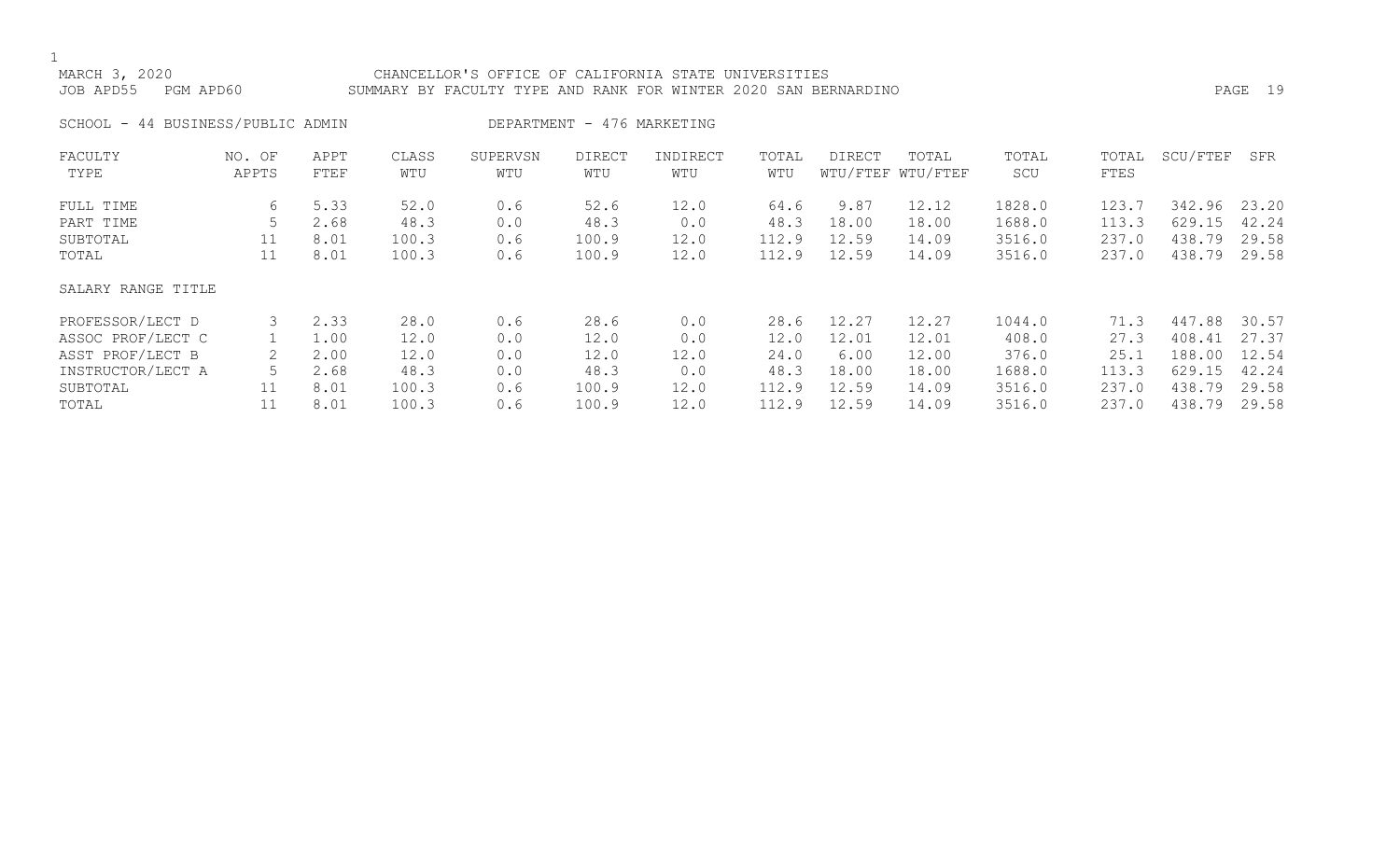### MARCH 3, 2020 CHANCELLOR'S OFFICE OF CALIFORNIA STATE UNIVERSITIES JOB APD55 PGM APD60 SUMMARY BY FACULTY TYPE AND RANK FOR WINTER 2020 SAN BERNARDINO PAGE 20

SCHOOL - 44 BUSINESS/PUBLIC ADMIN DEPARTMENT - 598 PUBLIC ADMINISTRATION

| FACULTY            | NO. OF | APPT | CLASS | SUPERVSN | <b>DIRECT</b> | INDIRECT | TOTAL | <b>DIRECT</b> | TOTAL             | TOTAL  | TOTAL | SCU/FTEF | SFR   |
|--------------------|--------|------|-------|----------|---------------|----------|-------|---------------|-------------------|--------|-------|----------|-------|
| TYPE               | APPTS  | FTEF | WTU   | WTU      | WTU           | WTU      | WTU   |               | WTU/FTEF WTU/FTEF | SCU    | FTES  |          |       |
| FULL TIME          | 8      | 6.33 | 52.0  | 0.0      | 52.0          | 32.0     | 84.0  | 8.21          | 13.27             | 1780.0 | 135.4 | 281.11   | 21.38 |
| PART TIME          | 8      | 3.13 | 48.0  | 2.8      | 50.8          | 0.0      | 50.8  | 16.25         | 16.25             | 1406.0 | 104.3 | 449.78   | 33.37 |
| SUBTOTAL           | 16     | 9.46 | 100.0 | 2.8      | 102.8         | 32.0     | 134.8 | 10.87         | 14.25             | 3186.0 | 239.7 | 336.86   | 25.35 |
| OTHER              |        | 0.00 | 0.0   | 1.8      | 1.8           | 0.0      | 1.8   | 0.00          | 0.00              | 18.0   | 1.5   | 0.00     | 0.00  |
| TOTAL              | 17     | 9.46 | 100.0 | 4.6      | 104.6         | 32.0     | 136.6 | 11.06         | 14.44             | 3204.0 | 241.2 | 338.76   | 25.50 |
| SALARY RANGE TITLE |        |      |       |          |               |          |       |               |                   |        |       |          |       |
| PROFESSOR/LECT D   |        | 2.33 | 16.0  | 1.8      | 17.8          | 12.0     | 29.8  | 7.63          | 12.77             | 390.0  | 31.2  | 167.17   | 13.37 |
| ASST PROF/LECT B   |        | 3.00 | 24.0  | 0.0      | 24.0          | 12.0     | 36.0  | 8.00          | 12.00             | 780.0  | 60.5  | 260.00   | 20.18 |
| INSTRUCTOR/LECT A  | 9      | 4.13 | 60.0  | 2.8      | 62.8          | 8.0      | 70.8  | 15.22         | 17.16             | 2034.0 | 149.5 | 493.09   | 36.23 |
| SUBTOTAL           | 17     | 9.46 | 100.0 | 4.6      | 104.6         | 32.0     | 136.6 | 11.06         | 14.44             | 3204.0 | 241.2 | 338.76   | 25.50 |
| TOTAL              | 17     | 9.46 | 100.0 | 4.6      | 104.6         | 32.0     | 136.6 | 11.06         | 14.44             | 3204.0 | 241.2 | 338.76   | 25.50 |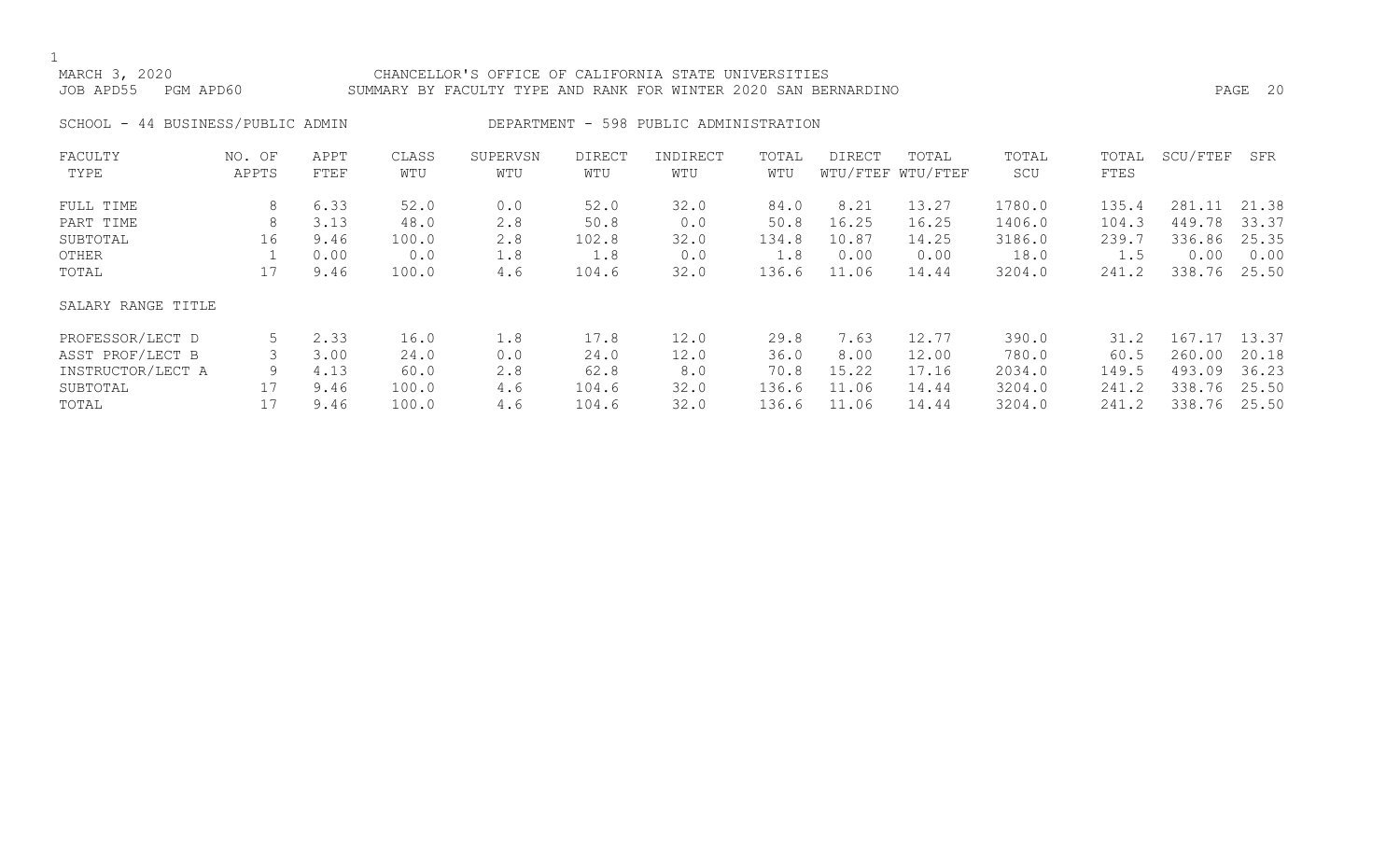### MARCH 3, 2020 CHANCELLOR'S OFFICE OF CALIFORNIA STATE UNIVERSITIES JOB APD55 PGM APD60 SUMMARY BY FACULTY TYPE AND RANK FOR WINTER 2020 SAN BERNARDINO PAGE 21

SCHOOL - 44 BUSINESS/PUBLIC ADMIN

| FACULTY            | NO. OF | APPT  | CLASS  | SUPERVSN | <b>DIRECT</b> | INDIRECT | TOTAL  | DIRECT | TOTAL             | TOTAL   | TOTAL  | SCU/FTEF | SFR   |
|--------------------|--------|-------|--------|----------|---------------|----------|--------|--------|-------------------|---------|--------|----------|-------|
| TYPE               | APPTS  | FTEF  | WTU    | WTU      | WTU           | WTU      | WTU    |        | WTU/FTEF WTU/FTEF | SCU     | FTES   |          |       |
| FULL TIME          | 67     | 59.77 | 643.5  | 21.0     | 676.5         | 136.0    | 812.5  | 11.32  | 13.59             | 20466.0 | 1404.1 | 342.39   | 23.49 |
| PART TIME          | 69     | 31.09 | 468.5  | 10.1     | 478.6         | 0.0      | 478.6  | 15.39  | 15.39             | 15068.0 | 1033.9 | 484.67   | 33.26 |
| SUBTOTAL           | 136    | 90.86 | 1112.0 | 31.1     | 1155.1        | 136.0    | 1291.1 | 12.71  | 14.21             | 35534.0 | 2437.9 | 391.07   | 26.83 |
| OTHER              |        | 0.00  | 0.0    | 4.1      | 4.1           | 12.0     | 16.1   | 0.00   | 0.00              | 46.0    | 3.5    | 0.00     | 0.00  |
| TOTAL              | 139    | 90.86 | 1112.0 | 35.2     | 1159.2        | 148.0    | 1307.2 | 12.76  | 14.39             | 35580.0 | 2441.4 | 391.58   | 26.87 |
| SALARY RANGE TITLE |        |       |        |          |               |          |        |        |                   |         |        |          |       |
| PROFESSOR/LECT D   | 33     | 23.28 | 248.3  | 15.0     | 271.3         | 52.0     | 323.3  | 11.65  | 13.89             | 6670.0  | 471.8  | 286.48   | 20.26 |
| ASSOC PROF/LECT C  | 8      | 6.67  | 74.6   | 0.0      | 74.6          | 20.0     | 94.6   | 11.19  | 14.19             | 2532.0  | 169.6  | 379.78   | 25.44 |
| ASST PROF/LECT B   | 22     | 21.50 | 196.0  | 4.7      | 204.7         | 68.0     | 272.7  | 9.52   | 12.69             | 6844.0  | 469.8  | 318.40   | 21.86 |
| INSTRUCTOR/LECT A  | 73     | 39.02 | 584.0  | 15.5     | 599.5         | 8.0      | 607.5  | 15.36  | 15.57             | 19333.0 | 1316.8 | 495.49   | 33.75 |
| TCHNG ASSOCIATE    |        | 0.40  | 9.1    | 0.0      | 9.1           | 0.0      | 9.1    | 22.75  | 22.75             | 201.0   | 13.4   | 502.50   | 33.50 |
| SUBTOTAL           | 139    | 90.86 | 1112.0 | 35.2     | 1159.2        | 148.0    | 1307.2 | 12.76  | 14.39             | 35580.0 | 2441.4 | 391.58   | 26.87 |
| TOTAL              | 139    | 90.86 | 1112.0 | 35.2     | 1159.2        | 148.0    | 1307.2 | 12.76  | 14.39             | 35580.0 | 2441.4 | 391.58   | 26.87 |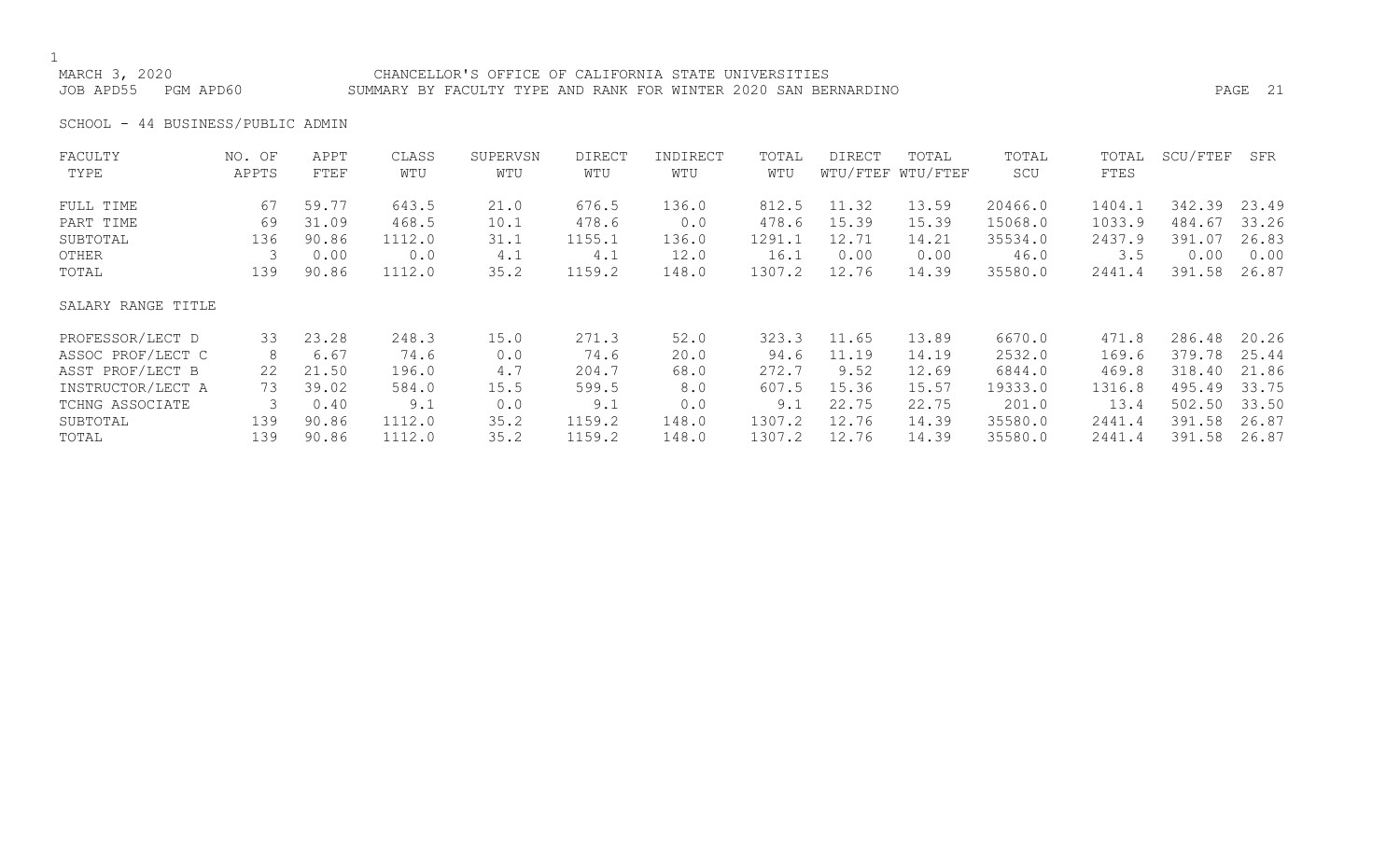### MARCH 3, 2020<br>JOB APD55 PGM APD60 SUMMARY BY FACULTY TYPE AND RANK FOR WINTER 2020 SAN BEF SUMMARY BY FACULTY TYPE AND RANK FOR WINTER 2020 SAN BERNARDINO **PAGE 22**

SCHOOL - 47 HUMANITIES DEPARTMENT - 136 ART

| FACULTY            | NO. OF | APPT  | CLASS | SUPERVSN | <b>DIRECT</b> | INDIRECT | TOTAL | DIRECT | TOTAL             | TOTAL  | TOTAL | SCU/FTEF | SFR   |
|--------------------|--------|-------|-------|----------|---------------|----------|-------|--------|-------------------|--------|-------|----------|-------|
| TYPE               | APPTS  | FTEF  | WTU   | WTU      | WTU           | WTU      | WTU   |        | WTU/FTEF WTU/FTEF | SCU    | FTES  |          |       |
| FULL TIME          | 8      | 5.00  | 44.7  | 0.0      | 50.7          | 46.2     | 96.9  | 10.14  | 19.38             | 817.0  | 56.7  | 163.37   | 11.34 |
| PART TIME          | 18     | 11.28 | 167.1 | 0.0      | 167.1         | 0.0      | 167.1 | 14.82  | 14.82             | 3793.0 | 253.1 | 336.29   | 22.44 |
| SUBTOTAL           | 26     | 16.28 | 211.8 | 0.0      | 217.8         | 46.2     | 264.0 | 13.38  | 16.22             | 4610.0 | 309.9 | 283.17   | 19.03 |
| OTHER              |        | 0.00  | 2.6   | 4.6      | 7.2           | 0.0      | 7.2   | 0.00   | 0.00              | 44.0   | 3.2   | 0.00     | 0.00  |
| TOTAL              | 27     | 16.28 | 214.4 | 4.6      | 225.0         | 46.2     | 271.2 | 13.82  | 16.66             | 4654.0 | 313.0 | 285.87   | 19.23 |
| SALARY RANGE TITLE |        |       |       |          |               |          |       |        |                   |        |       |          |       |
| PROFESSOR/LECT D   | 5      | 2.00  | 21.6  | 4.6      | 26.2          | 30.0     | 56.2  | 13.09  | 28.09             | 288.0  | 21.4  | 143.93   | 10.71 |
| ASSOC PROF/LECT C  |        | 1.00  | 8.0   | 0.0      | 8.0           | 16.0     | 24.0  | 8.00   | 24.00             | 208.0  | 14.1  | 208.00   | 14.07 |
| ASST PROF/LECT B   |        | 1.00  | 5.9   | 0.0      | 11.9          | 0.0      | 11.9  | 11.90  | 11.90             | 90.0   | 6.1   | 90.00    | 6.09  |
| INSTRUCTOR/LECT A  | 18     | 11.93 | 173.7 | 0.0      | 173.7         | 0.2      | 173.9 | 14.56  | 14.57             | 3968.0 | 264.8 | 332.55   | 22.19 |
| TCHNG ASSOCIATE    |        | 0.35  | 5.2   | 0.0      | 5.2           | 0.0      | 5.2   | 14.99  | 14.99             | 100.0  | 6.7   | 288.18   | 19.22 |
| SUBTOTAL           | 27     | 16.28 | 214.4 | 4.6      | 225.0         | 46.2     | 271.2 | 13.82  | 16.66             | 4654.0 | 313.0 | 285.87   | 19.23 |
| TOTAL              | 27     | 16.28 | 214.4 | 4.6      | 225.0         | 46.2     | 271.2 | 13.82  | 16.66             | 4654.0 | 313.0 | 285.87   | 19.23 |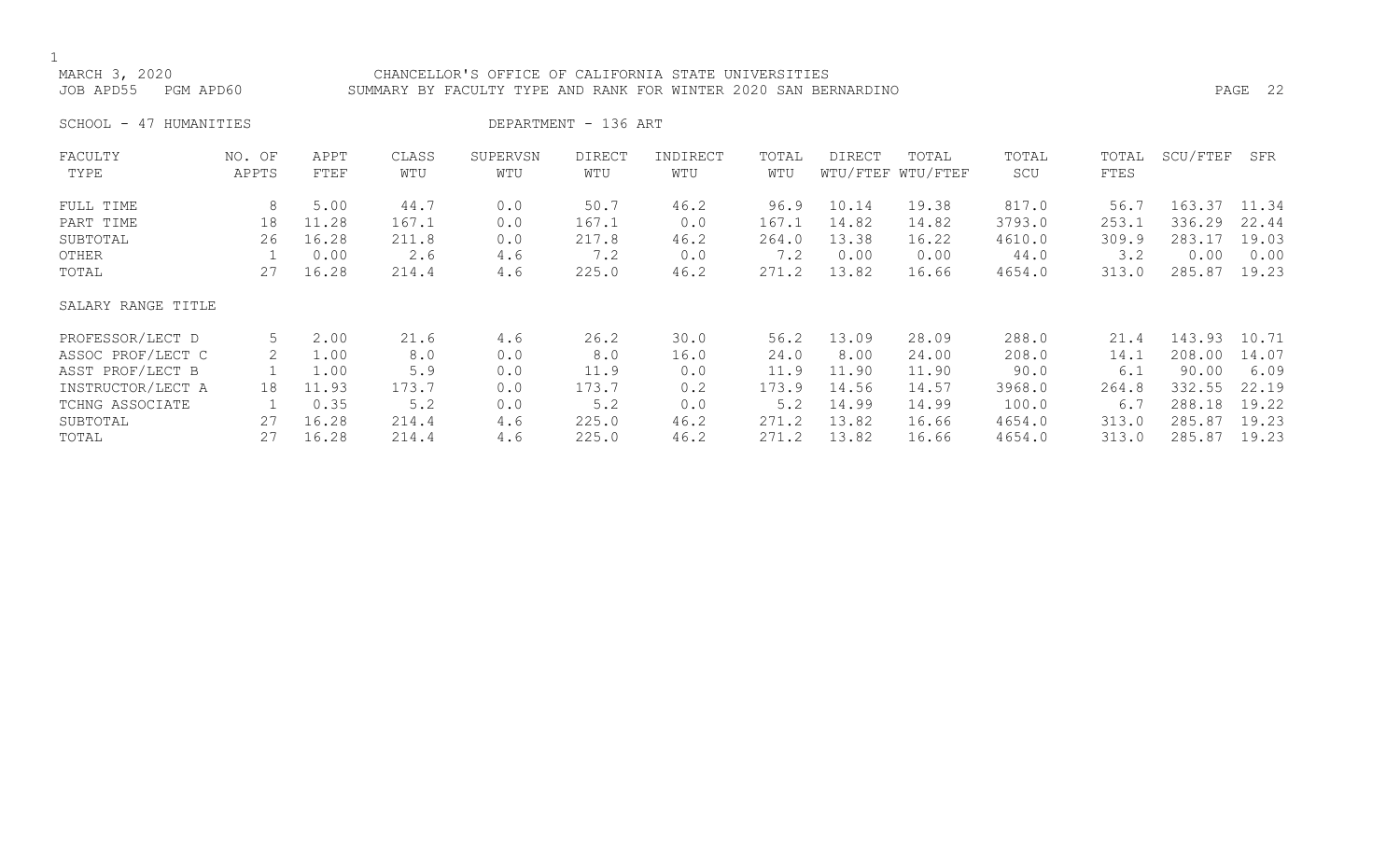MARCH 3, 2020 CHANCELLOR'S OFFICE OF CALIFORNIA STATE UNIVERSITIES JOB APD55 PGM APD60 SUMMARY BY FACULTY TYPE AND RANK FOR WINTER 2020 SAN BERNARDINO PAGE 23

SCHOOL - 47 HUMANITIES SERVICES DEPARTMENT - 186 COMMUNICATIONS

| FACULTY            | NO. OF | APPT  | CLASS | SUPERVSN | <b>DIRECT</b> | INDIRECT | TOTAL | DIRECT | TOTAL             | TOTAL   | TOTAL | SCU/FTEF | SFR   |
|--------------------|--------|-------|-------|----------|---------------|----------|-------|--------|-------------------|---------|-------|----------|-------|
| TYPE               | APPTS  | FTEF  | WTU   | WTU      | WTU           | WTU      | WTU   |        | WTU/FTEF WTU/FTEF | SCU     | FTES  |          |       |
| FULL TIME          | 25     | 18.78 | 215.9 | 16.1     | 248.0         | 63.8     | 311.8 | 13.21  | 16.61             | 5322.0  | 358.1 | 283.43   | 19.07 |
| PART TIME          | 34     | 14.40 | 207.7 | 4.0      | 223.7         | 0.0      | 223.7 | 15.54  | 15.54             | 6900.0  | 460.3 | 479.27   | 31.97 |
| SUBTOTAL           | 59     | 33.17 | 423.6 | 20.1     | 471.7         | 63.8     | 535.5 | 14.22  | 16.14             | 12222.0 | 818.4 | 368.42   | 24.67 |
| OTHER              |        | 0.00  | 3.9   | 0.7      | 4.6           | 0.0      | 4.6   | 0.00   | 0.00              | 37.0    | 2.5   | 0.00     | 0.00  |
| TOTAL              | 60     | 33.17 | 427.5 | 20.8     | 476.3         | 63.8     | 540.1 | 14.36  | 16.28             | 12259.0 | 820.9 | 369.54   | 24.75 |
| SALARY RANGE TITLE |        |       |       |          |               |          |       |        |                   |         |       |          |       |
| PROFESSOR/LECT D   |        | 4.11  | 47.9  | 7.2      | 71.1          | 24.0     | 95.1  | 17.29  | 23.12             | 1155.0  | 78.2  | 280.82   | 19.01 |
| ASSOC PROF/LECT C  | 3      | 1.00  | 19.8  | 0.7      | 20.5          | 12.0     | 32.5  | 20.48  | 32.47             | 245.0   | 16.4  | 244.76   | 16.38 |
| ASST PROF/LECT B   | 4      | 3.67  | 28.0  | 0.9      | 28.9          | 16.0     | 44.9  | 7.88   | 12.24             | 490.0   | 33.9  | 133.62   | 9.24  |
| INSTRUCTOR/LECT A  | 33     | 19.59 | 259.8 | 12.0     | 283.8         | 11.8     | 295.6 | 14.49  | 15.09             | 8413.0  | 562.1 | 429.52   | 28.70 |
| TCHNG ASSOCIATE    | 12     | 4.54  | 68.0  | 0.0      | 68.0          | 0.0      | 68.0  | 14.98  | 14.98             | 1876.0  | 125.1 | 413.31   | 27.55 |
| SUBTOTAL           | 59     | 32.91 | 423.5 | 20.8     | 472.3         | 63.8     | 536.1 | 14.35  | 16.29             | 12179.0 | 815.6 | 370.10   | 24.79 |
| ADMINISTRATOR      |        | 0.27  | 4.0   | 0.0      | 4.0           | 0.0      | 4.0   | 14.98  | 14.98             | 80.0    | 5.3   | 299.63   | 19.96 |
| SUBTOTAL           |        | 0.27  | 4.0   | 0.0      | 4.0           | 0.0      | 4.0   | 14.98  | 14.98             | 80.0    | 5.3   | 299.63   | 19.96 |
| TOTAL              | 60     | 33.17 | 427.5 | 20.8     | 476.3         | 63.8     | 540.1 | 14.36  | 16.28             | 12259.0 | 820.9 | 369.54   | 24.75 |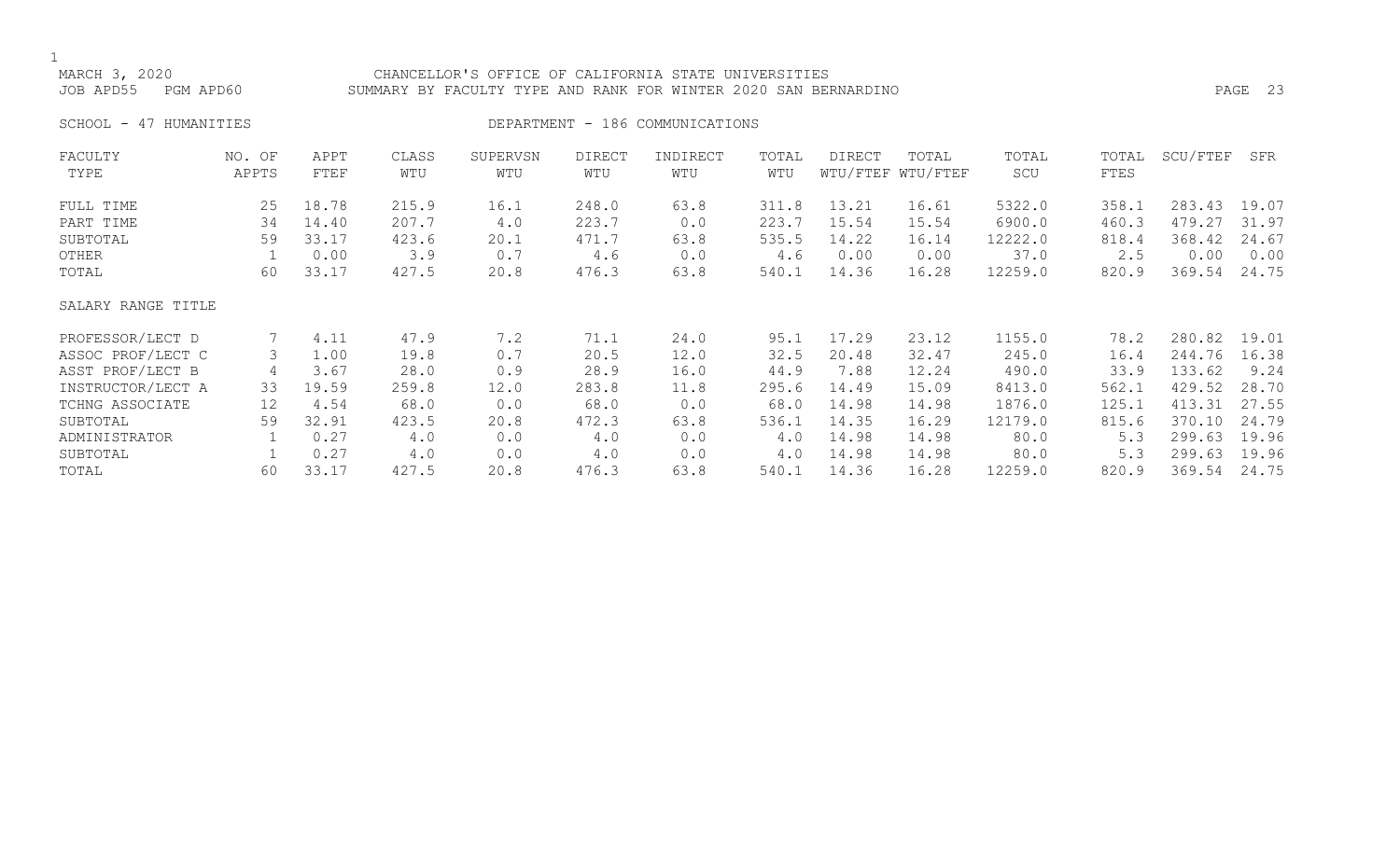### MARCH 3, 2020<br>JOB APD55 PGM APD60 SUMMARY BY FACULTY TYPE AND RANK FOR WINTER 2020 SAN BEF SUMMARY BY FACULTY TYPE AND RANK FOR WINTER 2020 SAN BERNARDINO **PAGE 24**

SCHOOL - 47 HUMANITIES DEPARTMENT - 254 ENGLISH

| FACULTY            | NO. OF | APPT  | CLASS | SUPERVSN | <b>DIRECT</b> | INDIRECT | TOTAL | <b>DIRECT</b> | TOTAL             | TOTAL   | TOTAL  | SCU/FTEF | SFR   |
|--------------------|--------|-------|-------|----------|---------------|----------|-------|---------------|-------------------|---------|--------|----------|-------|
| TYPE               | APPTS  | FTEF  | WTU   | WTU      | WTU           | WTU      | WTU   |               | WTU/FTEF WTU/FTEF | SCU     | FTES   |          |       |
| FULL TIME          | 37     | 34.00 | 439.9 | 20.1     | 492.0         | 40.0     | 532.0 | 14.47         | 15.76             | 10691.0 | 718.5  | 314.41   | 21.13 |
| PART TIME          | 33     | 18.67 | 268.0 | 0.0      | 274.0         | 8.0      | 282.0 | 14.68         | 15.10             | 6364.0  | 425.0  | 340.87   | 22.76 |
| SUBTOTAL           | 70     | 52.67 | 707.9 | 20.1     | 766.0         | 48.0     | 814.0 | 14.54         | 15.53             | 17055.0 | 1143.5 | 323.79   | 21.71 |
| OTHER              |        | 0.00  | 0.0   | 1.7      | 1.7           | 0.0      | 1.7   | 0.00          | 0.00              | 12.0    | 0.8    | 0.00     | 0.00  |
| TOTAL              | 71     | 52.67 | 707.9 | 21.8     | 767.7         | 48.0     | 815.7 | 14.57         | 15.56             | 17067.0 | 1144.3 | 324.02   | 21.72 |
| SALARY RANGE TITLE |        |       |       |          |               |          |       |               |                   |         |        |          |       |
| PROFESSOR/LECT D   | 16     | 11.33 | 108.0 | 21.8     | 163.8         | 16.0     | 179.8 | 14.45         | 15.87             | 2700.0  | 184.2  | 238.26   | 16.25 |
| ASSOC PROF/LECT C  | 2      | 2.00  | 16.0  | 0.0      | 16.0          | 8.0      | 24.0  | 8.00          | 12.01             | 388.0   | 25.9   | 194.10   | 12.94 |
| ASST PROF/LECT B   | 6      | 6.00  | 52.0  | 0.0      | 56.0          | 16.0     | 72.0  | 9.33          | 12.00             | 1068.0  | 73.4   | 178.03   | 12.24 |
| INSTRUCTOR/LECT A  | 41     | 31.74 | 507.9 | 0.0      | 507.9         | 8.0      | 515.9 | 16.00         | 16.38             | 12327.0 | 821.9  | 388.36   | 25.89 |
| TCHNG ASSOCIATE    | 6      | 1.60  | 24.0  | 0.0      | 24.0          | 0.0      | 24.0  | 14.98         | 14.98             | 584.0   | 38.9   | 364.54   | 24.30 |
| SUBTOTAL           | 71     | 52.67 | 707.9 | 21.8     | 767.7         | 48.0     | 815.7 | 14.57         | 15.56             | 17067.0 | 1144.3 | 324.02   | 21.72 |
| TOTAL              | 71     | 52.67 | 707.9 | 21.8     | 767.7         | 48.0     | 815.7 | 14.57         | 15.56             | 17067.0 | 1144.3 | 324.02   | 21.72 |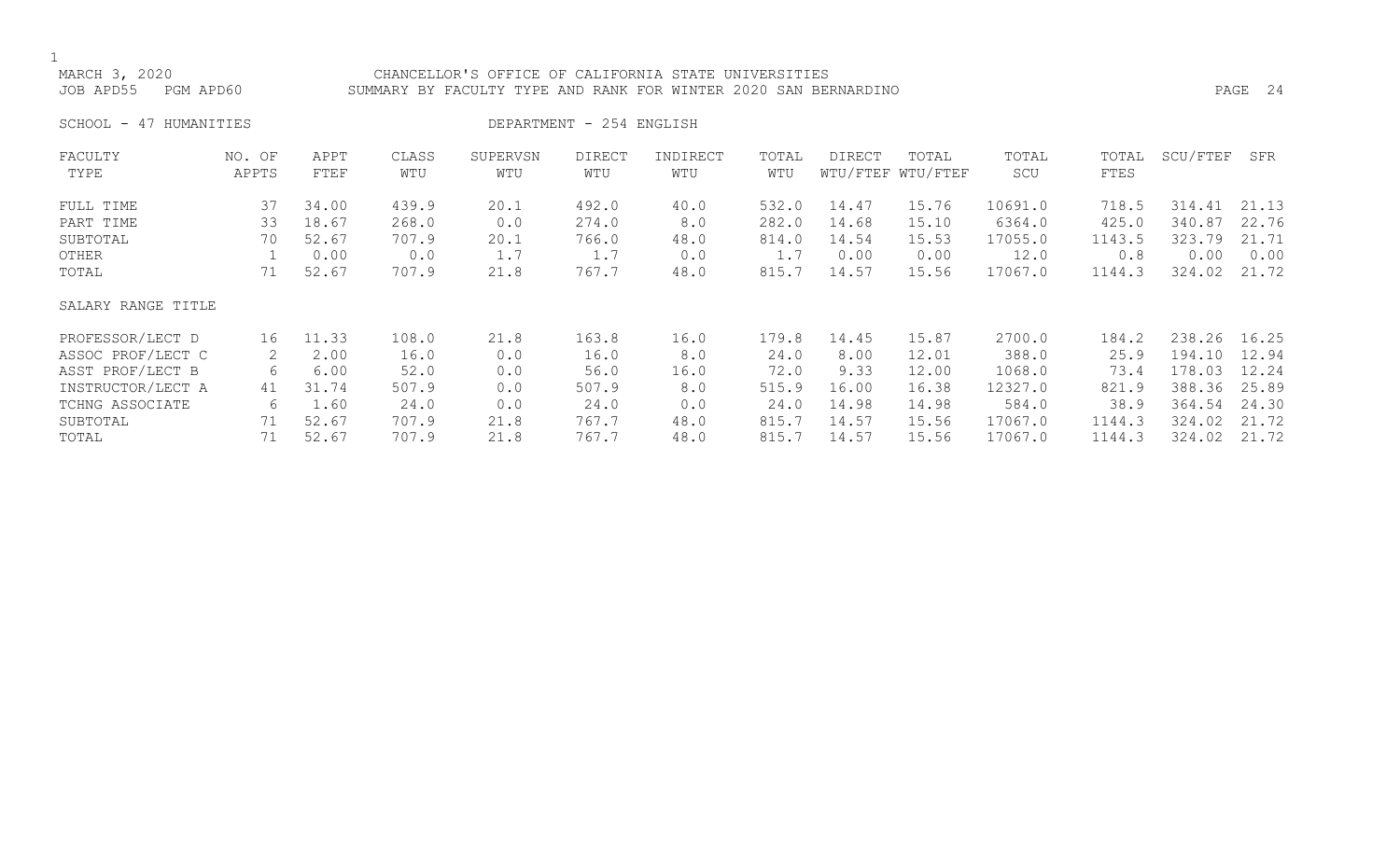### MARCH 3, 2020 CHANCELLOR'S OFFICE OF CALIFORNIA STATE UNIVERSITIES JOB APD55 PGM APD60 SUMMARY BY FACULTY TYPE AND RANK FOR WINTER 2020 SAN BERNARDINO PAGE 25

### SCHOOL - 47 HUMANITIES SERVICES DEPARTMENT - 281 FOREIGN LANGUAGES AND LITERATURE

| FACULTY            | NO. OF | APPT  | CLASS | SUPERVSN | <b>DIRECT</b> | INDIRECT | TOTAL | DIRECT | TOTAL             | TOTAL  | TOTAL | SCU/FTEF | SFR   |
|--------------------|--------|-------|-------|----------|---------------|----------|-------|--------|-------------------|--------|-------|----------|-------|
| TYPE               | APPTS  | FTEF  | WTU   | WTU      | WTU           | WTU      | WTU   |        | WTU/FTEF WTU/FTEF | SCU    | FTES  |          |       |
| FULL TIME          | 17     | 16.44 | 204.3 | 18.7     | 227.0         | 14.0     | 241.0 | 13.81  | 14.66             | 5209.0 | 349.5 | 316.95   | 21.27 |
| PART TIME          | 18     | 7.34  | 116.0 | 3.7      | 119.7         | 2.0      | 121.7 | 16.30  | 16.58             | 2442.0 | 164.0 | 332.61   | 22.34 |
| SUBTOTAL           | 35     | 23.78 | 320.3 | 22.4     | 346.7         | 16.0     | 362.7 | 14.58  | 15.25             | 7651.0 | 513.5 | 321.78   | 21.60 |
| OTHER              |        | 0.00  | 4.0   | 2.0      | 6.0           | 0.0      | 6.0   | 0.00   | 0.00              | 26.0   | 1.7   | 0.00     | 0.00  |
| TOTAL              | 36     | 23.78 | 324.3 | 24.4     | 352.7         | 16.0     | 368.7 | 14.83  | 15.51             | 7677.0 | 515.3 | 322.88   | 21.67 |
| SALARY RANGE TITLE |        |       |       |          |               |          |       |        |                   |        |       |          |       |
| PROFESSOR/LECT D   | 9      | 7.33  | 88.3  | 6.9      | 95.2          | 4.0      | 99.2  | 12.99  | 13.53             | 2220.0 | 150.1 | 302.82   | 20.48 |
| ASSOC PROF/LECT C  | 2      | 1.77  | 20.0  | 6.2      | 26.2          | 8.0      | 34.2  | 14.78  | 19.29             | 1128.0 | 75.3  | 636.21   | 42.45 |
| ASST PROF/LECT B   | 2      | 2.00  | 16.0  | 10.3     | 30.3          | 4.0      | 34.3  | 15.15  | 17.15             | 387.0  | 25.8  | 193.50   | 12.90 |
| INSTRUCTOR/LECT A  | 21     | 12.41 | 196.0 | 1.0      | 197.0         | 0.0      | 197.0 | 15.88  | 15.88             | 3894.0 | 260.9 | 313.88   | 21.03 |
| TCHNG ASSOCIATE    |        | 0.27  | 4.0   | 0.0      | 4.0           | 0.0      | 4.0   | 14.98  | 14.98             | 48.0   | 3.2   | 179.78   | 11.99 |
| SUBTOTAL           | 35     | 23.78 | 324.3 | 24.4     | 352.7         | 16.0     | 368.7 | 14.83  | 15.51             | 7677.0 | 515.3 | 322.88   | 21.67 |
| OTHER              |        | 0.00  | 0.0   | 0.0      | 0.0           | 0.0      | 0.0   | 0.00   | 0.00              | 0.0    | 0.0   | 0.00     | 0.00  |
| SUBTOTAL           |        | 0.00  | 0.0   | 0.0      | 0.0           | 0.0      | 0.0   | 0.00   | 0.00              | 0.0    | 0.0   | 0.00     | 0.00  |
| TOTAL              | 36     | 23.78 | 324.3 | 24.4     | 352.7         | 16.0     | 368.7 | 14.83  | 15.51             | 7677.0 | 515.3 | 322.88   | 21.67 |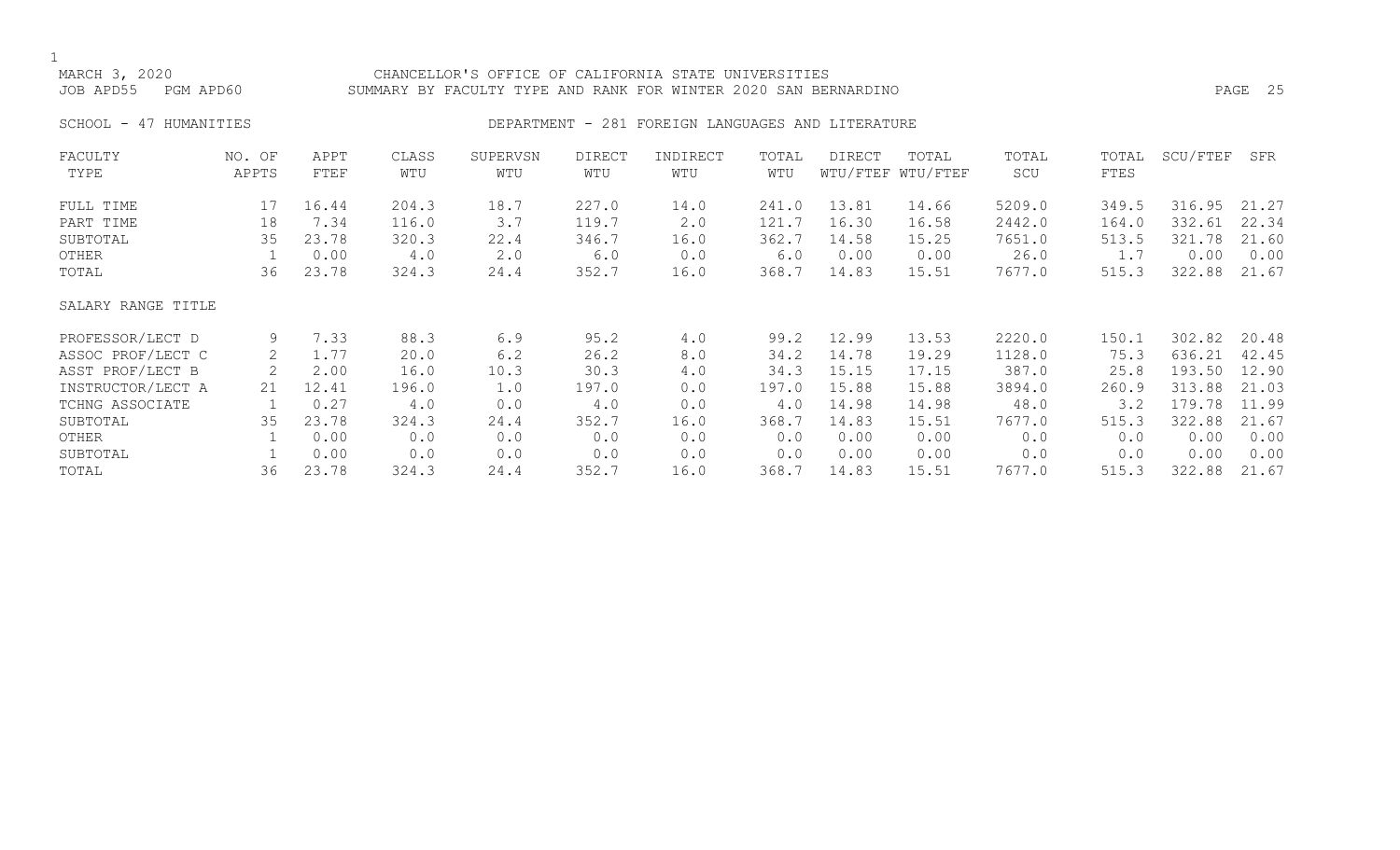### MARCH 3, 2020 CHANCELLOR'S OFFICE OF CALIFORNIA STATE UNIVERSITIES JOB APD55 PGM APD60 SUMMARY BY FACULTY TYPE AND RANK FOR WINTER 2020 SAN BERNARDINO PAGE 26

SCHOOL - 47 HUMANITIES SERIES DEPARTMENT - 350 HUMANITIES

| FACULTY            | NO. OF | APPT | CLASS | SUPERVSN | <b>DIRECT</b> | INDIRECT | TOTAL | DIRECT | TOTAL             | TOTAL  | TOTAL | SCU/FTEF | SFR   |
|--------------------|--------|------|-------|----------|---------------|----------|-------|--------|-------------------|--------|-------|----------|-------|
| TYPE               | APPTS  | FTEF | WTU   | WTU      | WTU           | WTU      | WTU   |        | WTU/FTEF WTU/FTEF | SCU    | FTES  |          |       |
| FULL TIME          | 8      | 3.99 | 2.0   | 4.3      | 6.3           | 0.0      | 6.3   | 1.58   | 1.58              | 233.0  | 15.5  | 58.34    | 3.89  |
| PART TIME          | 11     | 3.80 | 44.0  | 0.0      | 44.0          | 0.0      | 44.0  | 11.57  | 11.57             | 3100.0 | 206.7 | 814.93   | 54.33 |
| SUBTOTAL           | 19     | 7.80 | 46.0  | 4.3      | 50.3          | 0.0      | 50.3  | 6.45   | 6.45              | 3333.0 | 222.2 | 427.42   | 28.49 |
| OTHER              |        | 0.00 | 0.0   | 0.0      | 0.0           | 0.0      | 0.0   | 0.00   | 0.00              | 0.0    | 0.0   | 0.00     | 0.00  |
| TOTAL              | 20     | 7.80 | 46.0  | 4.3      | 50.3          | 0.0      | 50.3  | 6.45   | 6.45              | 3333.0 | 222.2 | 427.42   | 28.49 |
| SALARY RANGE TITLE |        |      |       |          |               |          |       |        |                   |        |       |          |       |
| PROFESSOR/LECT D   | 5      | 3.06 | 4.0   | 0.0      | 4.0           | 0.0      | 4.0   | 1.31   | 1.31              | 148.0  | 9.9   | 48.32    | 3.22  |
| ASSOC PROF/LECT C  |        | 0.23 | 0.0   | 0.0      | 0.0           | 0.0      | 0.0   | 0.00   | 0.00              | 0.0    | 0.0   | 0.00     | 0.00  |
| INSTRUCTOR/LECT A  | 13     | 4.51 | 42.0  | 4.3      | 46.3          | 0.0      | 46.3  | 10.28  | 10.28             | 3185.0 | 212.3 | 706.84   | 47.12 |
| SUBTOTAL           | 19     | 7.80 | 46.0  | 4.3      | 50.3          | 0.0      | 50.3  | 6.45   | 6.45              | 3333.0 | 222.2 | 427.42   | 28.49 |
| ADMINISTRATOR      |        | 0.00 | 0.0   | 0.0      | 0.0           | 0.0      | 0.0   | 0.00   | 0.00              | 0.0    | 0.0   | 0.00     | 0.00  |
| SUBTOTAL           |        | 0.00 | 0.0   | 0.0      | 0.0           | 0.0      | 0.0   | 0.00   | 0.00              | 0.0    | 0.0   | 0.00     | 0.00  |
| TOTAL              | 20     | 7.80 | 46.0  | 4.3      | 50.3          | 0.0      | 50.3  | 6.45   | 6.45              | 3333.0 | 222.2 | 427.42   | 28.49 |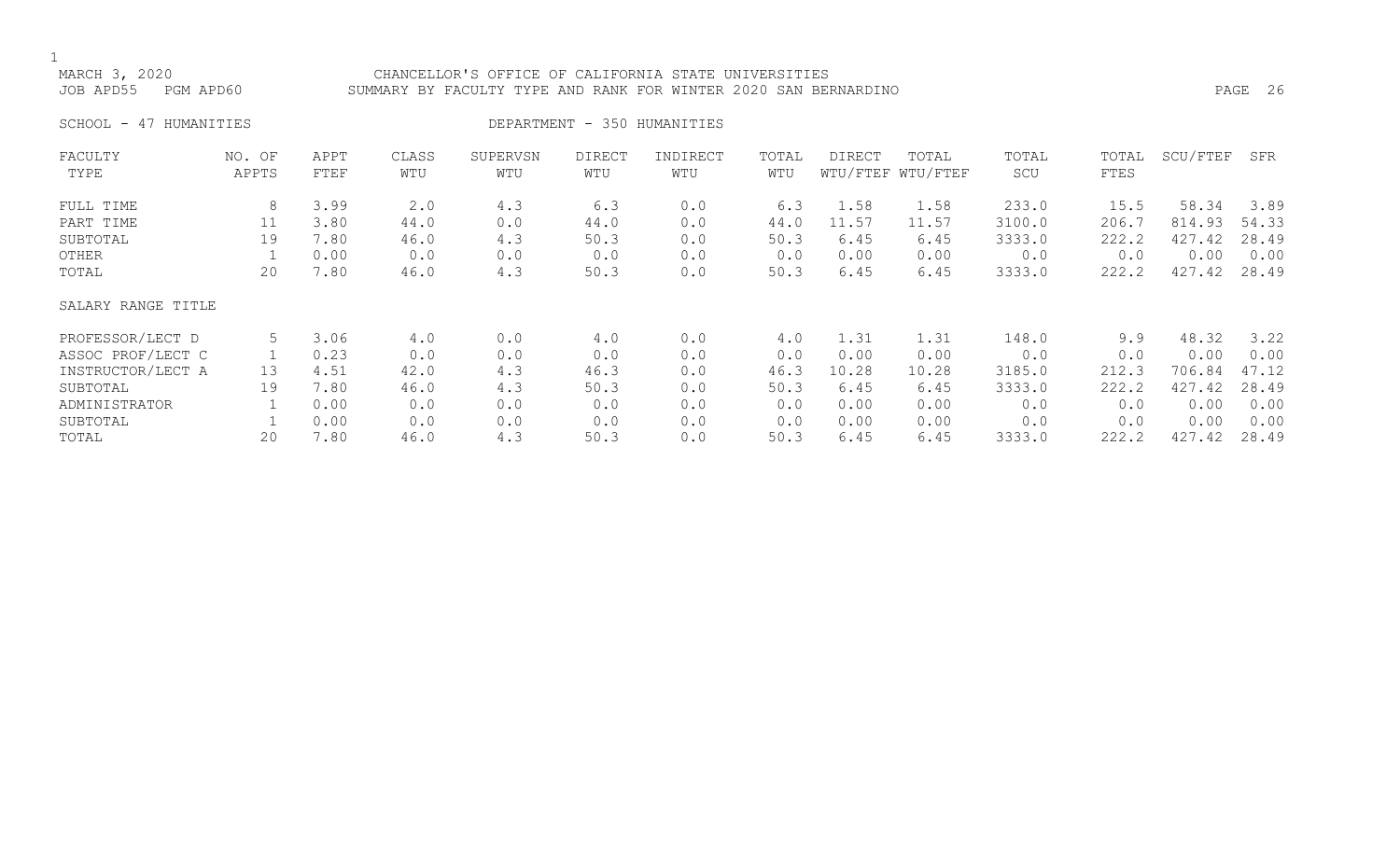### MARCH 3, 2020 CHANCELLOR'S OFFICE OF CALIFORNIA STATE UNIVERSITIES JOB APD55 PGM APD60 SUMMARY BY FACULTY TYPE AND RANK FOR WINTER 2020 SAN BERNARDINO PAGE 27

SCHOOL - 47 HUMANITIES DEPARTMENT - 498 MUSIC

| FACULTY            | NO. OF | APPT  | CLASS | SUPERVSN | <b>DIRECT</b> | INDIRECT | TOTAL | <b>DIRECT</b> | TOTAL             | TOTAL  | TOTAL | SCU/FTEF | SFR   |
|--------------------|--------|-------|-------|----------|---------------|----------|-------|---------------|-------------------|--------|-------|----------|-------|
| TYPE               | APPTS  | FTEF  | WTU   | WTU      | WTU           | WTU      | WTU   |               | WTU/FTEF WTU/FTEF | SCU    | FTES  |          |       |
| FULL TIME          | 5      | 4.33  | 37.5  | 4.9      | 42.4          | 9.4      | 51.8  | 9.78          | 11.95             | 520.0  | 34.7  | 119.98   | 8.00  |
| PART TIME          | 20     | 6.96  | 68.4  | 20.0     | 94.4          | 4.0      | 98.4  | 13.56         | 14.14             | 2968.0 | 197.9 | 426.38   | 28.43 |
| SUBTOTAL           | 25     | 11.30 | 105.9 | 24.9     | 136.8         | 13.4     | 150.2 | 12.11         | 13.30             | 3488.0 | 232.5 | 308.81   | 20.59 |
| OTHER              |        | 0.00  | 0.0   | 0.6      | 0.6           | 0.0      | 0.6   | 0.00          | 0.00              | 2.0    | 0.1   | 0.00     | 0.00  |
| TOTAL              | 26     | 11.30 | 105.9 | 25.5     | 137.4         | 13.4     | 150.8 | 12.16         | 13.35             | 3490.0 | 232.7 | 308.99   | 20.60 |
| SALARY RANGE TITLE |        |       |       |          |               |          |       |               |                   |        |       |          |       |
| PROFESSOR/LECT D   | 3      | 2.22  | 19.9  | 1.9      | 25.8          | 1.7      | 27.5  | 11.65         | 12.42             | 1179.0 | 78.6  | 532.28   | 35.49 |
| ASSOC PROF/LECT C  |        | 1.00  | 7.6   | 3.0      | 10.6          | 1.0      | 11.6  | 10.60         | 11.60             | 58.0   | 3.9   | 58.00    | 3.87  |
| ASST PROF/LECT B   |        | 2.00  | 16.6  | 1.6      | 18.2          | 6.7      | 24.9  | 9.09          | 12.44             | 114.0  | 7.6   | 56.94    | 3.80  |
| INSTRUCTOR/LECT A  | 17     | 5.79  | 60.5  | 16.1     | 78.6          | 4.0      | 82.6  | 13.57         | 14.26             | 2123.0 | 141.5 | 366.48   | 24.43 |
| SUBTOTAL           | 23     | 11.01 | 104.6 | 22.6     | 133.2         | 13.4     | 146.6 | 12.10         | 13.32             | 3474.0 | 231.6 | 315.53   | 21.04 |
| OTHER              |        | 0.29  | 1.3   | 2.9      | 4.2           | 0.0      | 4.2   | 14.74         | 14.74             | 16.0   | 1.1   | 56.14    | 3.75  |
| SUBTOTAL           |        | 0.29  | 1.3   | 2.9      | 4.2           | 0.0      | 4.2   | 14.74         | 14.74             | 16.0   |       | 56.14    | 3.75  |
| TOTAL              | 26     | 11.30 | 105.9 | 25.5     | 137.4         | 13.4     | 150.8 | 12.16         | 13.35             | 3490.0 | 232.7 | 308.99   | 20.60 |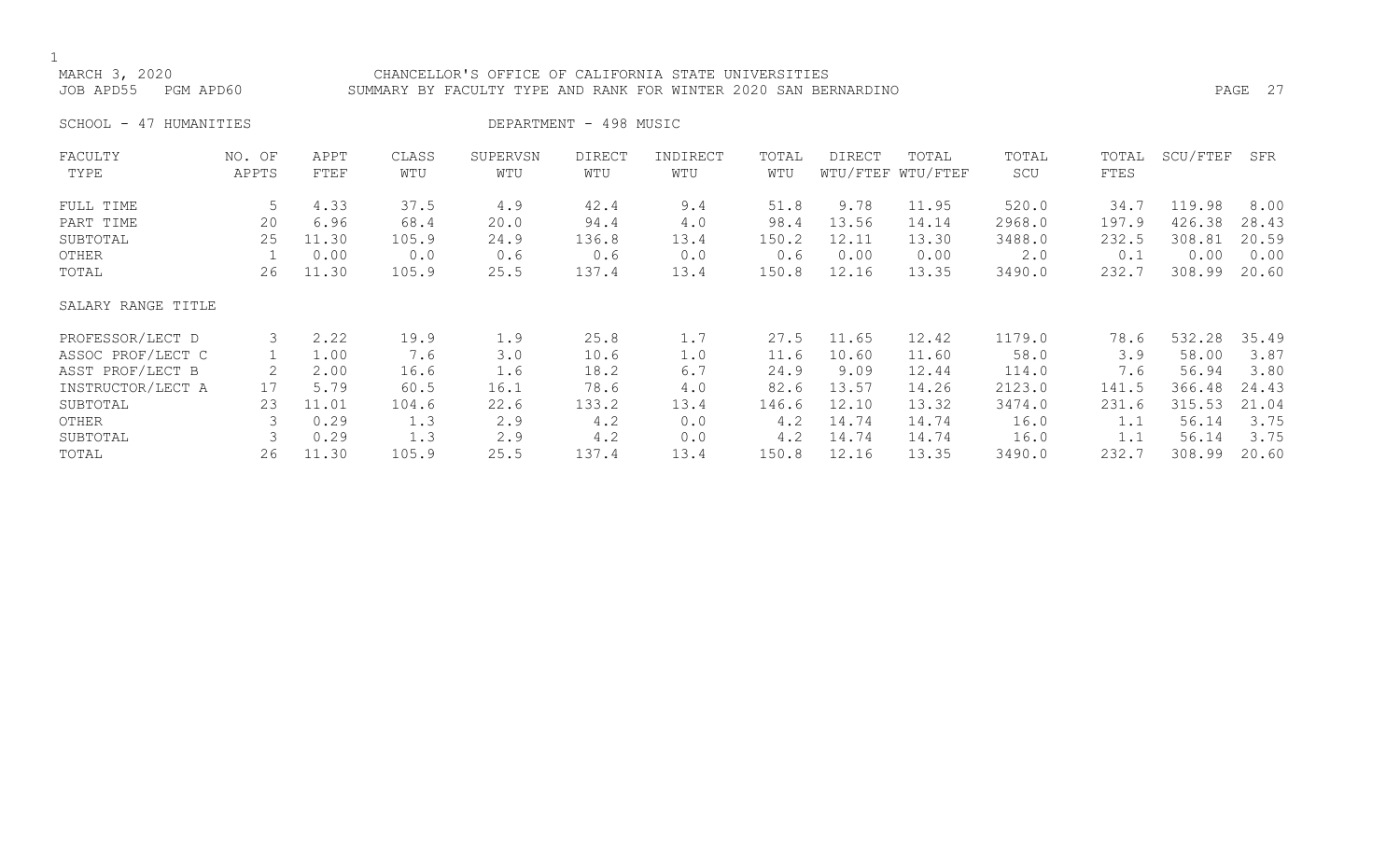### MARCH 3, 2020 CHANCELLOR'S OFFICE OF CALIFORNIA STATE UNIVERSITIES JOB APD55 PGM APD60 SUMMARY BY FACULTY TYPE AND RANK FOR WINTER 2020 SAN BERNARDINO PAGE 28

SCHOOL - 47 HUMANITIES DEPARTMENT - 560 PHILOSOPHY

| FACULTY            | NO. OF | APPT  | CLASS | SUPERVSN | <b>DIRECT</b> | INDIRECT | TOTAL | <b>DIRECT</b> | TOTAL             | TOTAL  | TOTAL | SCU/FTEF | SFR   |
|--------------------|--------|-------|-------|----------|---------------|----------|-------|---------------|-------------------|--------|-------|----------|-------|
| TYPE               | APPTS  | FTEF  | WTU   | WTU      | WTU           | WTU      | WTU   |               | WTU/FTEF WTU/FTEF | SCU    | FTES  |          |       |
| FULL TIME          | 5      | 3.54  | 44.0  | 1.6      | 45.6          | 16.0     | 61.6  | 12.89         | 17.42             | 998.0  | 66.5  | 282.16   | 18.81 |
| PART TIME          | 12     | 8.01  | 124.0 | 0.0      | 124.0         | 0.0      | 124.0 | 15.48         | 15.48             | 3784.0 | 252.3 | 472.53   | 31.50 |
| SUBTOTAL           | 17     | 11.55 | 168.0 | 1.6      | 169.6         | 16.0     | 185.6 | 14.69         | 16.08             | 4782.0 | 318.8 | 414.21   | 27.61 |
| OTHER              |        | 0.00  | 0.0   | 0.3      | 0.3           | 0.0      | 0.3   | 0.00          | 0.00              | 4.0    | 0.3   | 0.00     | 0.00  |
| TOTAL              | 18     | 11.55 | 168.0 | 1.9      | 169.9         | 16.0     | 185.9 | 14.72         | 16.10             | 4786.0 | 319.1 | 414.55   | 27.64 |
| SALARY RANGE TITLE |        |       |       |          |               |          |       |               |                   |        |       |          |       |
| PROFESSOR/LECT D   | 3      | 1.52  | 20.0  | 1.6      | 21.6          | 4.0      | 25.6  | 14.22         | 16.85             | 550.0  | 36.7  | 362.08   | 24.14 |
| ASSOC PROF/LECT C  |        | 0.52  | 8.0   | 0.3      | 8.3           | 4.0      | 12.3  | 16.02         | 23.75             | 188.0  | 12.5  | 362.93   | 24.19 |
| ASST PROF/LECT B   |        | 1.50  | 16.0  | 0.0      | 16.0          | 8.0      | 24.0  | 10.67         | 16.00             | 264.0  | 17.6  | 176.00   | 11.73 |
| INSTRUCTOR/LECT A  | 12     | 8.01  | 124.0 | 0.0      | 124.0         | 0.0      | 124.0 | 15.48         | 15.48             | 3784.0 | 252.3 | 472.53   | 31.50 |
| SUBTOTAL           | 18     | 11.55 | 168.0 | 1.9      | 169.9         | 16.0     | 185.9 | 14.72         | 16.10             | 4786.0 | 319.1 | 414.55   | 27.64 |
| TOTAL              | 18     | 11.55 | 168.0 | 1.9      | 169.9         | 16.0     | 185.9 | 14.72         | 16.10             | 4786.0 | 319.1 | 414.55   | 27.64 |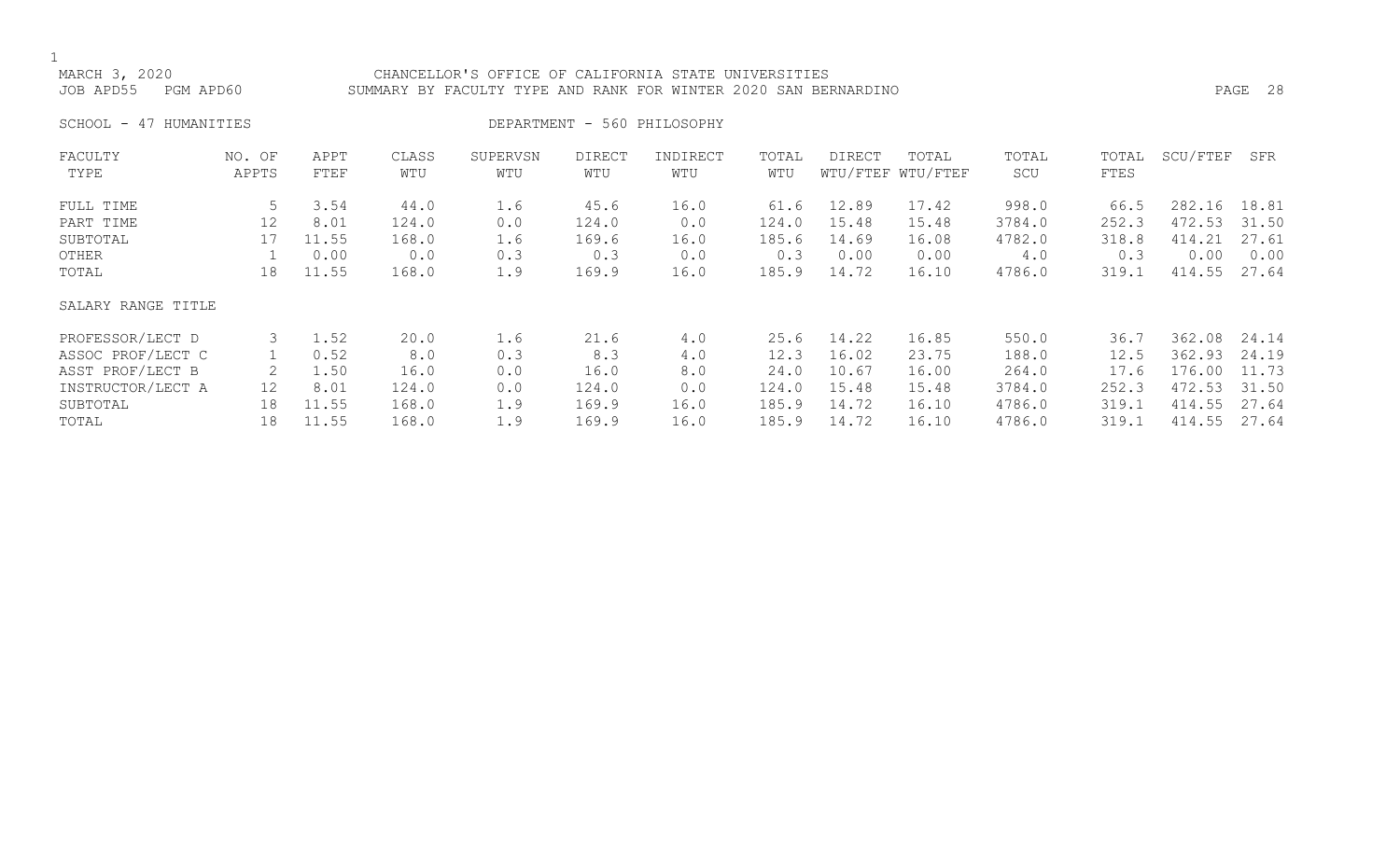| MARCH 3, 2020       | CHANCELLOR'S OFFICE OF CALIFORNIA STATE UNIVERSITIES            |         |  |
|---------------------|-----------------------------------------------------------------|---------|--|
| JOB APD55 PGM APD60 | SUMMARY BY FACULTY TYPE AND RANK FOR WINTER 2020 SAN BERNARDINO | PAGE 29 |  |

SCHOOL - 47 HUMANITIES SERVICES DEPARTMENT - 711 THEATRE AND DANCE

| FACULTY            | NO. OF | APPT  | CLASS | SUPERVSN    | <b>DIRECT</b> | INDIRECT | TOTAL | <b>DIRECT</b> | TOTAL             | TOTAL  | TOTAL | SCU/FTEF  | SFR   |
|--------------------|--------|-------|-------|-------------|---------------|----------|-------|---------------|-------------------|--------|-------|-----------|-------|
| TYPE               | APPTS  | FTEF  | WTU   | WTU         | WTU           | WTU      | WTU   |               | WTU/FTEF WTU/FTEF | SCU    | FTES  |           |       |
| FULL TIME          | 9      | 7.40  | 88.7  | 1.0         | 93.2          | 20.0     | 113.2 | 12.59         | 15.29             | 3046.0 | 203.1 | 411<br>45 | 27.44 |
| PART TIME          | 9      | 4.48  | 54.6  | $2 \cdot 0$ | 56.6          | 0.0      | 56.6  | 12.63         | 12.63             | 1455.0 | 97.0  | 324.78    | 21.65 |
| SUBTOTAL           | 18     | 11.88 | 143.3 | 3.0         | 149.8         | 20.0     | 169.8 | 12.61         | 14.29             | 4501.0 | 300.1 | 378.78    | 25.26 |
| TOTAL              | 18     | 11.88 | 143.3 | 3.0         | 149.8         | 20.0     | 169.8 | 12.61         | 14.29             | 4501.0 | 300.1 | 378.78    | 25.26 |
| SALARY RANGE TITLE |        |       |       |             |               |          |       |               |                   |        |       |           |       |
| PROFESSOR/LECT D   | 6      | 4.56  | 47.5  | 0.5         | 51.5          | 12.0     | 63.5  | 11.29         | 13.92             | 1285.0 | 85.7  | 281.74    | 18.80 |
| ASST PROF/LECT B   |        | 2.00  | 15.1  | 0.5         | 15.6          | 8.0      | 23.6  | 7.80          | 11.79             | 192.0  | 12.8  | 95.95     | 6.40  |
| INSTRUCTOR/LECT A  | 10     | 5.32  | 80.7  | $2 \cdot 0$ | 82.7          | 0.0      | 82.7  | 15.54         | 15.54             | 3024.0 | 201.6 | 568.31    | 37.89 |
| SUBTOTAL           | 18     | 11.88 | 143.3 | 3.0         | 149.8         | 20.0     | 169.8 | 12.61         | 14.29             | 4501.0 | 300.1 | 378.78    | 25.26 |
| TOTAL              | 18     | 11.88 | 143.3 | 3.0         | 149.8         | 20.0     | 169.8 | 12.61         | 14.29             | 4501.0 | 300.1 | 378.78    | 25.26 |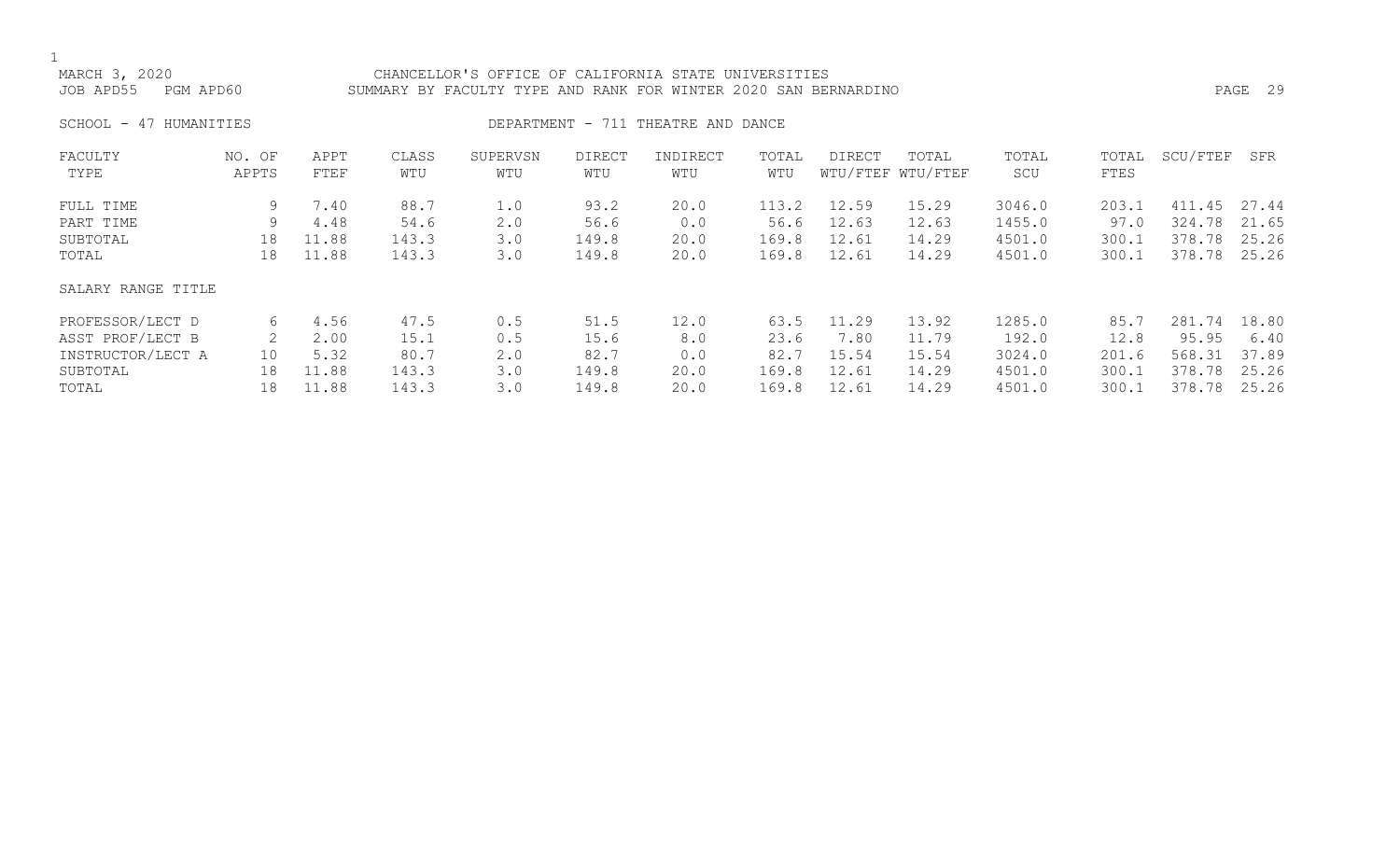## 1<br>MARCH 3, 2020

MARCH 3, 2020<br>JOB APD55 PGM APD60 SUMMARY BY FACULTY TYPE AND RANK FOR WINTER 2020 SAN BEF SUMMARY BY FACULTY TYPE AND RANK FOR WINTER 2020 SAN BERNARDINO **PAGE 30** 

SCHOOL - 47 HUMANITIES

| FACULTY            | NO. OF | APPT   | CLASS  | SUPERVSN | <b>DIRECT</b> | INDIRECT | TOTAL  | <b>DIRECT</b> | TOTAL             | TOTAL   | TOTAL  | SCU/FTEF | SFR   |
|--------------------|--------|--------|--------|----------|---------------|----------|--------|---------------|-------------------|---------|--------|----------|-------|
| TYPE               | APPTS  | FTEF   | WTU    | WTU      | WTU           | WTU      | WTU    |               | WTU/FTEF WTU/FTEF | SCU     | FTES   |          |       |
| FULL TIME          | 114    | 93.48  | 1077.0 | 66.7     | 1205.2        | 209.4    | 1414.6 | 12.89         | 15.17             | 26836.0 | 1802.7 | 287.07   | 19.28 |
| PART TIME          | 155    | 74.94  | 1049.8 | 29.7     | 1103.5        | 14.0     | 1117.5 | 14.72         | 14.91             | 30806.0 | 2056.2 | 411.07   | 27.44 |
| SUBTOTAL           | 269    | 168.43 | 2126.8 | 96.4     | 2308.7        | 223.4    | 2532.1 | 13.71         | 15.06             | 57642.0 | 3858.9 | 342.24   | 22.91 |
| OTHER              |        | 0.00   | 10.5   | 9.9      | 20.4          | 0.0      | 20.4   | 0.00          | 0.00              | 125.0   | 8.7    | 0.00     | 0.00  |
| TOTAL              | 276    | 168.43 | 2137.3 | 106.3    | 2329.1        | 223.4    | 2552.5 | 13.83         | 15.18             | 57767.0 | 3867.6 | 342.98   | 22.96 |
| SALARY RANGE TITLE |        |        |        |          |               |          |        |               |                   |         |        |          |       |
| PROFESSOR/LECT D   | 54     | 36.14  | 357.2  | 44.5     | 459.2         | 91.7     | 550.9  | 12.71         | 15.25             | 9525.0  | 644.8  | 263.59   | 17.85 |
| ASSOC PROF/LECT C  | 12     | 7.52   | 79.4   | 10.2     | 89.6          | 49.0     | 138.6  | 11.91         | 18.43             | 2215.0  | 148.0  | 294.55   | 19.68 |
| ASST PROF/LECT B   | 19     | 18.17  | 149.6  | 13.3     | 176.9         | 58.7     | 235.6  | 9.74          | 12.97             | 2605.0  | 177.2  | 143.38   | 9.75  |
| INSTRUCTOR/LECT A  | 165    | 99.29  | 1444.6 | 35.4     | 1494.0        | 24.0     | 1518.0 | 15.05         | 15.33             | 40718.0 | 2717.3 | 410.08   | 27.37 |
| TCHNG ASSOCIATE    | 20     | 6.76   | 101.2  | 0.0      | 101.2         | 0.0      | 101.2  | 14.98         | 14.98             | 2608.0  | 173.9  | 386.08   | 25.74 |
| SUBTOTAL           | 270    | 167.87 | 2132.0 | 103.4    | 2320.9        | 223.4    | 2544.3 | 13.83         | 15.18             | 57671.0 | 3861.2 | 343.54   | 23.00 |
| ADMINISTRATOR      | 2      | 0.27   | 4.0    | 0.0      | 4.0           | 0.0      | 4.0    | 14.98         | 14.98             | 80.0    | 5.3    | 299.63   | 19.96 |
| OTHER              | 4      | 0.29   | 1.3    | 2.9      | 4.2           | 0.0      | 4.2    | 14.74         | 14.74             | 16.0    | 1.1    | 56.14    | 3.75  |
| SUBTOTAL           | 6      | 0.55   | 5.3    | 2.9      | 8.2           | 0.0      | 8.2    | 14.86         | 14.86             | 96.0    | 6.4    | 173.91   | 11.59 |
| TOTAL              | 276    | 168.43 | 2137.3 | 106.3    | 2329.1        | 223.4    | 2552.5 | 13.83         | 15.18             | 57767.0 | 3867.6 | 342.98   | 22.96 |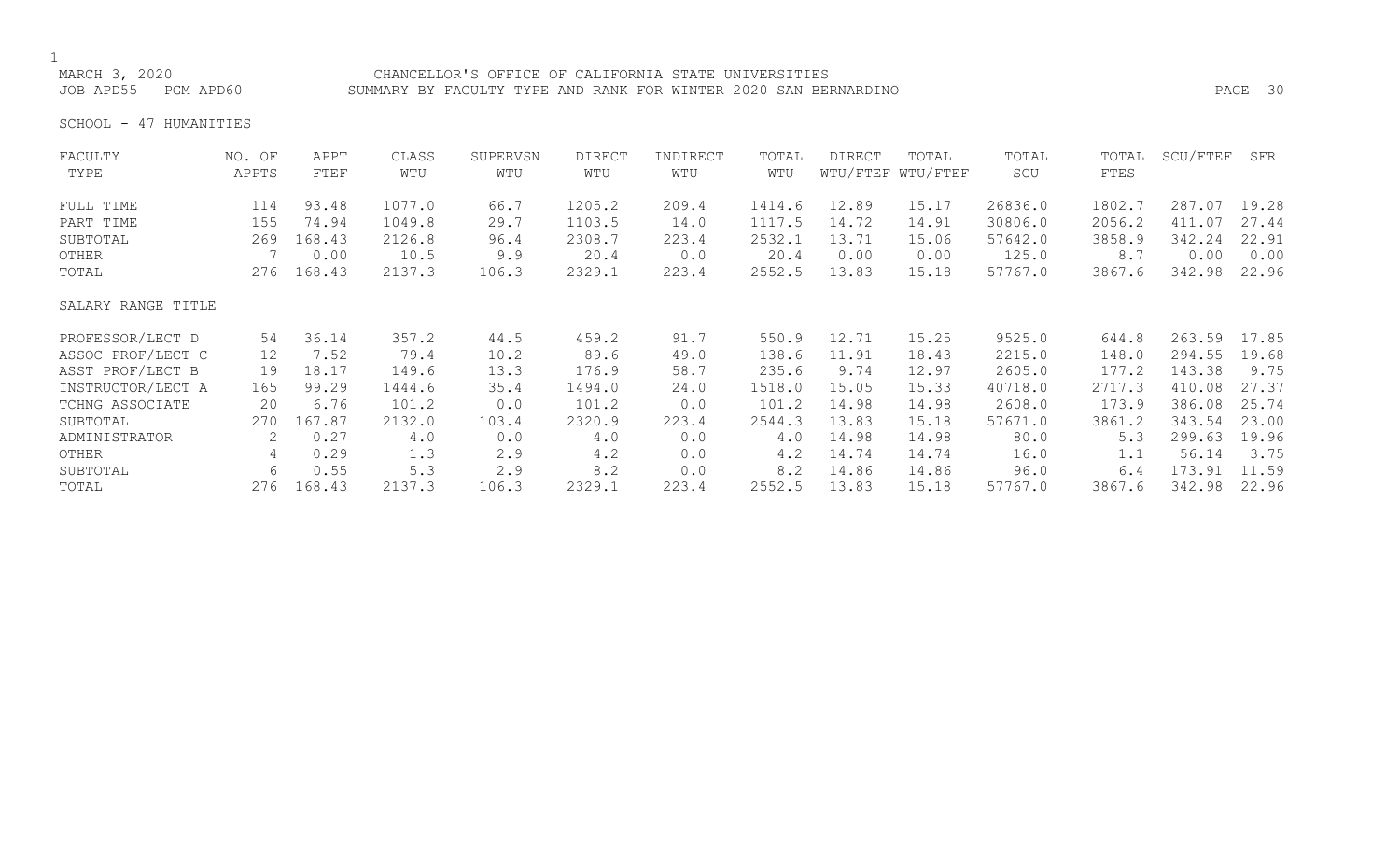### MARCH 3, 2020 CHANCELLOR'S OFFICE OF CALIFORNIA STATE UNIVERSITIES JOB APD55 PGM APD60 SUMMARY BY FACULTY TYPE AND RANK FOR WINTER 2020 SAN BERNARDINO PAGE 31

### SCHOOL - 50 EDUCATION **DEPARTMENT - 242 EDUCATIONAL PSYCHOLOGY**

| FACULTY<br>TYPE    | NO. OF<br>APPTS | APPT<br>FTEF | CLASS<br>WTU | SUPERVSN<br>WTU | <b>DIRECT</b><br>WTU | INDIRECT<br>WTU | TOTAL<br>WTU | <b>DIRECT</b> | TOTAL<br>WTU/FTEF WTU/FTEF | TOTAL<br>SCU | TOTAL<br>FTES | SCU/FTEF | SFR   |
|--------------------|-----------------|--------------|--------------|-----------------|----------------------|-----------------|--------------|---------------|----------------------------|--------------|---------------|----------|-------|
| FULL TIME          | 19              | 15.48        | 158.3        | 17.0            | 183.3                | 63.0            | 246.3        | 11.84         | 15.91                      | 2774.0       | 213.4         | 179.16   | 13.78 |
| PART TIME          | 39              | 11.64        | 121.0        | 65.2            | 186.2                | 0.0             | 186.2        | 16.00         | 16.00                      | 2682.0       | 211.6         | 230.45   | 18.19 |
| SUBTOTAL           | 58              | 27.12        | 279.3        | 82.2            | 369.5                | 63.0            | 432.5        | 13.62         | 15.95                      | 5456.0       | 425.1         | 201.17   | 15.67 |
| OTHER              | 2               | 0.00         | 0.0          | 0.0             | 0.0                  | 0.0             | 0.0          | 0.00          | 0.00                       | 0.0          | 0.0           | 0.00     | 0.00  |
| TOTAL              | 60              | 27.12        | 279.3        | 82.2            | 369.5                | 63.0            | 432.5        | 13.62         | 15.95                      | 5456.0       | 425.1         | 201.17   | 15.67 |
| SALARY RANGE TITLE |                 |              |              |                 |                      |                 |              |               |                            |              |               |          |       |
| PROFESSOR/LECT D   | 9               | 5.25         | 62.3         | 5.2             | 71.5                 | 36.0            | 107.5        | 13.62         | 20.48                      | 910.0        | 68.0          | 173.33   | 12.96 |
| ASSOC PROF/LECT C  |                 | 0.00         | 0.0          | 0.0             | 0.0                  | 0.0             | 0.0          | 0.00          | 0.00                       | 0.0          | 0.0           | 0.00     | 0.00  |
| ASST PROF/LECT B   | 8               | 7.23         | 60.0         | 11.8            | 75.8                 | 16.0            | 91.8         | 10.48         | 12.69                      | 1200.0       | 94.0          | 165.91   | 13.00 |
| INSTRUCTOR/LECT A  | 42              | 14.64        | 157.0        | 65.2            | 222.2                | 11.0            | 233.2        | 15.18         | 15.93                      | 3346.0       | 263.0         | 228.58   | 17.97 |
| SUBTOTAL           | 60              | 27.12        | 279.3        | 82.2            | 369.5                | 63.0            | 432.5        | 13.62         | 15.95                      | 5456.0       | 425.1         | 201.17   | 15.67 |
| TOTAL              | 60              | 27.12        | 279.3        | 82.2            | 369.5                | 63.0            | 432.5        | 13.62         | 15.95                      | 5456.0       | 425.1         | 201.17   | 15.67 |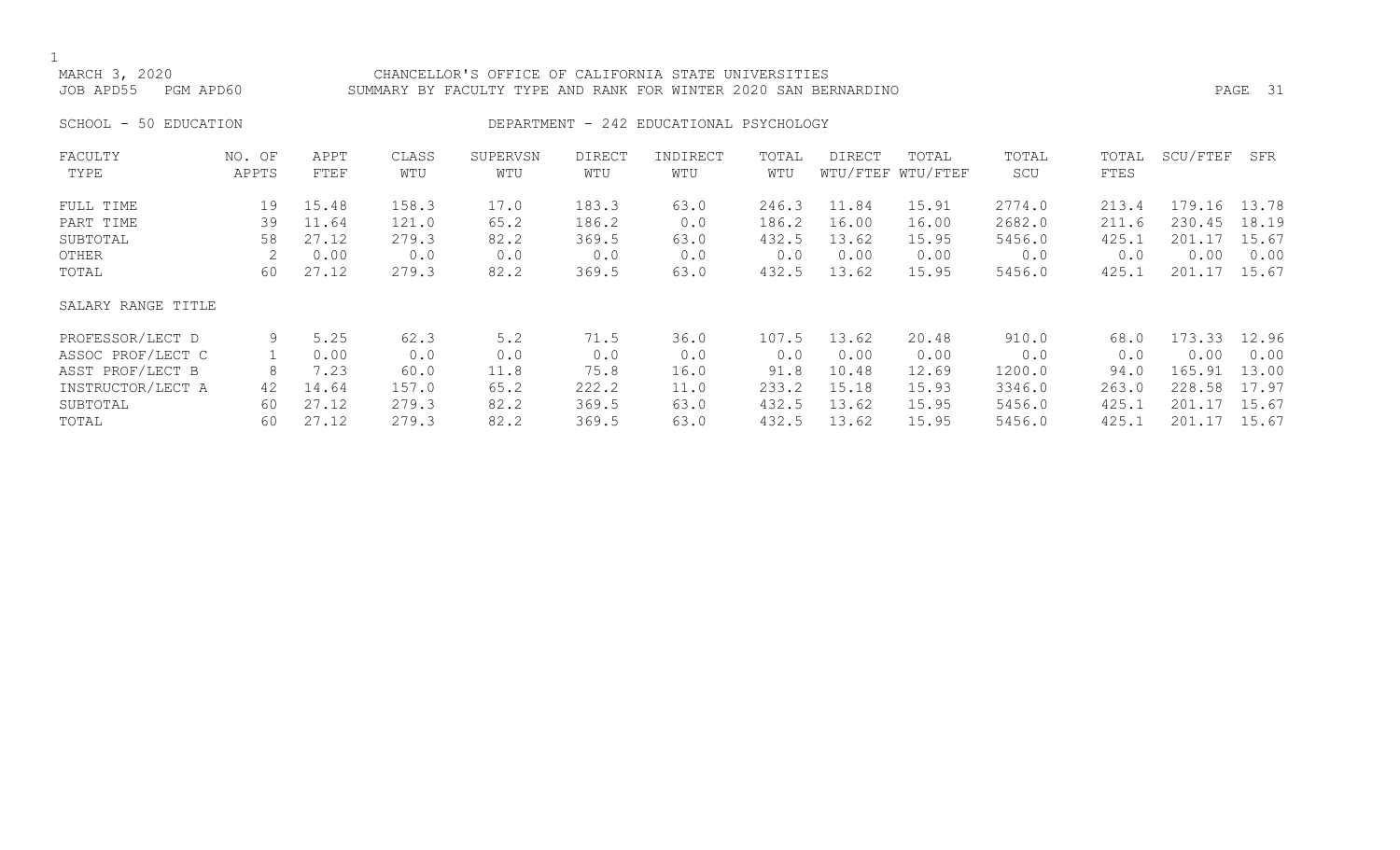MARCH 3, 2020 CHANCELLOR'S OFFICE OF CALIFORNIA STATE UNIVERSITIES JOB APD55 PGM APD60 SUMMARY BY FACULTY TYPE AND RANK FOR WINTER 2020 SAN BERNARDINO PAGE 32

### SCHOOL - 50 EDUCATION **DEPARTMENT - 245 TEACHER PREPARATION**

| FACULTY<br>TYPE    | NO. OF<br>APPTS | APPT<br>FTEF | CLASS<br>WTU | SUPERVSN<br>WTU | <b>DIRECT</b><br>WTU | INDIRECT<br>WTU | TOTAL<br>WTU | DIRECT | TOTAL<br>WTU/FTEF WTU/FTEF | TOTAL<br>SCU | TOTAL<br>FTES | SCU/FTEF | SFR   |
|--------------------|-----------------|--------------|--------------|-----------------|----------------------|-----------------|--------------|--------|----------------------------|--------------|---------------|----------|-------|
| FULL TIME          | 13              | 9.48         | 74.5         | 16.6            | 91.1                 | 64.0            | 155.1        | 9.61   | 16.37                      | 1069.0       | 83.6          | 112.82   | 8.82  |
| PART TIME          | 16              | 4.96         | 54.3         | 10.3            | 64.6                 | 15.5            | 80.1         | 13.04  | 16.17                      | 771.0        | 61.7          | 155.60   | 12.45 |
| SUBTOTAL           | 29              | 14.43        | 128.8        | 26.9            | 155.7                | 79.5            | 235.2        | 10.79  | 16.30                      | 1840.0       | 145.3         | 127.51   | 10.07 |
| TOTAL              | 29              | 14.43        | 128.8        | 26.9            | 155.7                | 79.5            | 235.2        | 10.79  | 16.30                      | 1840.0       | 145.3         | 127.51   | 10.07 |
| SALARY RANGE TITLE |                 |              |              |                 |                      |                 |              |        |                            |              |               |          |       |
| PROFESSOR/LECT D   | 8               | 4.00         | 34.0         | 6.0             | 40.0                 | 38.0            | 78.0         | 10.00  | 19.50                      | 412.0        | 33.8          | 103.03   | 8.46  |
| ASSOC PROF/LECT C  | 3               | 1.67         | 12.0         | 7.9             | 19.9                 | 20.0            | 39.9         | 11.94  | 23.95                      | 303.0        | 25.0          | 181.87   | 15.00 |
| ASST PROF/LECT B   | 2               | 2.00         | 15.5         | 0.0             | 15.5                 | 6.0             | 21.5         | 7.75   | 10.75                      | 119.0        | 9.7           | 59.50    | 4.86  |
| INSTRUCTOR/LECT A  | 16              | 6.77         | 67.3         | 13.0            | 80.3                 | 15.5            | 95.8         | 11.87  | 14.16                      | 1006.0       | 76.7          | 148.71   | 11.34 |
| SUBTOTAL           | 29              | 14.43        | 128.8        | 26.9            | 155.7                | 79.5            | 235.2        | 10.79  | 16.30                      | 1840.0       | 145.3         | 127.51   | 10.07 |
| TOTAL              | 29              | 14.43        | 128.8        | 26.9            | 155.7                | 79.5            | 235.2        | 10.79  | 16.30                      | 1840.0       | 145.3         | 127.51   | 10.07 |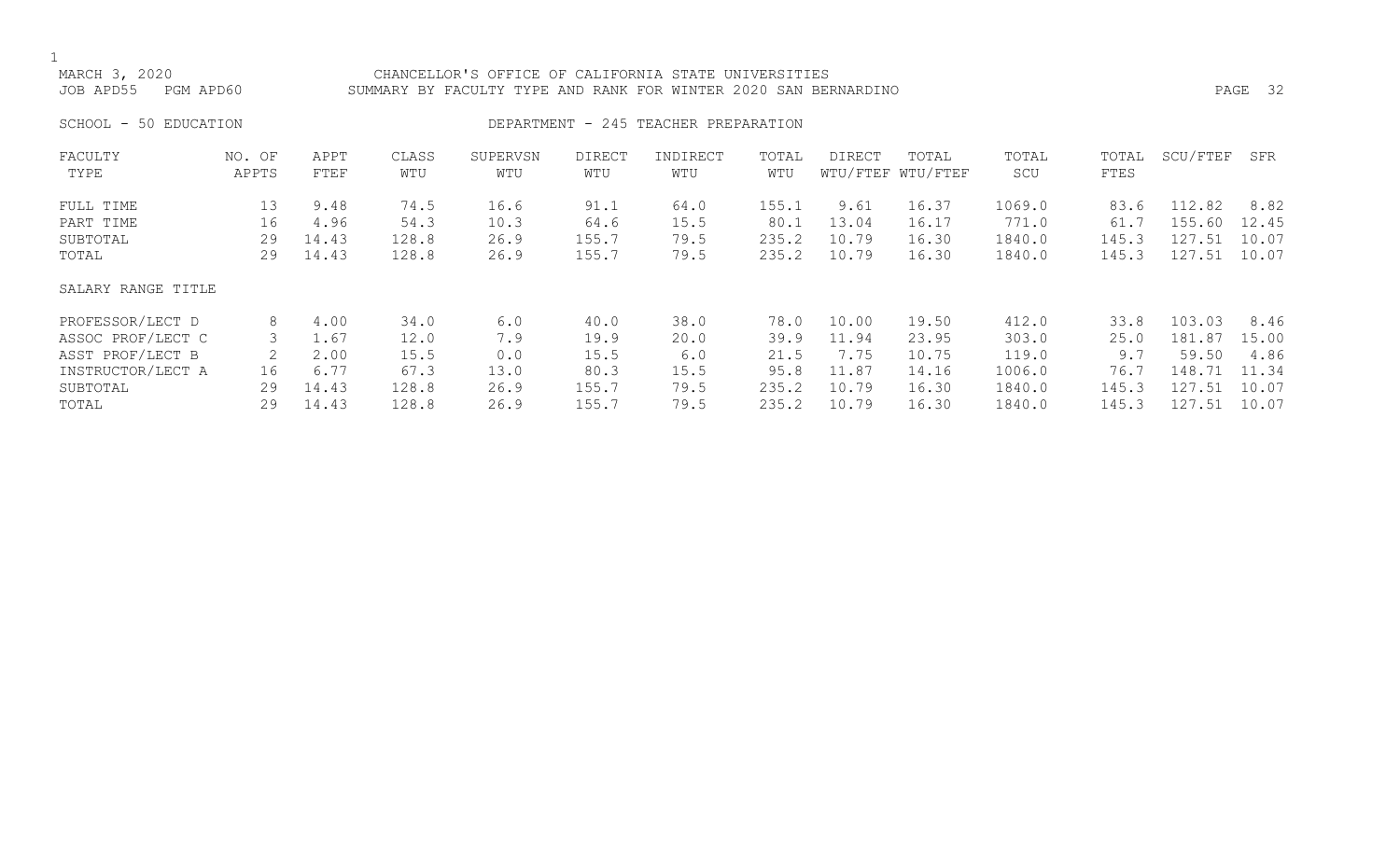### MARCH 3, 2020 CHANCELLOR'S OFFICE OF CALIFORNIA STATE UNIVERSITIES JOB APD55 PGM APD60 SUMMARY BY FACULTY TYPE AND RANK FOR WINTER 2020 SAN BERNARDINO PAGE 33

SCHOOL - 50 EDUCATION **DEPARTMENT** - 701 TEACHER EDUCATION

| FACULTY<br>TYPE    | NO. OF<br>APPTS | APPT<br>FTEF | CLASS<br>WTU | SUPERVSN<br>WTU | <b>DIRECT</b><br>WTU | INDIRECT<br>WTU | TOTAL<br>WTU | DIRECT | TOTAL<br>WTU/FTEF WTU/FTEF | TOTAL<br>SCU | TOTAL<br>FTES | SCU/FTEF | SFR   |
|--------------------|-----------------|--------------|--------------|-----------------|----------------------|-----------------|--------------|--------|----------------------------|--------------|---------------|----------|-------|
|                    |                 |              |              |                 |                      |                 |              |        |                            |              |               |          |       |
| FULL TIME          | 18              | 13.96        | 132.0        | 12.3            | 144.3                | 54.0            | 198.3        | 10.34  | 14.21                      | 2278.0       | 153.9         | 163.24   | 11.02 |
| PART TIME          | 74              | 21.26        | 206.0        | 105.0           | 311.0                | 14.0            | 325.0        | 14.63  | 15.28                      | 4173.0       | 285.7         | 196.26   | 13.44 |
| SUBTOTAL           | 92              | 35.22        | 338.0        | 117.3           | 455.3                | 68.0            | 523.3        | 12.93  | 14.86                      | 6451.0       | 439.6         | 183.17   | 12.48 |
| TOTAL              | 92              | 35.22        | 338.0        | 117.3           | 455.3                | 68.0            | 523.3        | 12.93  | 14.86                      | 6451.0       | 439.6         | 183.17   | 12.48 |
| SALARY RANGE TITLE |                 |              |              |                 |                      |                 |              |        |                            |              |               |          |       |
| PROFESSOR/LECT D   | 13              | 8.12         | 88.0         | 3.0             | 91.0                 | 36.0            | 127.0        | 11.20  | 15.63                      | 1564.0       | 107.5         | 192.52   | 13.23 |
| ASSOC PROF/LECT C  |                 | 0.00         | 0.0          | 0.0             | 0.0                  | 4.0             | 4.0          | 0.00   | 0.00                       | 0.0          | 0.0           | 0.00     | 0.00  |
| ASST PROF/LECT B   |                 | 5.00         | 39.0         | 0.0             | 39.0                 | 20.0            | 59.0         | 7.80   | 11.80                      | 603.0        | 40.5          | 120.62   | 8.09  |
| INSTRUCTOR/LECT A  | 73              | 22.10        | 211.0        | 114.3           | 325.3                | 8.0             | 333.3        | 14.72  | 15.08                      | 4284.0       | 291.6         | 193.89   | 13.20 |
| SUBTOTAL           | 92              | 35.22        | 338.0        | 117.3           | 455.3                | 68.0            | 523.3        | 12.93  | 14.86                      | 6451.0       | 439.6         | 183.17   | 12.48 |
| TOTAL              | 92              | 35.22        | 338.0        | 117.3           | 455.3                | 68.0            | 523.3        | 12.93  | 14.86                      | 6451.0       | 439.6         | 183.17   | 12.48 |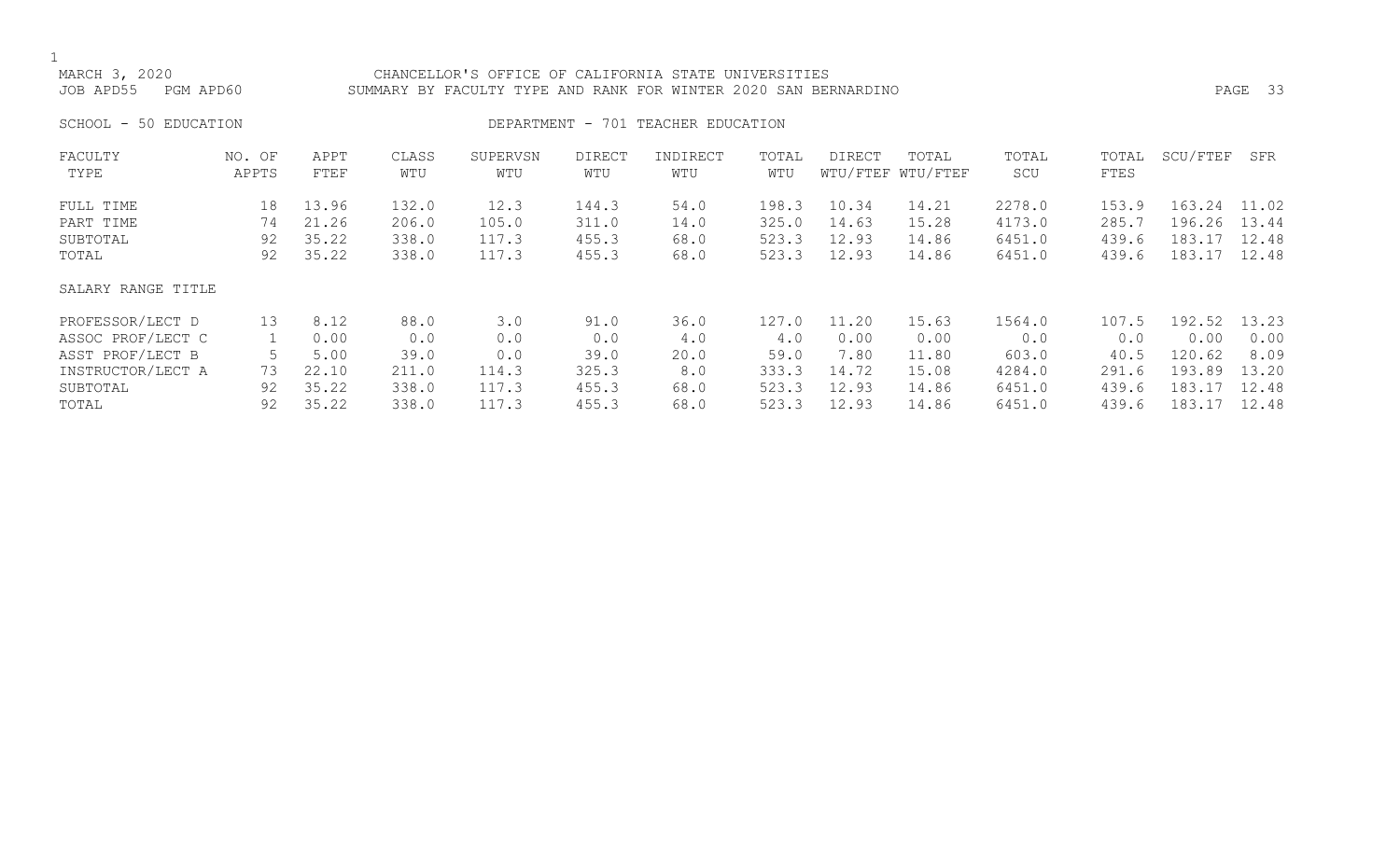# 1<br>MARCH 3, 2020

CHANCELLOR'S OFFICE OF CALIFORNIA STATE UNIVERSITIES JOB APD55 PGM APD60 SUMMARY BY FACULTY TYPE AND RANK FOR WINTER 2020 SAN BERNARDINO PAGE 34

SCHOOL - 50 EDUCATION

| FACULTY            | NO. OF | APPT  | CLASS | SUPERVSN | <b>DIRECT</b> | INDIRECT | TOTAL  | <b>DIRECT</b> | TOTAL             | TOTAL   | TOTAL  | SCU/FTEF | SFR   |
|--------------------|--------|-------|-------|----------|---------------|----------|--------|---------------|-------------------|---------|--------|----------|-------|
| TYPE               | APPTS  | FTEF  | WTU   | WTU      | WTU           | WTU      | WTU    |               | WTU/FTEF WTU/FTEF | SCU     | FTES   |          |       |
| FULL TIME          | 50     | 38.91 | 364.8 | 45.9     | 418.7         | 181.0    | 599.7  | 10.76         | 15.41             | 6121.0  | 450.8  | 157.30   | 11.59 |
| PART TIME          | 129    | 37.86 | 381.3 | 180.5    | 561.8         | 29.5     | 591.3  | 14.84         | 15.62             | 7626.0  | 559.1  | 201.45   | 14.77 |
| SUBTOTAL           | 179    | 76.77 | 746.1 | 226.4    | 980.5         | 210.5    | 1191.0 | 12.77         | 15.51             | 13747.0 | 1009.9 | 179.07   | 13.15 |
| OTHER              | 2      | 0.00  | 0.0   | 0.0      | 0.0           | 0.0      | 0.0    | 0.00          | 0.00              | 0.0     | 0.0    | 0.00     | 0.00  |
| TOTAL              | 181    | 76.77 | 746.1 | 226.4    | 980.5         | 210.5    | 1191.0 | 12.77         | 15.51             | 13747.0 | 1009.9 | 179.07   | 13.15 |
| SALARY RANGE TITLE |        |       |       |          |               |          |        |               |                   |         |        |          |       |
| PROFESSOR/LECT D   | 30     | 17.37 | 184.3 | 14.2     | 202.5         | 110.0    | 312.5  | 11.66         | 17.99             | 2886.0  | 209.3  | 166.12   | 12.05 |
| ASSOC PROF/LECT C  | 5      | 1.67  | 12.0  | 7.9      | 19.9          | 24.0     | 43.9   | 11.94         | 26.35             | 303.0   | 25.0   | 181.87   | 15.00 |
| ASST PROF/LECT B   | 15     | 14.23 | 114.5 | 11.8     | 130.3         | 42.0     | 172.3  | 9.16          | 12.11             | 1922.0  | 144.2  | 135.05   | 10.13 |
| INSTRUCTOR/LECT A  | 131    | 43.50 | 435.3 | 192.5    | 627.8         | 34.5     | 662.3  | 14.43         | 15.23             | 8636.0  | 631.4  | 198.54   | 14.52 |
| SUBTOTAL           | 181    | 76.77 | 746.1 | 226.4    | 980.5         | 210.5    | 1191.0 | 12.77         | 15.51             | 13747.0 | 1009.9 | 179.07   | 13.15 |
| TOTAL              | 181    | 76.77 | 746.1 | 226.4    | 980.5         | 210.5    | 1191.0 | 12.77         | 15.51             | 13747.0 | 1009.9 | 179.07   | 13.15 |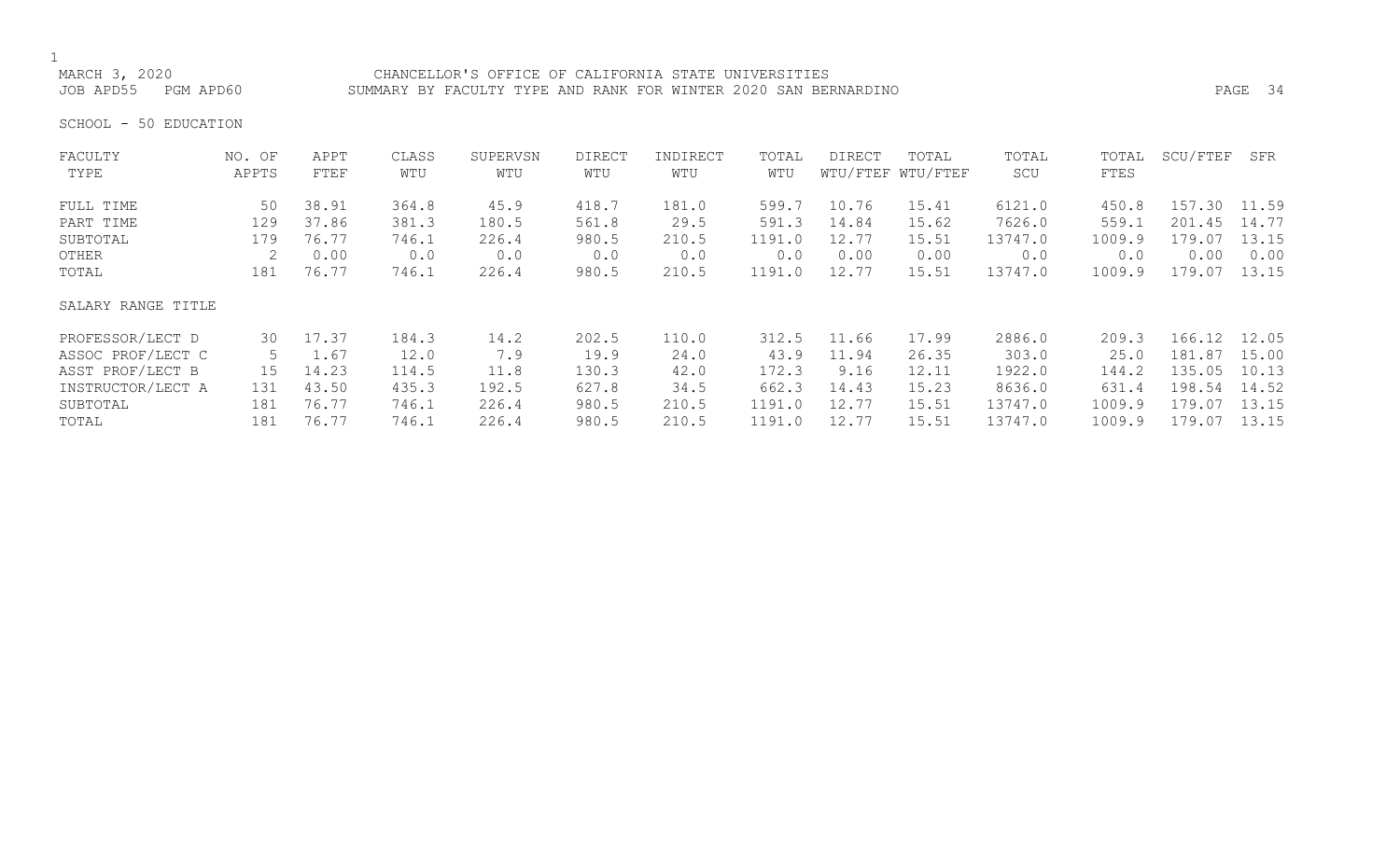## MARCH 3, 2020 CHANCELLOR'S OFFICE OF CALIFORNIA STATE UNIVERSITIES JOB APD55 PGM APD60 SUMMARY BY FACULTY TYPE AND RANK FOR WINTER 2020 SAN BERNARDINO PAGE 35 SCHOOL - 66 NATURAL SCI AND MATH DEPARTMENT - 145 BIOLOGY

| FACULTY<br>TYPE        | NO. OF<br>APPTS | APPT<br>FTEF   | CLASS<br>WTU   | SUPERVSN<br>WTU | <b>DIRECT</b><br>WTU | INDIRECT<br>WTU | TOTAL<br>WTU   | <b>DIRECT</b>  | TOTAL<br>WTU/FTEF WTU/FTEF | TOTAL<br>SCU       | TOTAL<br>FTES  | SCU/FTEF         | SFR            |
|------------------------|-----------------|----------------|----------------|-----------------|----------------------|-----------------|----------------|----------------|----------------------------|--------------------|----------------|------------------|----------------|
| FULL TIME<br>PART TIME | 19<br>33        | 16.34<br>10.94 | 129.3<br>152.3 | 22.0<br>0.0     | 190.2<br>154.3       | 53.2<br>7.0     | 243.4<br>161.3 | 11.64<br>14.11 | 14.90<br>14.75             | 6840.0<br>3183.0   | 459.3<br>212.4 | 418.71<br>291.06 | 28.11<br>19.42 |
| SUBTOTAL<br>TOTAL      | 52<br>52        | 27.27<br>27.27 | 281.6<br>281.6 | 22.0<br>22.0    | 344.5<br>344.5       | 60.2<br>60.2    | 404.7<br>404.7 | 12.63<br>12.63 | 14.84<br>14.84             | 10023.0<br>10023.0 | 671.7<br>671.7 | 367.52<br>367.52 | 24.63<br>24.63 |
| SALARY RANGE TITLE     |                 |                |                |                 |                      |                 |                |                |                            |                    |                |                  |                |
| PROFESSOR/LECT D       | 11              | 7.84           | 71.0           | 15.7            | 103.5                | 28.0            | 131.5          | 13.21          | 16.78                      | 2369.0             | 159.8          | 302.36           | 20.40          |
| ASSOC PROF/LECT C      | 2               | 2.00           | 11.0           | 1.7             | 24.2                 | 0.0             | 24.2           | 12.11          | 12.11                      | 1210.0             | 80.8           | 605.30           | 40.41          |
| ASST PROF/LECT B       | 4               | 4.00           | 24.6           | 4.0             | 31.9                 | 18.2            | 50.1           | 7.97           | 12.52                      | 403.0              | 28.2           | 100.67           | 7.04           |
| INSTRUCTOR/LECT A      | 8               | 3.49           | 41.0           | 0.0             | 43.0                 | 9.0             | 52.0           | 12.31          | 14.89                      | 1772.0             | 118.2          | 507.30           | 33.83          |
| TCHNG ASSOCIATE        | 26              | 8.94           | 126.0          | 0.0             | 130.0                | 5.0             | 135.0          | 14.54          | 15.10                      | 4115.0             | 274.3          | 460.19           | 30.68          |
| SUBTOTAL               | 51              | 26.27          | 273.6          | 21.4            | 332.6                | 60.2            | 392.8          | 12.66          | 14.95                      | 9869.0             | 661.3          | 375.65           | 25.17          |
| OTHER                  |                 | 1.00           | 8.0            | 0.6             | 11.9                 | 0.0             | 11.9           | 11.90          | 11.90                      | 154.0              | 10.4           | 154.00           | 10.37          |
| SUBTOTAL               |                 | 1.00           | 8.0            | 0.6             | 11.9                 | 0.0             | 11.9           | 11.90          | 11.90                      | 154.0              | 10.4           | 154.00           | 10.37          |
| TOTAL                  | 52              | 27.27          | 281.6          | 22.0            | 344.5                | 60.2            | 404.7          | 12.63          | 14.84                      | 10023.0            | 671.7          | 367.52           | 24.63          |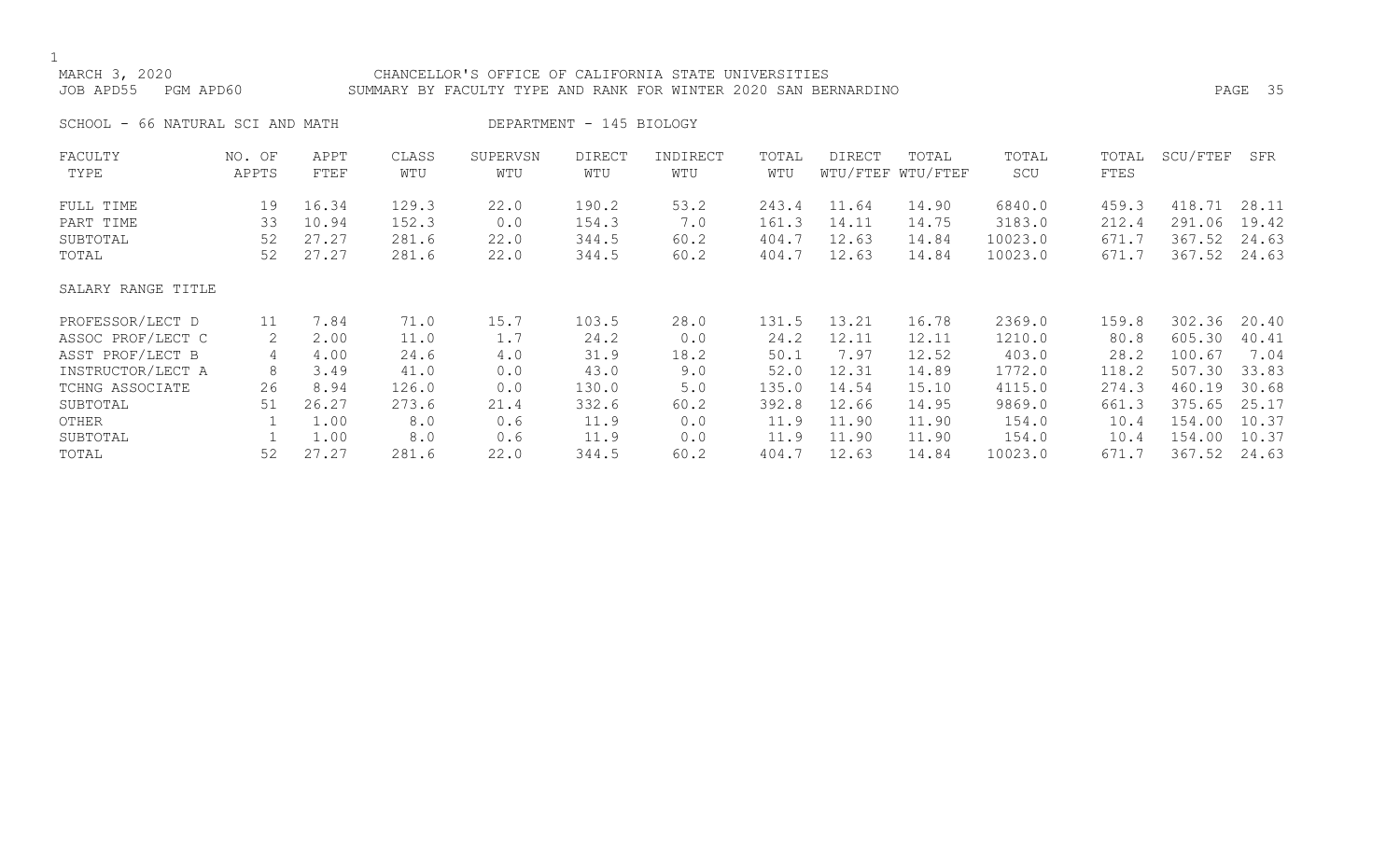### MARCH 3, 2020 CHANCELLOR'S OFFICE OF CALIFORNIA STATE UNIVERSITIES JOB APD55 PGM APD60 SUMMARY BY FACULTY TYPE AND RANK FOR WINTER 2020 SAN BERNARDINO PAGE 36

SCHOOL - 66 NATURAL SCI AND MATH DEPARTMENT - 168 CHEMISTRY AND BIOCHEMISTRY

| FACULTY            | NO. OF | APPT  | CLASS | SUPERVSN | <b>DIRECT</b> | INDIRECT | TOTAL | DIRECT | TOTAL             | TOTAL  | TOTAL | SCU/FTEF | SFR   |
|--------------------|--------|-------|-------|----------|---------------|----------|-------|--------|-------------------|--------|-------|----------|-------|
| TYPE               | APPTS  | FTEF  | WTU   | WTU      | WTU           | WTU      | WTU   |        | WTU/FTEF WTU/FTEF | SCU    | FTES  |          |       |
| FULL TIME          | 12     | 10.67 | 89.0  | 10.0     | 102.0         | 29.0     | 131.0 | 9.56   | 12.28             | 4751.0 | 316.7 | 445.31   | 29.69 |
| PART TIME          | 16     | 9.07  | 134.0 | 0.0      | 134.0         | 2.0      | 136.0 | 14.78  | 15.00             | 1939.0 | 129.3 | 213.83   | 14.26 |
| SUBTOTAL           | 28     | 19.74 | 223.0 | 10.0     | 236.0         | 31.0     | 267.0 | 11.96  | 13.53             | 6690.0 | 446.0 | 338.96   | 22.60 |
| TOTAL              | 28     | 19.74 | 223.0 | 10.0     | 236.0         | 31.0     | 267.0 | 11.96  | 13.53             | 6690.0 | 446.0 | 338.96   | 22.60 |
| SALARY RANGE TITLE |        |       |       |          |               |          |       |        |                   |        |       |          |       |
| PROFESSOR/LECT D   | 8      | 6.67  | 59.0  | 4.3      | 64.3          | 17.1     | 81.4  | 9.64   | 12.20             | 2458.0 | 163.9 | 368.46   | 24.56 |
| ASSOC PROF/LECT C  |        | 1.00  | 10.0  | 0.0      | 10.0          | 2.0      | 12.0  | 10.00  | 12.00             | 788.0  | 52.5  | 788.00   | 52.53 |
| ASST PROF/LECT B   |        | 3.00  | 20.0  | 5.7      | 27.7          | 9.9      | 37.6  | 9.24   | 12.54             | 1505.0 | 100.3 | 502.00   | 33.47 |
| INSTRUCTOR/LECT A  | 14     | 8.80  | 130.0 | 0.0      | 130.0         | 2.0      | 132.0 | 14.77  | 15.00             | 1899.0 | 126.6 | 215.80   | 14.39 |
| TCHNG ASSOCIATE    |        | 0.27  | 4.0   | 0.0      | 4.0           | 0.0      | 4.0   | 14.93  | 14.93             | 40.0   | 2.7   | 149.25   | 9.96  |
| SUBTOTAL           | 27     | 19.74 | 223.0 | 10.0     | 236.0         | 31.0     | 267.0 | 11.96  | 13.53             | 6690.0 | 446.0 | 338.96   | 22.60 |
| OTHER              |        | 0.00  | 0.0   | 0.0      | 0.0           | 0.0      | 0.0   | 0.00   | 0.00              | 0.0    | 0.0   | 0.00     | 0.00  |
| SUBTOTAL           |        | 0.00  | 0.0   | 0.0      | 0.0           | 0.0      | 0.0   | 0.00   | 0.00              | 0.0    | 0.0   | 0.00     | 0.00  |
| TOTAL              | 28     | 19.74 | 223.0 | 10.0     | 236.0         | 31.0     | 267.0 | 11.96  | 13.53             | 6690.0 | 446.0 | 338.96   | 22.60 |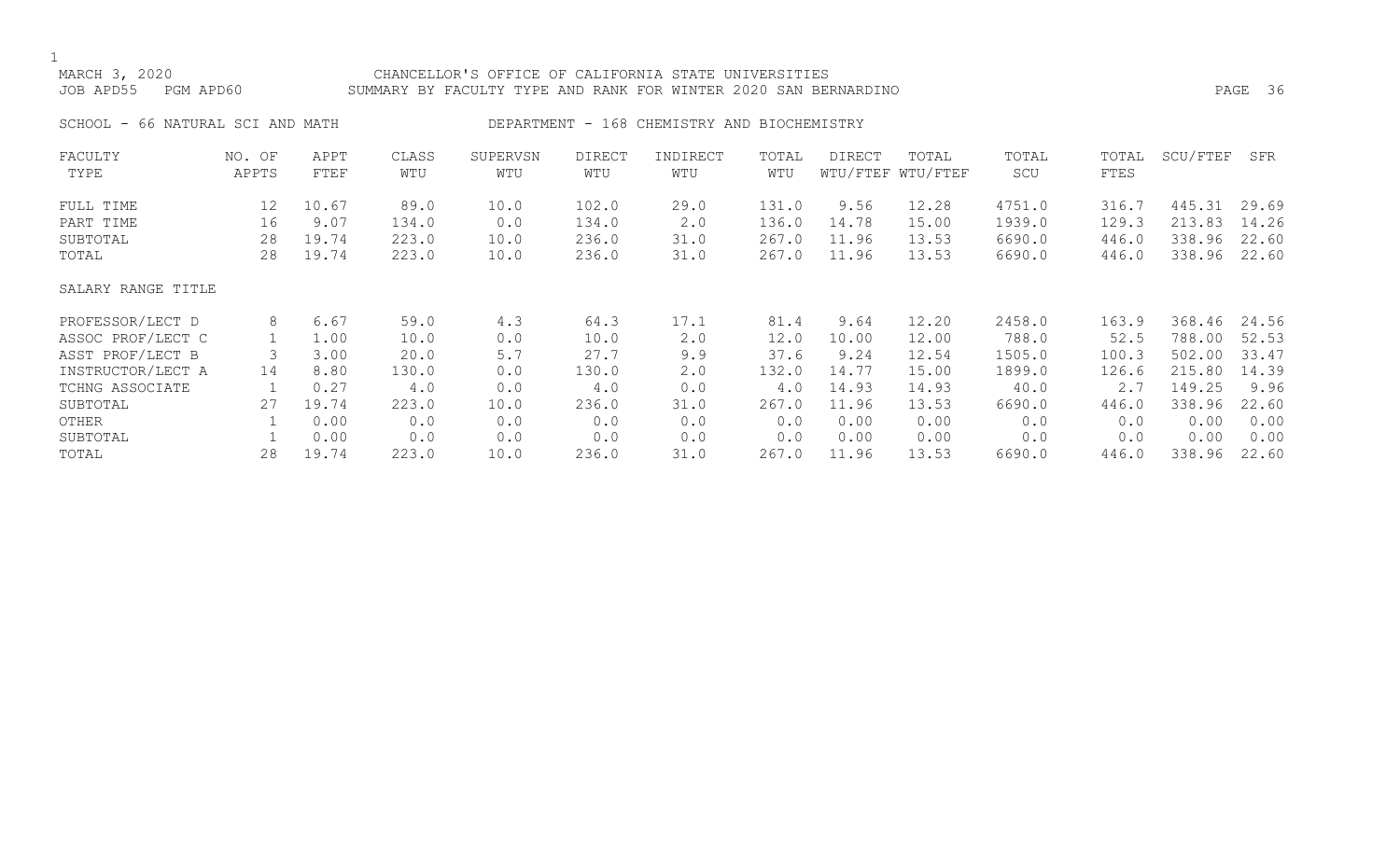### MARCH 3, 2020 CHANCELLOR'S OFFICE OF CALIFORNIA STATE UNIVERSITIES JOB APD55 PGM APD60 SUMMARY BY FACULTY TYPE AND RANK FOR WINTER 2020 SAN BERNARDINO PAGE 37

SCHOOL - 66 NATURAL SCI AND MATH DEPARTMENT - 189 COMPUTER SCIENCE

| FACULTY            | NO. OF | APPT  | CLASS | SUPERVSN | <b>DIRECT</b> | INDIRECT | TOTAL | DIRECT | TOTAL             | TOTAL  | TOTAL | SCU/FTEF | SFR   |
|--------------------|--------|-------|-------|----------|---------------|----------|-------|--------|-------------------|--------|-------|----------|-------|
| TYPE               | APPTS  | FTEF  | WTU   | WTU      | WTU           | WTU      | WTU   |        | WTU/FTEF WTU/FTEF | SCU    | FTES  |          |       |
| FULL TIME          | 13     | 11.93 | 99.5  | 13.5     | 122.0         | 37.6     | 159.6 | 10.22  | 13.37             | 5217.0 | 349.4 | 437.15   | 29.27 |
| PART TIME          | 10     | 3.62  | 50.7  | 0.3      | 51.0          | 7.7      | 58.7  | 14.11  | 16.24             | 1555.0 | 104.5 | 430.15   | 28.90 |
| SUBTOTAL           | 23     | 15.55 | 150.2 | 13.8     | 173.0         | 45.3     | 218.3 | 11.13  | 14.04             | 6772.0 | 453.8 | 435.53   | 29.19 |
| TOTAL              | 23     | 15.55 | 150.2 | 13.8     | 173.0         | 45.3     | 218.3 | 11.13  | 14.04             | 6772.0 | 453.8 | 435.53   | 29.19 |
| SALARY RANGE TITLE |        |       |       |          |               |          |       |        |                   |        |       |          |       |
| PROFESSOR/LECT D   | 8      | 5.83  | 47.0  | 8.9      | 59.9          | 20.2     | 80.1  | 10.27  | 13.73             | 2176.0 | 146.9 | 372.99   | 25.18 |
| ASSOC PROF/LECT C  |        | 1.00  | 9.0   | 0.6      | 9.6           | 2.0      | 11.6  | 9.60   | 11.60             | 324.0  | 21.7  | 324.00   | 21.74 |
| ASST PROF/LECT B   | 4      | 4.00  | 25.5  | 4.3      | 29.8          | 20.1     | 49.9  | 7.45   | 12.48             | 860.0  | 57.5  | 215.00   | 14.38 |
| INSTRUCTOR/LECT A  | 9      | 4.28  | 62.1  | 0.0      | 67.1          | 3.0      | 70.1  | 15.70  | 16.40             | 3277.0 | 218.7 | 766.55   | 51.15 |
| TCHNG ASSOCIATE    |        | 0.44  | 6.6   | 0.0      | 6.6           | 0.0      | 6.6   | 15.00  | 15.00             | 135.0  | 9.0   | 306.82   | 20.45 |
| SUBTOTAL           | 23     | 15.55 | 150.2 | 13.8     | 173.0         | 45.3     | 218.3 | 11.13  | 14.04             | 6772.0 | 453.8 | 435.53   | 29.19 |
| TOTAL              | 23     | 15.55 | 150.2 | 13.8     | 173.0         | 45.3     | 218.3 | 11.13  | 14.04             | 6772.0 | 453.8 | 435.53   | 29.19 |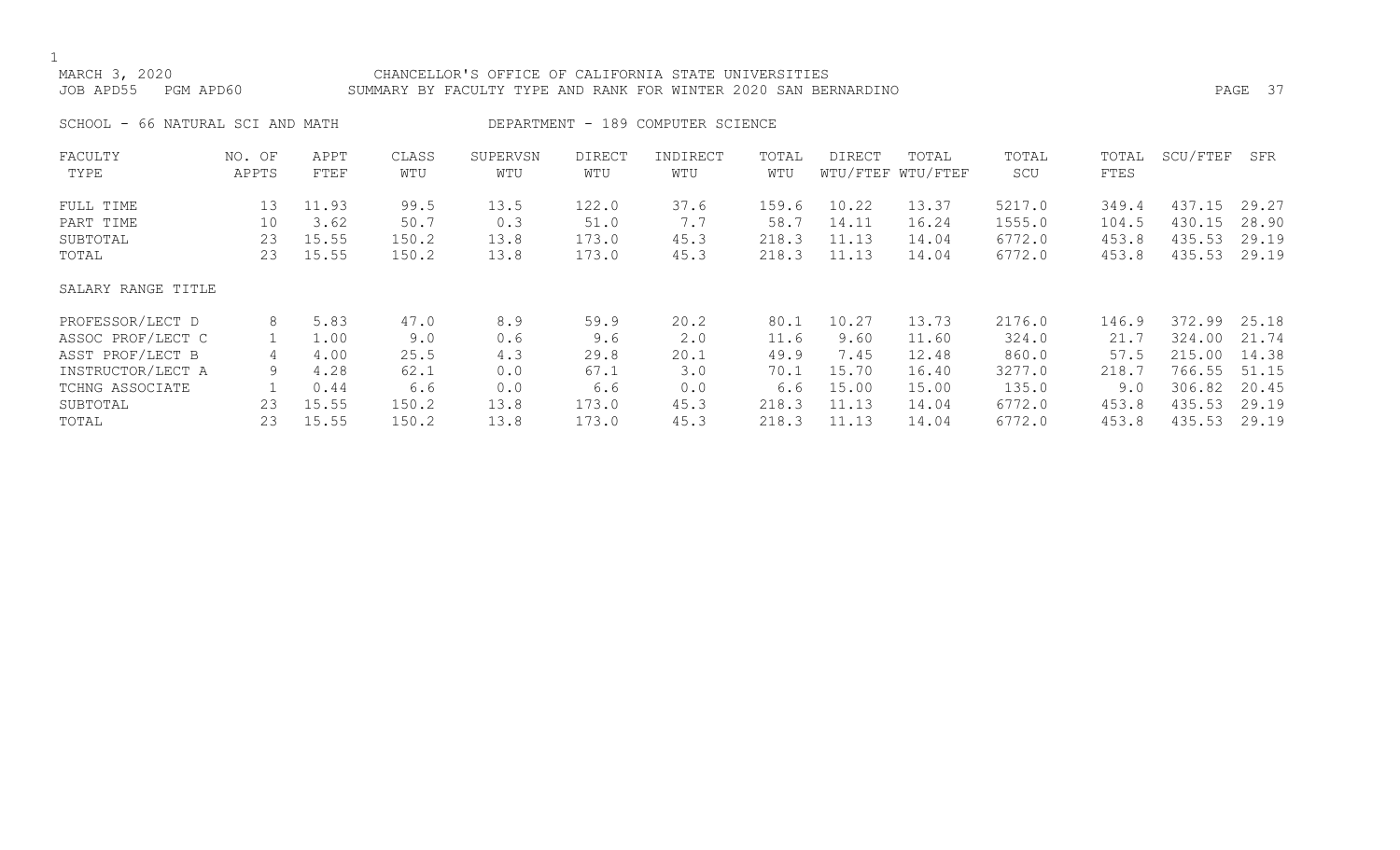### MARCH 3, 2020 CHANCELLOR'S OFFICE OF CALIFORNIA STATE UNIVERSITIES JOB APD55 PGM APD60 SUMMARY BY FACULTY TYPE AND RANK FOR WINTER 2020 SAN BERNARDINO PAGE 38

SCHOOL - 66 NATURAL SCI AND MATH DEPARTMENT - 308 GEOLOGICAL SCIENCES

| FACULTY            | NO. OF | APPT | CLASS | SUPERVSN | <b>DIRECT</b> | INDIRECT | TOTAL | DIRECT | TOTAL             | TOTAL  | TOTAL | SCU/FTEF | SFR   |
|--------------------|--------|------|-------|----------|---------------|----------|-------|--------|-------------------|--------|-------|----------|-------|
| TYPE               | APPTS  | FTEF | WTU   | WTU      | WTU           | WTU      | WTU   |        | WTU/FTEF WTU/FTEF | SCU    | FTES  |          |       |
| FULL TIME          | 5      | 4.62 | 44.0  | 0.9      | 50.5          | 12.0     | 62.5  | 10.93  | 13.52             | 855.0  | 58.2  | 184.98   | 12.59 |
| PART TIME          | 10     | 4.88 | 68.0  | 0.0      | 68.0          | 4.0      | 72.0  | 13.95  | 14.77             | 3168.0 | 211.2 | 649.85   | 43.32 |
| SUBTOTAL           | 15     | 9.50 | 112.0 | 0.9      | 118.5         | 16.0     | 134.5 | 12.48  | 14.16             | 4023.0 | 269.4 | 423.61   | 28.37 |
| OTHER              |        | 0.00 | 0.0   | 0.0      | 0.0           | 0.0      | 0.0   | 0.00   | 0.00              | 0.0    | 0.0   | 0.00     | 0.00  |
| TOTAL              | 16     | 9.50 | 112.0 | 0.9      | 118.5         | 16.0     | 134.5 | 12.48  | 14.16             | 4023.0 | 269.4 | 423.61   | 28.37 |
| SALARY RANGE TITLE |        |      |       |          |               |          |       |        |                   |        |       |          |       |
| PROFESSOR/LECT D   | 3      | 2.00 | 22.0  | 0.3      | 25.9          | 2.0      | 27.9  | 12.95  | 13.95             | 188.0  | 13.3  | 94.00    | 6.63  |
| ASSOC PROF/LECT C  |        | 0.62 | 10.0  | 0.6      | 12.6          | 0.0      | 12.6  | 20.26  | 20.26             | 586.0  | 39.2  | 942.12   | 62.94 |
| ASST PROF/LECT B   | 2      | 2.00 | 12.0  | 0.0      | 12.0          | 10.0     | 22.0  | 6.00   | 11.00             | 81.0   | 5.8   | 40.50    | 2.90  |
| INSTRUCTOR/LECT A  | 6      | 3.40 | 48.0  | 0.0      | 48.0          | 2.0      | 50.0  | 14.11  | 14.69             | 2865.0 | 191.0 | 841.90   | 56.13 |
| TCHNG ASSOCIATE    | 4      | 1.47 | 20.0  | 0.0      | 20.0          | 2.0      | 22.0  | 13.59  | 14.95             | 303.0  | 20.2  | 205.84   | 13.72 |
| SUBTOTAL           | 16     | 9.50 | 112.0 | 0.9      | 118.5         | 16.0     | 134.5 | 12.48  | 14.16             | 4023.0 | 269.4 | 423.61   | 28.37 |
| TOTAL              | 16     | 9.50 | 112.0 | 0.9      | 118.5         | 16.0     | 134.5 | 12.48  | 14.16             | 4023.0 | 269.4 | 423.61   | 28.37 |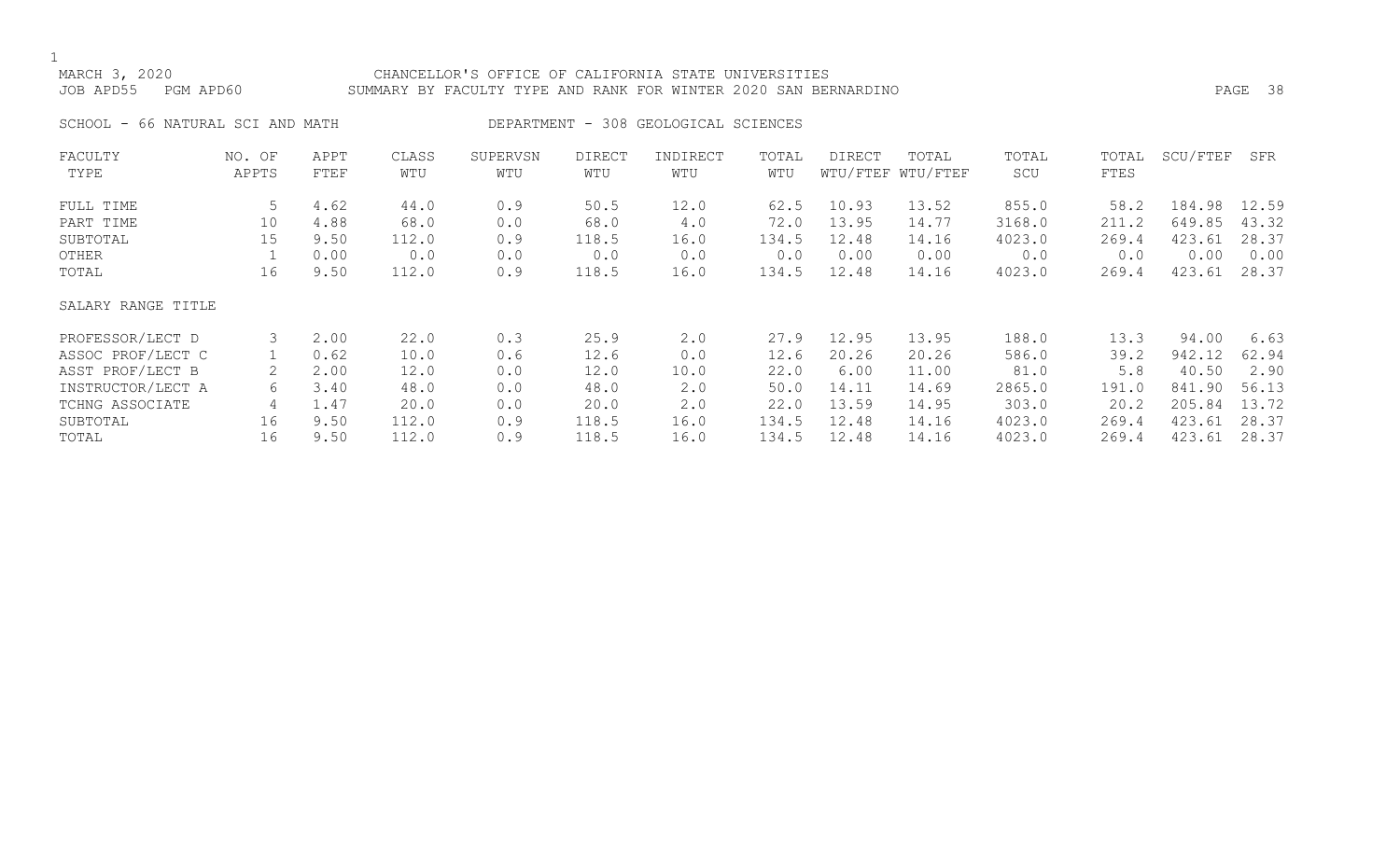### MARCH 3, 2020 CHANCELLOR'S OFFICE OF CALIFORNIA STATE UNIVERSITIES JOB APD55 PGM APD60 SUMMARY BY FACULTY TYPE AND RANK FOR WINTER 2020 SAN BERNARDINO PAGE 39

SCHOOL - 66 NATURAL SCI AND MATH DEPARTMENT - 337 HEALTH SCIENCE

| FACULTY            | NO. OF | APPT  | CLASS | SUPERVSN | <b>DIRECT</b> | INDIRECT | TOTAL | DIRECT | TOTAL             | TOTAL  | TOTAL | SCU/FTEF | SFR   |
|--------------------|--------|-------|-------|----------|---------------|----------|-------|--------|-------------------|--------|-------|----------|-------|
| TYPE               | APPTS  | FTEF  | WTU   | WTU      | WTU           | WTU      | WTU   |        | WTU/FTEF WTU/FTEF | SCU    | FTES  |          |       |
| FULL TIME          | 14     | 12.51 | 133.9 | 1.0      | 138.9         | 20.0     | 158.9 | 11.11  | 13.19             | 4993.0 | 341.4 | 399.25   | 27.30 |
| PART TIME          | 27     | 11.01 | 155.9 | 2.7      | 158.6         | 8.0      | 166.6 | 14.41  | 15.14             | 4034.0 | 274.2 | 366.49   | 24.91 |
| SUBTOTAL           | 41     | 23.51 | 289.8 | 3.7      | 297.5         | 28.0     | 325.5 | 12.65  | 14.10             | 9027.0 | 615.6 | 383.92   | 26.18 |
| TOTAL              | 41     | 23.51 | 289.8 | 3.7      | 297.5         | 28.0     | 325.5 | 12.65  | 14.10             | 9027.0 | 615.6 | 383.92   | 26.18 |
| SALARY RANGE TITLE |        |       |       |          |               |          |       |        |                   |        |       |          |       |
| PROFESSOR/LECT D   | 5      | 3.50  | 35.1  | 3.7      | 40.8          | 0.0      | 40.8  | 11.66  | 11.66             | 1024.0 | 72.5  | 292.74   | 20.72 |
| ASSOC PROF/LECT C  | 2      | 2.00  | 23.0  | 0.0      | 23.0          | 4.0      | 27.0  | 11.49  | 13.49             | 594.0  | 39.6  | 296.85   | 19.79 |
| ASST PROF/LECT B   | 6      | 5.83  | 53.9  | 0.0      | 53.9          | 16.0     | 69.9  | 9.24   | 11.98             | 1637.0 | 114.0 | 280.60   | 19.54 |
| INSTRUCTOR/LECT A  | 20     | 10.45 | 151.8 | 0.0      | 153.8         | 8.0      | 161.8 | 14.72  | 16.07             | 5464.0 | 369.0 | 523.12   | 35.33 |
| TCHNG ASSOCIATE    | 8      | 1.74  | 26.0  | 0.0      | 26.0          | 0.0      | 26.0  | 14.99  | 14.99             | 308.0  | 20.5  | 177.52   | 11.83 |
| SUBTOTAL           | 41     | 23.51 | 289.8 | 3.7      | 297.5         | 28.0     | 325.5 | 12.65  | 14.10             | 9027.0 | 615.6 | 383.92   | 26.18 |
| TOTAL              | 41     | 23.51 | 289.8 | 3.7      | 297.5         | 28.0     | 325.5 | 12.65  | 14.10             | 9027.0 | 615.6 | 383.92   | 26.18 |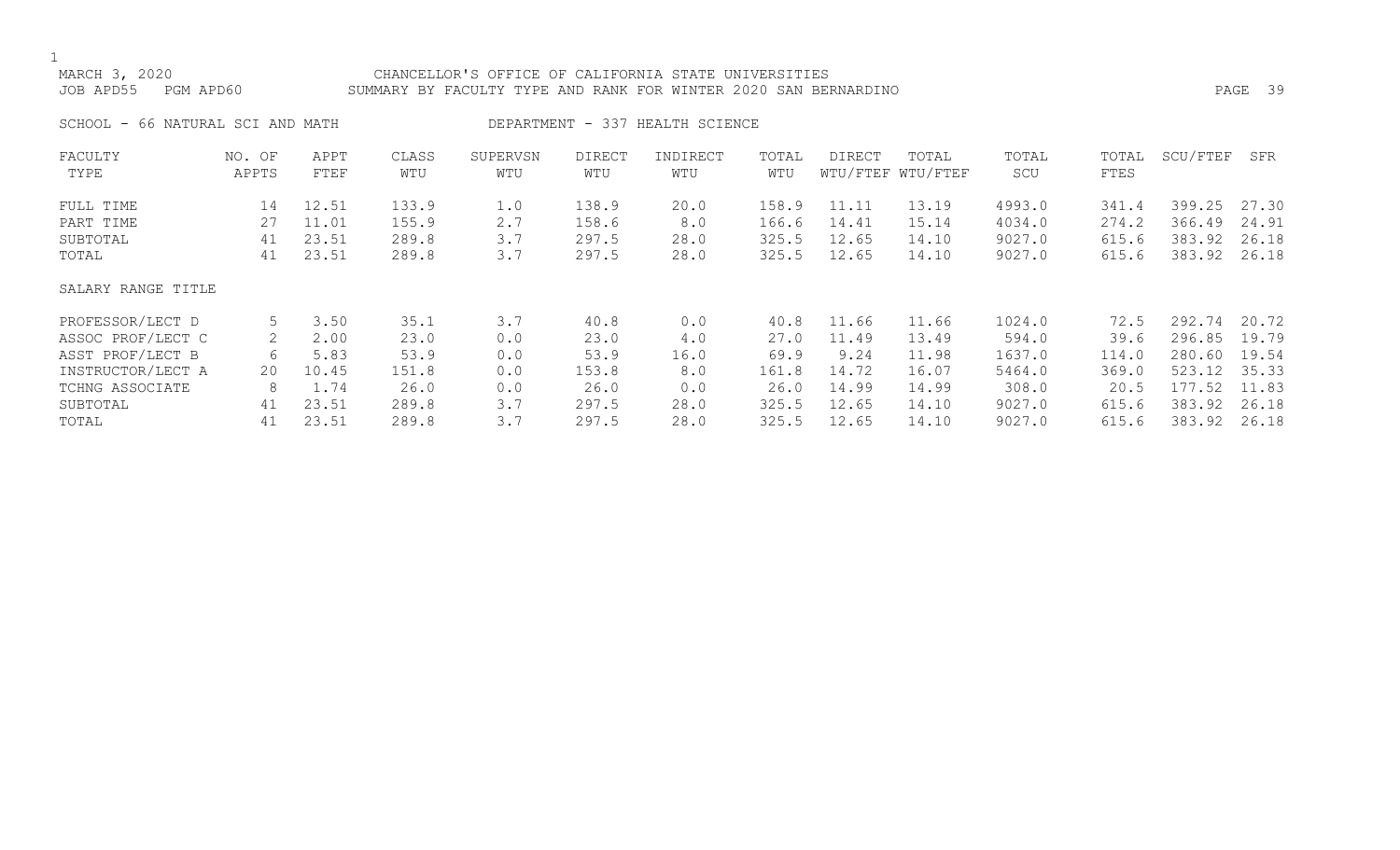### MARCH 3, 2020 CHANCELLOR'S OFFICE OF CALIFORNIA STATE UNIVERSITIES JOB APD55 PGM APD60 SUMMARY BY FACULTY TYPE AND RANK FOR WINTER 2020 SAN BERNARDINO PAGE 40

SCHOOL - 66 NATURAL SCI AND MATH DEPARTMENT - 421 KINESIOLOGY

| FACULTY            | NO. OF | APPT  | CLASS | SUPERVSN | <b>DIRECT</b> | INDIRECT | TOTAL | DIRECT | TOTAL             | TOTAL   | TOTAL | SCU/FTEF | SFR   |
|--------------------|--------|-------|-------|----------|---------------|----------|-------|--------|-------------------|---------|-------|----------|-------|
| TYPE               | APPTS  | FTEF  | WTU   | WTU      | WTU           | WTU      | WTU   |        | WTU/FTEF WTU/FTEF | SCU     | FTES  |          |       |
| FULL TIME          | 17     | 15.82 | 151.4 | 8.6      | 160.0         | 40.0     | 200.0 | 10.11  | 12.64             | 5074.0  | 338.3 | 320.67   | 21.38 |
| PART TIME          | 27     | 13.04 | 198.0 | 0.0      | 202.0         | 0.0      | 202.0 | 15.50  | 15.50             | 6395.0  | 426.5 | 490.60   | 32.72 |
| SUBTOTAL           | 44     | 28.86 | 349.4 | 8.6      | 362.0         | 40.0     | 402.0 | 12.54  | 13.93             | 11469.0 | 764.8 | 397.43   | 26.50 |
| OTHER              |        | 0.00  | 0.0   | 0.0      | 0.0           | 0.0      | 0.0   | 0.00   | 0.00              | 0.0     | 0.0   | 0.00     | 0.00  |
| TOTAL              | 45     | 28.86 | 349.4 | 8.6      | 362.0         | 40.0     | 402.0 | 12.54  | 13.93             | 11469.0 | 764.8 | 397.43   | 26.50 |
| SALARY RANGE TITLE |        |       |       |          |               |          |       |        |                   |         |       |          |       |
| PROFESSOR/LECT D   | 3      | 1.33  | 14.5  | 4.0      | 18.5          | 4.0      | 22.5  | 13.87  | 16.87             | 322.0   | 21.5  | 241.38   | 16.09 |
| ASSOC PROF/LECT C  | 4      | 4.00  | 30.1  | 4.6      | 34.7          | 8.0      | 42.7  | 8.68   | 10.68             | 1026.0  | 68.4  | 256.56   | 17.10 |
| ASST PROF/LECT B   | 6      | 6.00  | 45.6  | 0.0      | 45.6          | 28.0     | 73.6  | 7.60   | 12.27             | 1558.0  | 103.9 | 259.71   | 17.31 |
| INSTRUCTOR/LECT A  | 32     | 17.53 | 259.2 | 0.0      | 263.2         | 0.0      | 263.2 | 15.02  | 15.02             | 8563.0  | 571.1 | 488.59   | 32.58 |
| SUBTOTAL           | 45     | 28.86 | 349.4 | 8.6      | 362.0         | 40.0     | 402.0 | 12.54  | 13.93             | 11469.0 | 764.8 | 397.43   | 26.50 |
| TOTAL              | 45     | 28.86 | 349.4 | 8.6      | 362.0         | 40.0     | 402.0 | 12.54  | 13.93             | 11469.0 | 764.8 | 397.43   | 26.50 |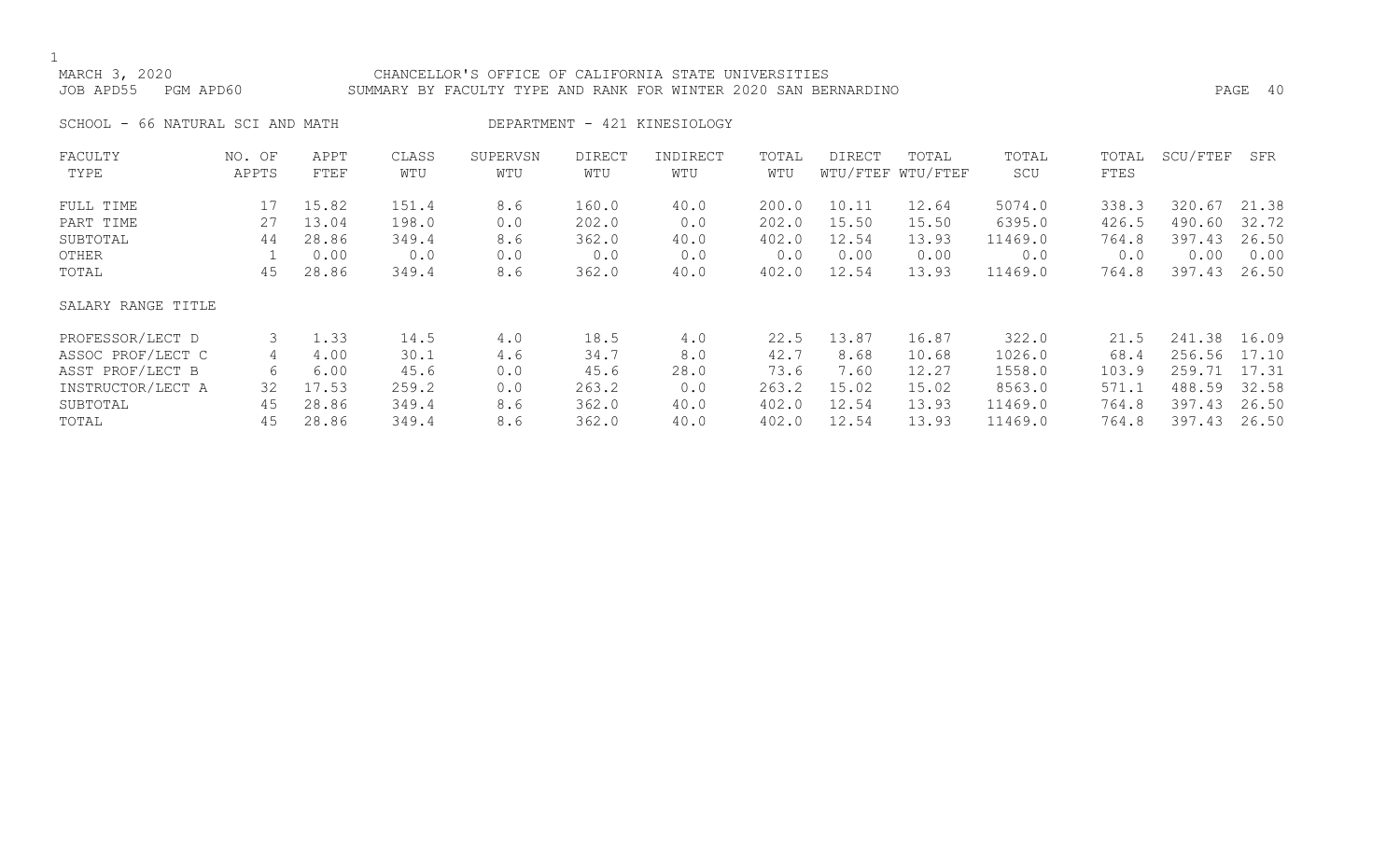### MARCH 3, 2020 CHANCELLOR'S OFFICE OF CALIFORNIA STATE UNIVERSITIES JOB APD55 PGM APD60 SUMMARY BY FACULTY TYPE AND RANK FOR WINTER 2020 SAN BERNARDINO PAGE 41

SCHOOL - 66 NATURAL SCI AND MATH DEPARTMENT - 487 MATHEMATICS

| FACULTY            | NO. OF | APPT  | CLASS | SUPERVSN | <b>DIRECT</b> | INDIRECT | TOTAL | DIRECT | TOTAL             | TOTAL   | TOTAL | SCU/FTEF     | SFR   |
|--------------------|--------|-------|-------|----------|---------------|----------|-------|--------|-------------------|---------|-------|--------------|-------|
| TYPE               | APPTS  | FTEF  | WTU   | WTU      | WTU           | WTU      | WTU   |        | WTU/FTEF WTU/FTEF | SCU     | FTES  |              |       |
| FULL TIME          | 25     | 22.33 | 218.0 | 9.4      | 231.4         | 63.1     | 294.5 | 10.36  | 13.19             | 6060.0  | 408.2 | 271.36       | 18.28 |
| PART TIME          | 33     | 16.25 | 236.0 | 8.0      | 244.0         | 4.0      | 248.0 | 15.02  | 15.26             | 7642.0  | 509.8 | 470.28       | 31.37 |
| SUBTOTAL           | 58     | 38.58 | 454.0 | 17.4     | 475.4         | 67.1     | 542.5 | 12.32  | 14.06             | 13702.0 | 918.0 | 355.14       | 23.79 |
| OTHER              |        | 0.00  | 0.0   | 0.0      | 0.0           | 0.0      | 0.0   | 0.00   | 0.00              | 0.0     | 0.0   | 0.00         | 0.00  |
| TOTAL              | 59     | 38.58 | 454.0 | 17.4     | 475.4         | 67.1     | 542.5 | 12.32  | 14.06             | 13702.0 | 918.0 | 355.14       | 23.79 |
| SALARY RANGE TITLE |        |       |       |          |               |          |       |        |                   |         |       |              |       |
| PROFESSOR/LECT D   | 18     | 13.50 | 119.5 | 6.2      | 129.7         | 39.5     | 169.2 | 9.61   | 12.53             | 3250.0  | 220.4 | 240.74 16.33 |       |
| ASSOC PROF/LECT C  | 2      | 2.00  | 11.0  | 4.4      | 15.4          | 9.6      | 25.0  | 7.70   | 12.49             | 303.0   | 20.7  | 151.42       | 10.34 |
| ASST PROF/LECT B   |        | 3.00  | 24.0  | 0.3      | 24.3          | 12.0     | 36.3  | 8.10   | 12.10             | 612.0   | 40.9  | 204.07       | 13.62 |
| INSTRUCTOR/LECT A  | 27     | 15.74 | 233.5 | 6.5      | 240.0         | 6.0      | 246.0 | 15.24  | 15.63             | 7347.0  | 490.0 | 466.65       | 31.12 |
| TCHNG ASSOCIATE    | 9      | 4.34  | 66.0  | 0.0      | 66.0          | 0.0      | 66.0  | 15.21  | 15.21             | 2190.0  | 146.0 | 504.84       | 33.66 |
| SUBTOTAL           | 59     | 38.58 | 454.0 | 17.4     | 475.4         | 67.1     | 542.5 | 12.32  | 14.06             | 13702.0 | 918.0 | 355.14       | 23.79 |
| TOTAL              | 59     | 38.58 | 454.0 | 17.4     | 475.4         | 67.1     | 542.5 | 12.32  | 14.06             | 13702.0 | 918.0 | 355.14       | 23.79 |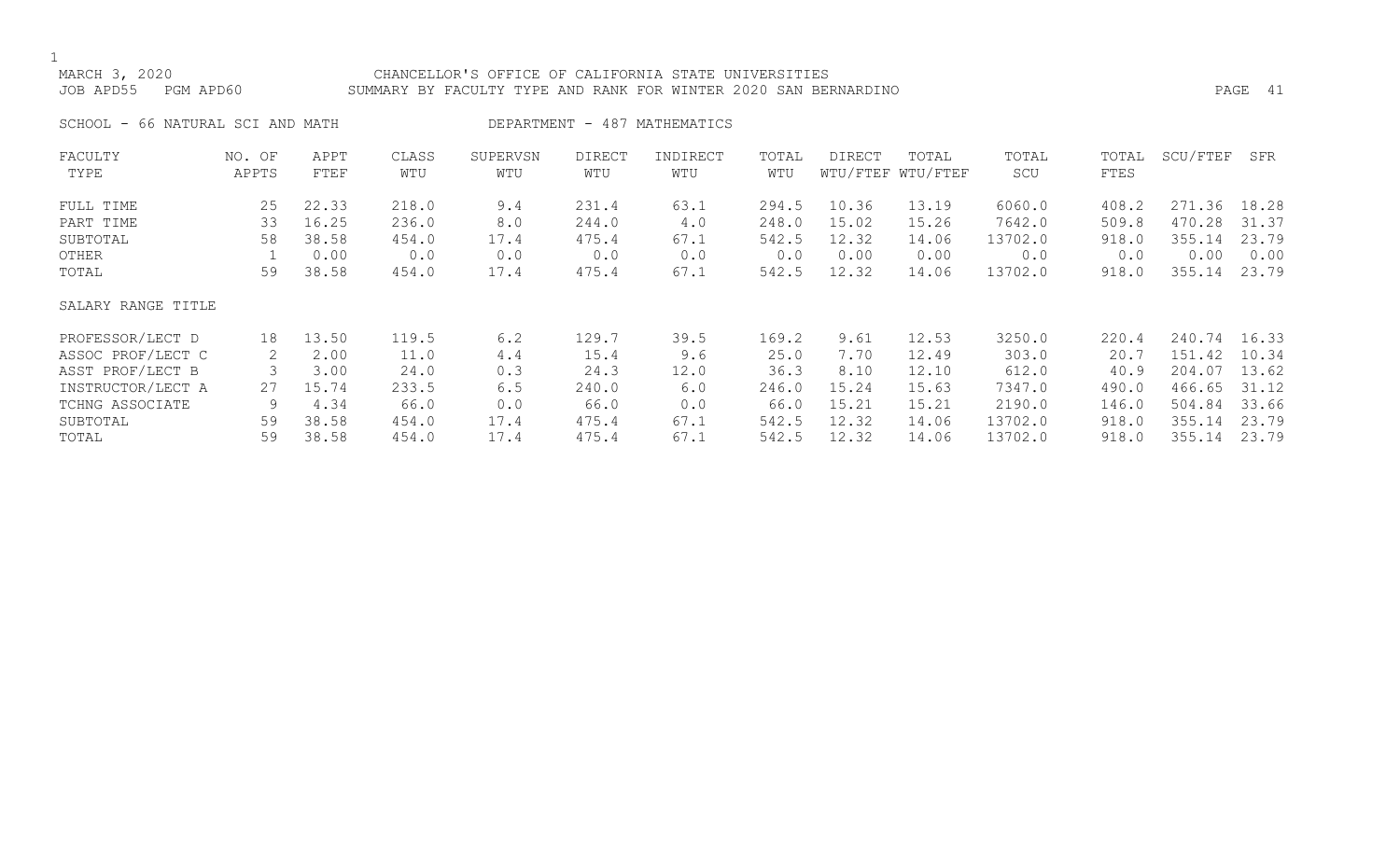MARCH 3, 2020 CHANCELLOR'S OFFICE OF CALIFORNIA STATE UNIVERSITIES JOB APD55 PGM APD60 SUMMARY BY FACULTY TYPE AND RANK FOR WINTER 2020 SAN BERNARDINO PAGE 42

SCHOOL - 66 NATURAL SCI AND MATH DEPARTMENT - 510 NATURAL SCIENCE

| FACULTY<br>TYPE                        | NO. OF<br>APPTS | APPT<br>FTEF         | CLASS<br>WTU         | SUPERVSN<br>WTU   | <b>DIRECT</b><br>WTU | INDIRECT<br>WTU      | TOTAL<br>WTU         | <b>DIRECT</b>         | TOTAL<br>WTU/FTEF WTU/FTEF | TOTAL<br>SCU               | TOTAL<br>FTES           | SCU/FTEF                   | SFR                     |
|----------------------------------------|-----------------|----------------------|----------------------|-------------------|----------------------|----------------------|----------------------|-----------------------|----------------------------|----------------------------|-------------------------|----------------------------|-------------------------|
| FULL TIME<br>PART TIME<br>SUBTOTAL     | 6               | 0.90<br>2.73<br>3.63 | 0.0<br>28.0<br>28.0  | 0.0<br>0.3<br>0.3 | 0.0<br>33.3<br>33.3  | 10.0<br>0.0<br>10.0  | 10.0<br>33.3<br>43.3 | 0.00<br>12.20<br>9.18 | 0.00<br>12.20<br>9.18      | 0.0<br>3022.0<br>3022.0    | 0.0<br>201.5<br>201.5   | 0.00<br>107.37<br>832.74   | 0.00<br>73.83<br>55.52  |
| TOTAL                                  | 11              | 3.63                 | 28.0                 | 0.3               | 33.3                 | 10.0                 | 43.3                 | 9.18                  | 9.18                       | 3022.0                     | 201.5                   | 832.74                     | 55.52                   |
| SALARY RANGE TITLE                     |                 |                      |                      |                   |                      |                      |                      |                       |                            |                            |                         |                            |                         |
| INSTRUCTOR/LECT A<br>SUBTOTAL<br>TOTAL | 11              | 3.63<br>3.63<br>3.63 | 28.0<br>28.0<br>28.0 | 0.3<br>0.3<br>0.3 | 33.3<br>33.3<br>33.3 | 10.0<br>10.0<br>10.0 | 43.3<br>43.3<br>43.3 | 9.18<br>9.18<br>9.18  | 9.18<br>9.18<br>9.18       | 3022.0<br>3022.0<br>3022.0 | 201.5<br>201.5<br>201.5 | 832.74<br>832.74<br>832.74 | 55.52<br>55.52<br>55.52 |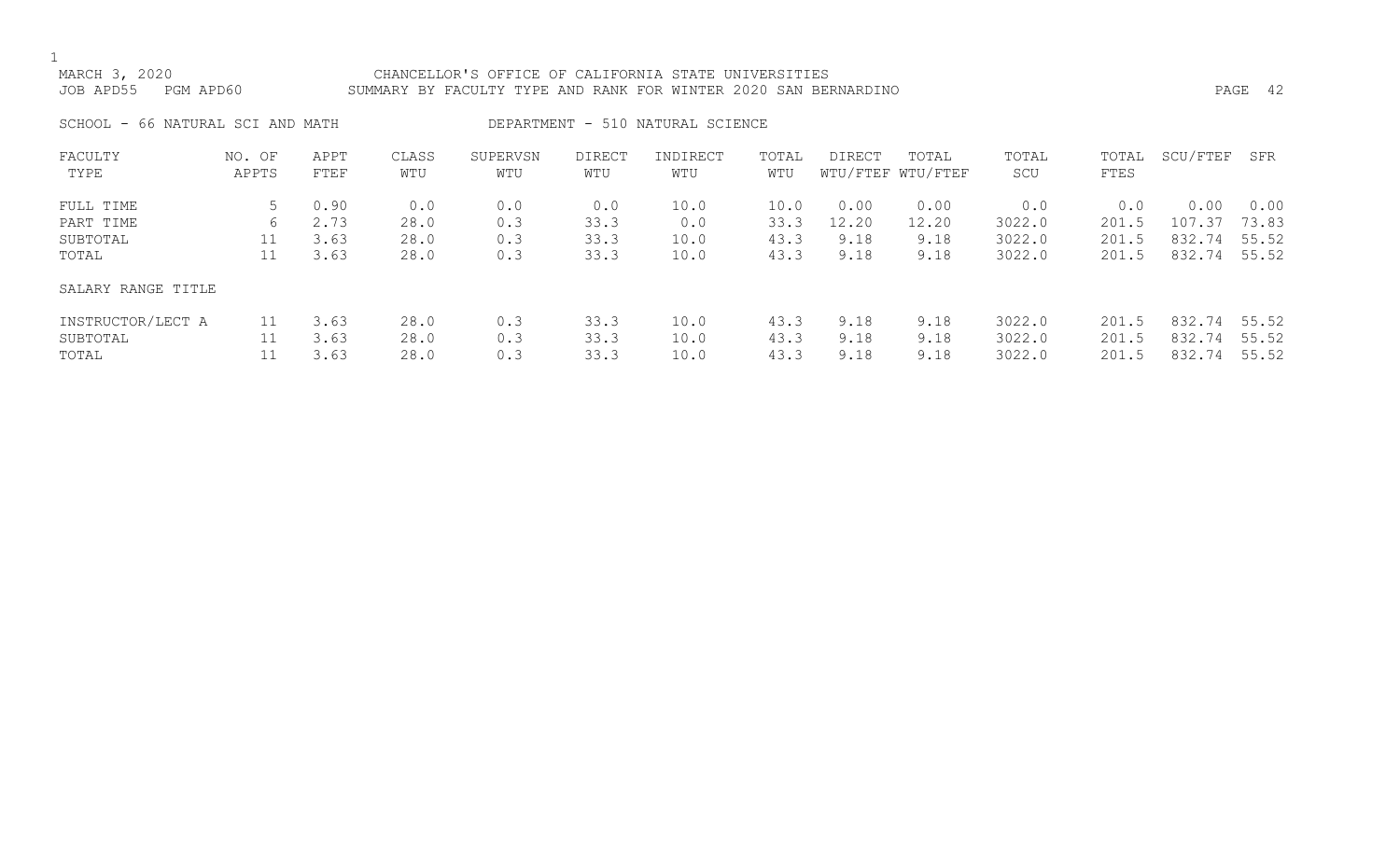MARCH 3, 2020 CHANCELLOR'S OFFICE OF CALIFORNIA STATE UNIVERSITIES JOB APD55 PGM APD60 SUMMARY BY FACULTY TYPE AND RANK FOR WINTER 2020 SAN BERNARDINO PAGE 43

SCHOOL - 66 NATURAL SCI AND MATH DEPARTMENT - 515 NURSING

| FACULTY            | NO. OF | APPT  | CLASS | SUPERVSN | <b>DIRECT</b> | INDIRECT | TOTAL | <b>DIRECT</b> | TOTAL             | TOTAL  | TOTAL | SCU/FTEF | SFR   |
|--------------------|--------|-------|-------|----------|---------------|----------|-------|---------------|-------------------|--------|-------|----------|-------|
| TYPE               | APPTS  | FTEF  | WTU   | WTU      | WTU           | WTU      | WTU   |               | WTU/FTEF WTU/FTEF | SCU    | FTES  |          |       |
| FULL TIME          | 15     | 13.00 | 138.1 | 0.0      | 138.1         | 70.0     | 208.1 | 10.62         | 16.01             | 2070.0 | 139.5 | 159.23   | 10.73 |
| PART TIME          | 22     | 11.26 | 167.6 | 0.7      | 172.3         | 0.6      | 172.9 | 15.31         | 15.36             | 1284.0 | 87.2  | 114.07   | 7.75  |
| SUBTOTAL           | 37     | 24.26 | 305.7 | 0.7      | 310.4         | 70.6     | 381.0 | 12.80         | 15.71             | 3354.0 | 226.7 | 138.28   | 9.35  |
| OTHER              |        | 0.00  | 0.0   | 0.0      | 0.0           | 0.0      | 0.0   | 0.00          | 0.00              | 0.0    | 0.0   | 0.00     | 0.00  |
| TOTAL              | 38     | 24.26 | 305.7 | 0.7      | 310.4         | 70.6     | 381.0 | 12.80         | 15.71             | 3354.0 | 226.7 | 138.28   | 9.35  |
| SALARY RANGE TITLE |        |       |       |          |               |          |       |               |                   |        |       |          |       |
| PROFESSOR/LECT D   | 2      | 0.00  | 0.0   | 0.0      | 4.0           | 0.0      | 4.0   | 0.00          | 0.00              | 0.0    | 0.0   | 0.00     | 0.00  |
| ASSOC PROF/LECT C  | .5     | 4.00  | 41.0  | 0.0      | 41.0          | 21.0     | 62.0  | 10.25         | 15.50             | 732.0  | 50.2  | 183.00   | 12.54 |
| ASST PROF/LECT B   |        | 2.00  | 14.0  | 0.0      | 14.0          | 13.2     | 27.2  | 7.00          | 13.60             | 508.0  | 33.9  | 254.00   | 16.94 |
| INSTRUCTOR/LECT A  | 29     | 18.26 | 250.7 | 0.7      | 251.4         | 36.4     | 287.8 | 13.77         | 15.76             | 2114.0 | 142.7 | 115.80   | 7.82  |
| SUBTOTAL           | 38     | 24.26 | 305.7 | 0.7      | 310.4         | 70.6     | 381.0 | 12.80         | 15.71             | 3354.0 | 226.7 | 138.28   | 9.35  |
| TOTAL              | 38     | 24.26 | 305.7 | 0.7      | 310.4         | 70.6     | 381.0 | 12.80         | 15.71             | 3354.0 | 226.7 | 138.28   | 9.35  |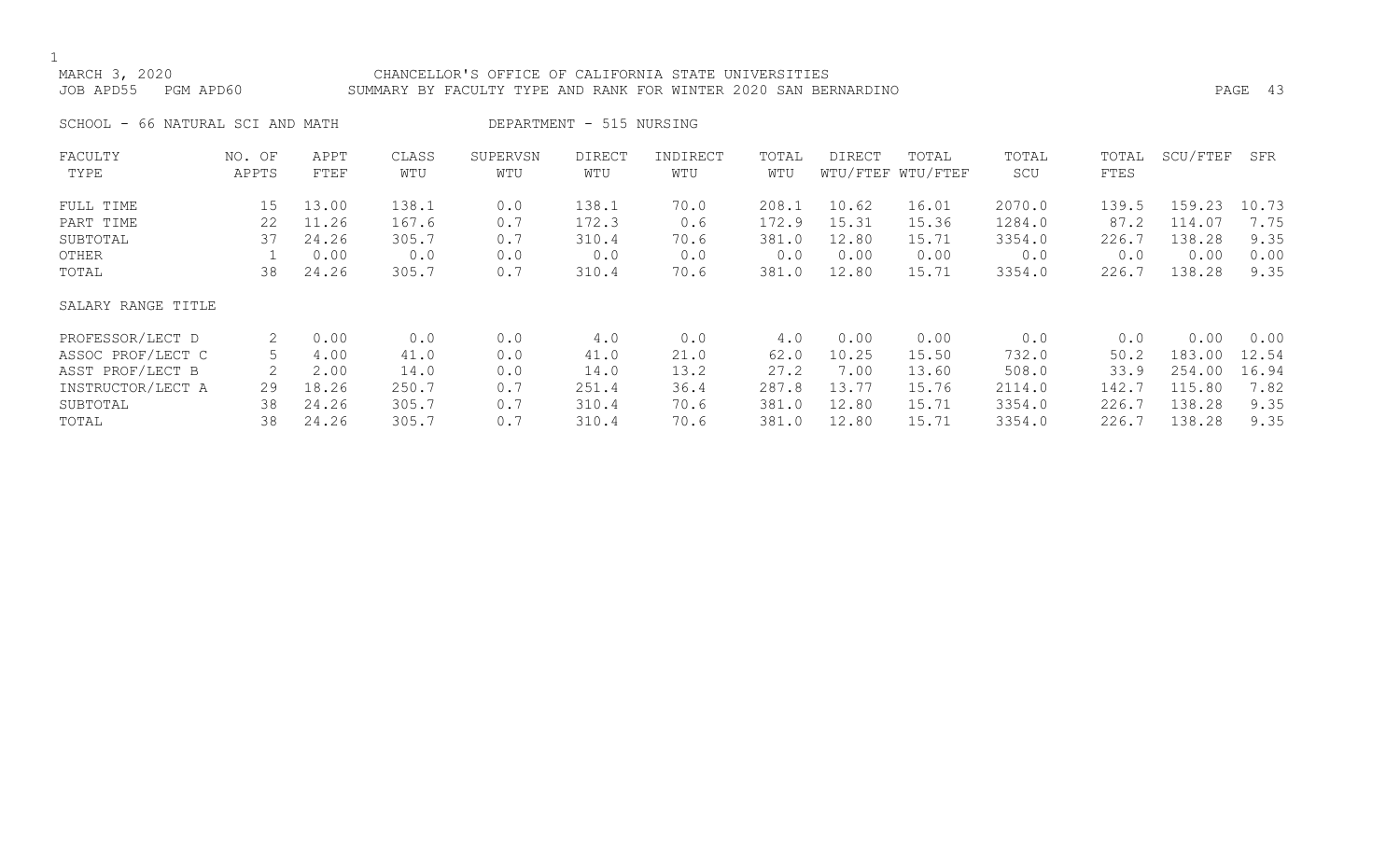### MARCH 3, 2020 CHANCELLOR'S OFFICE OF CALIFORNIA STATE UNIVERSITIES JOB APD55 PGM APD60 SUMMARY BY FACULTY TYPE AND RANK FOR WINTER 2020 SAN BERNARDINO PAGE 44

SCHOOL - 66 NATURAL SCI AND MATH DEPARTMENT - 571 PHYSICS

| FACULTY            | NO. OF | APPT | CLASS | SUPERVSN | <b>DIRECT</b> | INDIRECT | TOTAL | DIRECT | TOTAL             | TOTAL  | TOTAL | SCU/FTEF | SFR   |
|--------------------|--------|------|-------|----------|---------------|----------|-------|--------|-------------------|--------|-------|----------|-------|
| TYPE               | APPTS  | FTEF | WTU   | WTU      | WTU           | WTU      | WTU   |        | WTU/FTEF WTU/FTEF | SCU    | FTES  |          |       |
| FULL TIME          | 8      | 5.92 | 67.0  | 3.0      | 70.0          | 22.0     | 92.0  | 11.83  | 15.55             | 1021.0 | 68.1  | 172.58   | 11.51 |
| PART TIME          | 9      | 4.07 | 57.0  | 0.0      | 59.0          | 0.0      | 59.0  | 14.50  | 14.50             | 2286.0 | 152.5 | 561.95   | 37.48 |
| SUBTOTAL           |        | 9.98 | 124.0 | 3.0      | 129.0         | 22.0     | 151.0 | 12.92  | 15.12             | 3307.0 | 220.5 | 331.23   | 22.09 |
| OTHER              |        | 0.00 | 0.0   | 0.9      | 0.9           | 0.0      | 0.9   | 0.00   | 0.00              | 7.0    | 0.5   | 0.00     | 0.00  |
| TOTAL              | 18     | 9.98 | 124.0 | 3.9      | 129.9         | 22.0     | 151.9 | 13.01  | 15.21             | 3314.0 | 221.0 | 331.93   | 22.14 |
| SALARY RANGE TITLE |        |      |       |          |               |          |       |        |                   |        |       |          |       |
| PROFESSOR/LECT D   |        | 3.92 | 37.0  | 2.4      | 39.4          | 18.0     | 57.4  | 10.06  | 14.65             | 774.5  | 51.6  | 197.68   | 13.18 |
| ASST PROF/LECT B   |        | 0.67 | 6.0   | 1.5      | 7.5           | 4.0      | 11.5  | 11.26  | 17.27             | 20.5   | 1.4   | 30.78    | 2.06  |
| INSTRUCTOR/LECT A  | 10     | 5.40 | 81.0  | 0.0      | 83.0          | 0.0      | 83.0  | 15.37  | 15.37             | 2519.0 | 168.0 | 466.48   | 31.11 |
| SUBTOTAL           | 18     | 9.98 | 124.0 | 3.9      | 129.9         | 22.0     | 151.9 | 13.01  | 15.21             | 3314.0 | 221.0 | 331.93   | 22.14 |
| TOTAL              | 18     | 9.98 | 124.0 | 3.9      | 129.9         | 22.0     | 151.9 | 13.01  | 15.21             | 3314.0 | 221.0 | 331.93   | 22.14 |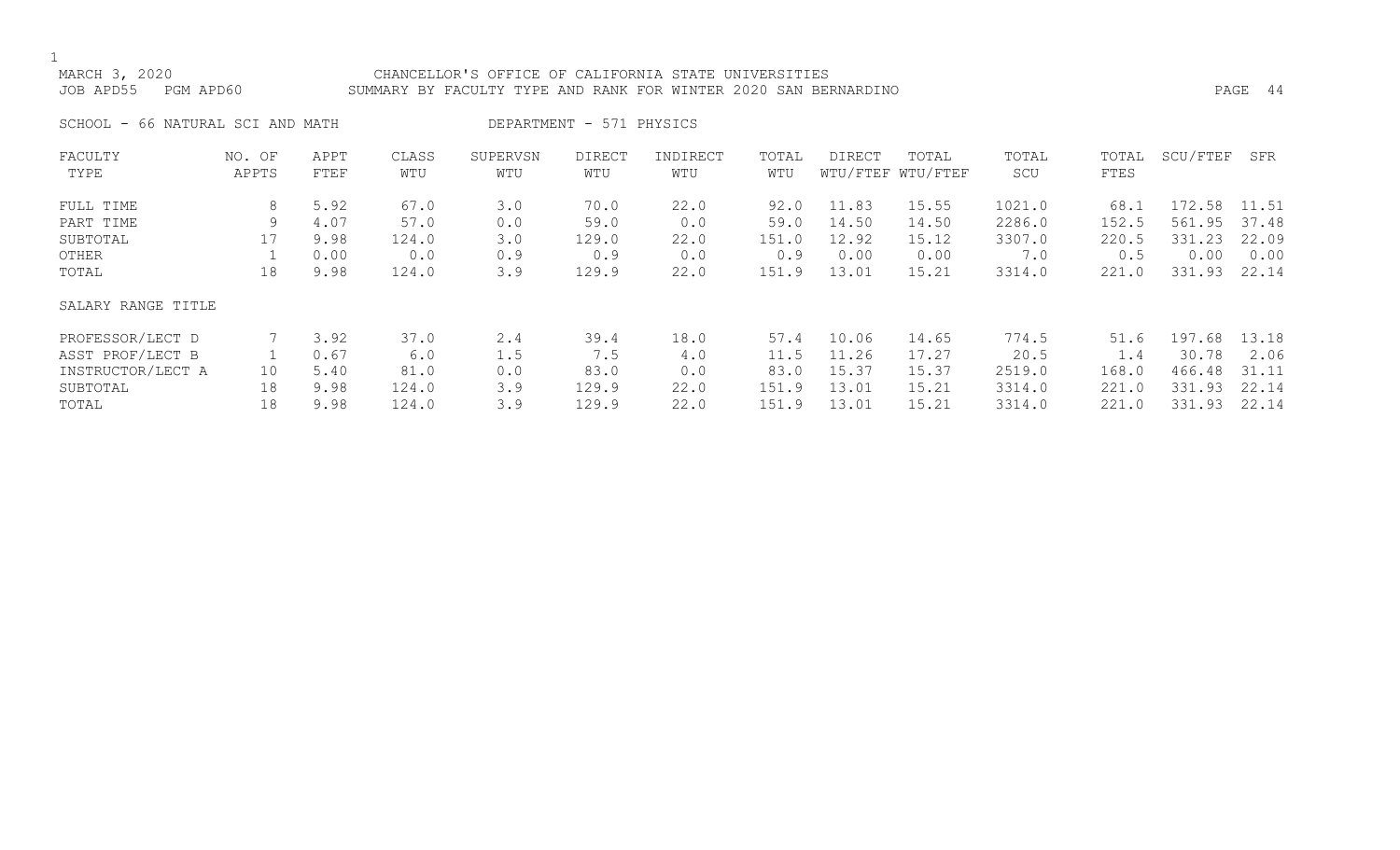### MARCH 3, 2020 CHANCELLOR'S OFFICE OF CALIFORNIA STATE UNIVERSITIES JOB APD55 PGM APD60 SUMMARY BY FACULTY TYPE AND RANK FOR WINTER 2020 SAN BERNARDINO PAGE 45

SCHOOL - 66 NATURAL SCI AND MATH

| FACULTY            | NO. OF | APPT   | CLASS  | SUPERVSN | <b>DIRECT</b> | INDIRECT | TOTAL  | DIRECT | TOTAL             | TOTAL   | TOTAL  | SCU/FTEF     | SFR   |
|--------------------|--------|--------|--------|----------|---------------|----------|--------|--------|-------------------|---------|--------|--------------|-------|
| TYPE               | APPTS  | FTEF   | WTU    | WTU      | WTU           | WTU      | WTU    |        | WTU/FTEF WTU/FTEF | SCU     | FTES   |              |       |
| FULL TIME          | 133    | 114.04 | 1070.2 | 68.4     | 1203.1        | 356.9    | 1560.0 | 10.55  | 13.64             | 36881.0 | 2479.0 | 323.41       | 21.74 |
| PART TIME          | 193    | 86.84  | 1247.5 | 12.0     | 1276.5        | 33.3     | 1309.8 | 14.70  | 15.08             | 34508.0 | 2309.0 | 397.38       | 26.59 |
| SUBTOTAL           | 326    | 200.88 | 2317.7 | 80.4     | 2479.6        | 390.2    | 2869.8 | 12.34  | 14.27             | 71389.0 | 4788.0 | 355.39       | 23.84 |
| OTHER              | 5      | 0.00   | 0.0    | 0.9      | 0.9           | 0.0      | 0.9    | 0.00   | 0.00              | 7.0     | 0.5    | 0.00         | 0.00  |
| TOTAL              | 331    | 200.88 | 2317.7 | 81.3     | 2480.5        | 390.2    | 2870.7 | 12.35  | 14.27             | 71396.0 | 4788.5 | 355.42       | 23.84 |
| SALARY RANGE TITLE |        |        |        |          |               |          |        |        |                   |         |        |              |       |
| PROFESSOR/LECT D   | 65     | 44.59  | 405.1  | 45.5     | 486.0         | 128.8    | 614.8  | 10.90  | 13.79             | 12561.5 | 849.8  | 281.71 19.06 |       |
| ASSOC PROF/LECT C  | 18     | 16.62  | 145.1  | 11.9     | 170.5         | 46.6     | 217.1  | 10.26  | 13.06             | 5563.0  | 373.0  | 334.68       | 22.44 |
| ASST PROF/LECT B   | 31     | 30.50  | 225.6  | 15.8     | 246.7         | 131.4    | 378.1  | 8.09   | 12.40             | 7184.5  | 485.8  | 235.57       | 15.93 |
| INSTRUCTOR/LECT A  | 166    | 90.97  | 1285.3 | 7.5      | 1312.8        | 76.4     | 1389.2 | 14.43  | 15.23             | 38842.0 | 2596.7 | 426.97       | 28.54 |
| TCHNG ASSOCIATE    | 49     | 17.20  | 248.6  | 0.0      | 252.6         | 7.0      | 259.6  | 14.69  | 15.10             | 7091.0  | 472.7  | 412.39       | 27.49 |
| SUBTOTAL           | 329    | 199.88 | 2309.7 | 80.7     | 2468.6        | 390.2    | 2858.8 | 12.35  | 14.28             | 71242.0 | 4778.1 | 356.43       | 23.91 |
| OTHER              | 2      | 1.00   | 8.0    | 0.6      | 11.9          | 0.0      | 11.9   | 11.90  | 11.90             | 154.0   | 10.4   | 154.00       | 10.37 |
| SUBTOTAL           | 2      | 1.00   | 8.0    | 0.6      | 11.9          | 0.0      | 11.9   | 11.90  | 11.90             | 154.0   | 10.4   | 154.00       | 10.37 |
| TOTAL              | 331    | 200.88 | 2317.7 | 81.3     | 2480.5        | 390.2    | 2870.7 | 12.35  | 14.27             | 71396.0 | 4788.5 | 355.42       | 23.84 |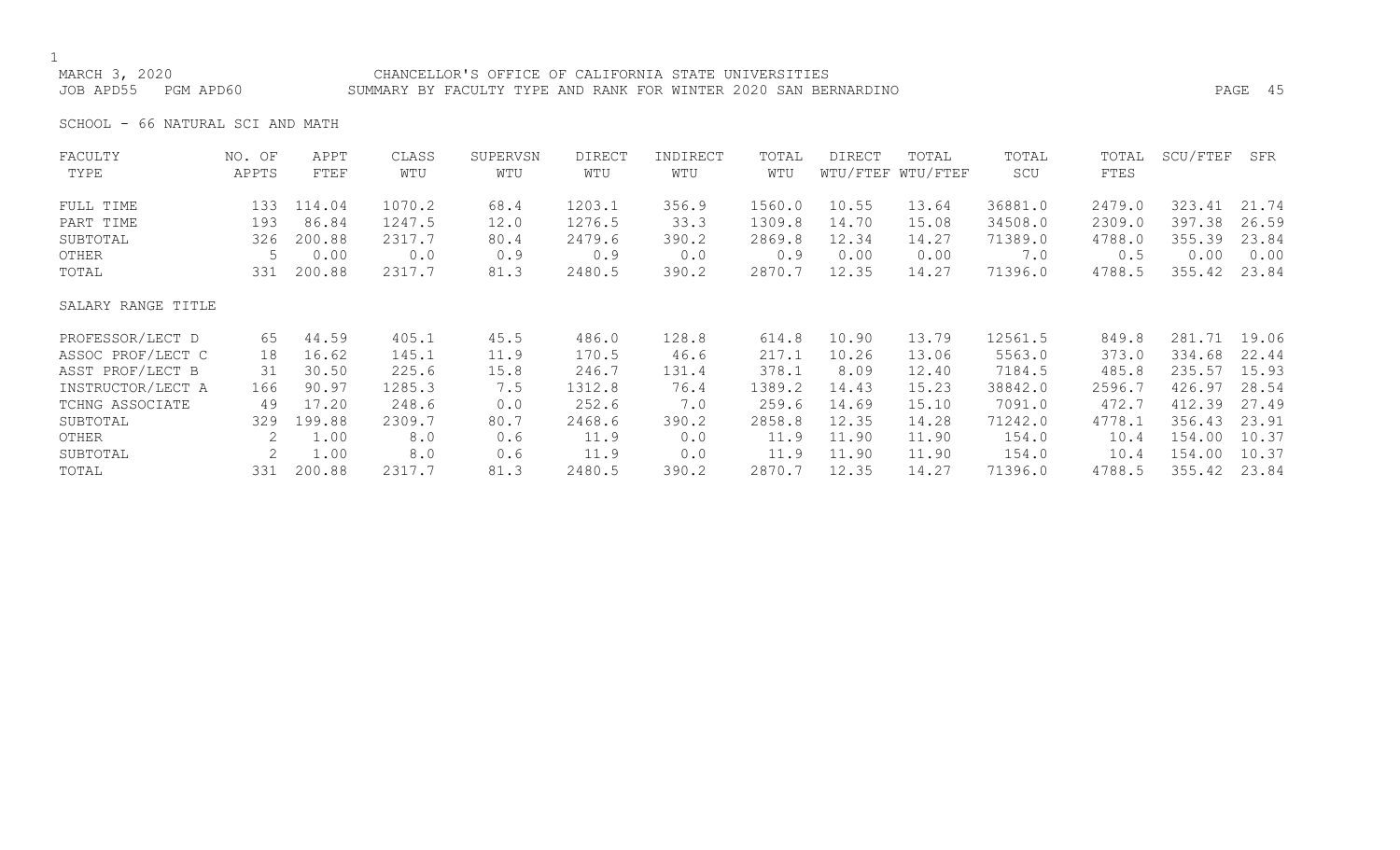### MARCH 3, 2020 CHANCELLOR'S OFFICE OF CALIFORNIA STATE UNIVERSITIES JOB APD55 PGM APD60 SUMMARY BY FACULTY TYPE AND RANK FOR WINTER 2020 SAN BERNARDINO PAGE 46

### SCHOOL - 99 ALL COLLEGE **DEPARTMENT - 373 INTERDISCIPLINARY STUDIES IN EDUCATION**

| FACULTY<br>TYPE    | NO. OF<br>APPTS | APPT<br>FTEF | CLASS<br>WTU | SUPERVSN<br>WTU | <b>DIRECT</b><br>WTU | INDIRECT<br>WTU | TOTAL<br>WTU | DIRECT | TOTAL<br>WTU/FTEF WTU/FTEF | TOTAL<br>SCU | TOTAL<br>FTES | SCU/FTEF   | SFR   |
|--------------------|-----------------|--------------|--------------|-----------------|----------------------|-----------------|--------------|--------|----------------------------|--------------|---------------|------------|-------|
| PART TIME          | 5               | 2.67         | 21.3         | 0.3             | 21.6                 | 0.0             | 21.6         | 8.10   | 8.10                       | 643.0        | 42.9          | 241<br>.00 | 16.07 |
| SUBTOTAL           |                 | 2.67         | 21.3         | 0.3             | 21.6                 | 0.0             | 21.6         | 8.10   | 8.10                       | 643.0        | 42.9          | 241<br>.00 | 16.07 |
| OTHER              |                 | 0.00         | 2.0          | 0.0             | 2.0                  | 0.0             | 2.0          | 0.00   | 0.00                       | 32.0         | 2.1           | 0.00       | 0.00  |
| TOTAL              |                 | 2.67         | 23.3         | 0.3             | 23.6                 | 0.0             | 23.6         | 8.85   | 8.85                       | 675.0        | 45.0          | 253.00     | 16.87 |
| SALARY RANGE TITLE |                 |              |              |                 |                      |                 |              |        |                            |              |               |            |       |
| INSTRUCTOR/LECT A  | 6               | 2.67         | 23.3         | 0.3             | 23.6                 | 0.0             | 23.6         | 8.85   | 8.85                       | 555.0        | 37.0          | 208.02     | 13.87 |
| SUBTOTAL           | 6               | 2.67         | 23.3         | 0.3             | 23.6                 | 0.0             | 23.6         | 8.85   | 8.85                       | 555.0        | 37.0          | 208.02     | 13.87 |
| OTHER              |                 | 0.00         | 0.0          | 0.0             | 0.0                  | 0.0             | 0.0          | 0.00   | 0.00                       | 120.0        | 8.0           | 0.00       | 0.00  |
| SUBTOTAL           |                 | 0.00         | 0.0          | 0.0             | 0.0                  | 0.0             | 0.0          | 0.00   | 0.00                       | 120.0        | 8.0           | 0.00       | 0.00  |
| TOTAL              |                 | 2.67         | 23.3         | 0.3             | 23.6                 | 0.0             | 23.6         | 8.85   | 8.85                       | 675.0        | 45.0          | 253.00     | 16.87 |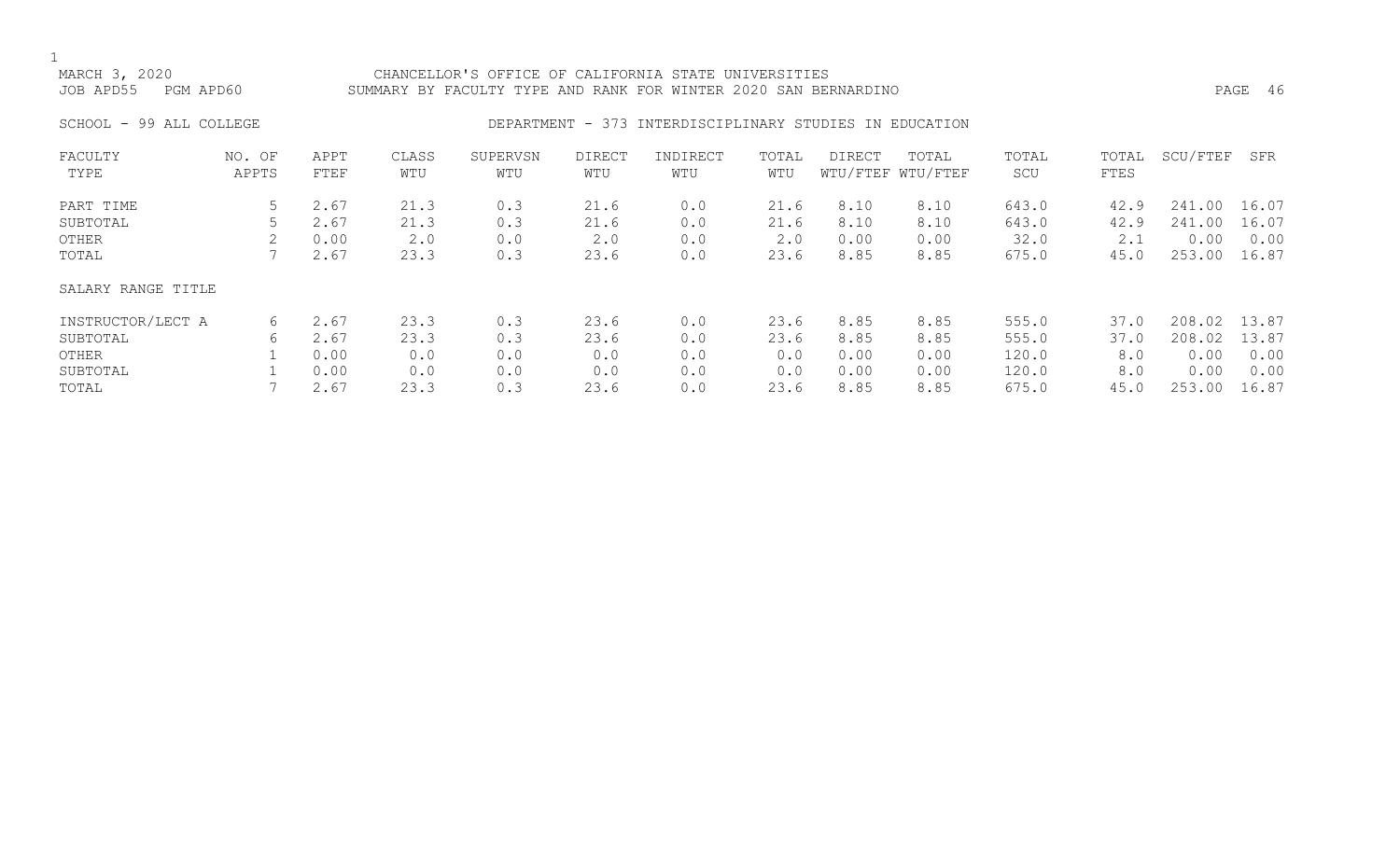## 1<br>MARCH 3, 2020

MARCH 3, 2020<br>JOB APD55 PGM APD60 SUMMARY BY FACULTY TYPE AND RANK FOR WINTER 2020 SAN BEI SUMMARY BY FACULTY TYPE AND RANK FOR WINTER 2020 SAN BERNARDINO **PAGE 17** PAGE 47

SCHOOL - 99 ALL COLLEGE

| FACULTY<br>TYPE    | NO. OF<br>APPTS | APPT<br>FTEF | CLASS<br>WTU | SUPERVSN<br>WTU | DIRECT<br>WTU | INDIRECT<br>WTU | TOTAL<br>WTU | <b>DIRECT</b> | TOTAL<br>WTU/FTEF WTU/FTEF | TOTAL<br>SCU | TOTAL<br>FTES | SCU/FTEF | SFR   |
|--------------------|-----------------|--------------|--------------|-----------------|---------------|-----------------|--------------|---------------|----------------------------|--------------|---------------|----------|-------|
| PART TIME          | 5.              | 2.67         | 21.3         | 0.3             | 21.6          | 0.0             | 21.6         | 8.10          | 8.10                       | 643.0        | 42.9          | 241.00   | 16.07 |
| SUBTOTAL           |                 | 2.67         | 21.3         | 0.3             | 21.6          | 0.0             | 21.6         | 8.10          | 8.10                       | 643.0        | 42.9          | 241.00   | 16.07 |
| OTHER              |                 | 0.00         | 2.0          | 0.0             | 2.0           | 0.0             | 2.0          | 0.00          | 0.00                       | 32.0         | 2.1           | 0.00     | 0.00  |
| TOTAL              |                 | 2.67         | 23.3         | 0.3             | 23.6          | 0.0             | 23.6         | 8.85          | 8.85                       | 675.0        | 45.0          | 253.00   | 16.87 |
| SALARY RANGE TITLE |                 |              |              |                 |               |                 |              |               |                            |              |               |          |       |
| INSTRUCTOR/LECT A  | 6               | 2.67         | 23.3         | 0.3             | 23.6          | 0.0             | 23.6         | 8.85          | 8.85                       | 555.0        | 37.0          | 208.02   | 13.87 |
| SUBTOTAL           | 6               | 2.67         | 23.3         | 0.3             | 23.6          | 0.0             | 23.6         | 8.85          | 8.85                       | 555.0        | 37.0          | 208.02   | 13.87 |
| OTHER              |                 | 0.00         | 0.0          | 0.0             | 0.0           | 0.0             | 0.0          | 0.00          | 0.00                       | 120.0        | 8.0           | 0.00     | 0.00  |
| SUBTOTAL           |                 | 0.00         | 0.0          | 0.0             | 0.0           | 0.0             | 0.0          | 0.00          | 0.00                       | 120.0        | 8.0           | 0.00     | 0.00  |
| TOTAL              |                 | 2.67         | 23.3         | 0.3             | 23.6          | 0.0             | 23.6         | 8.85          | 8.85                       | 675.0        | 45.0          | 253.00   | 16.87 |